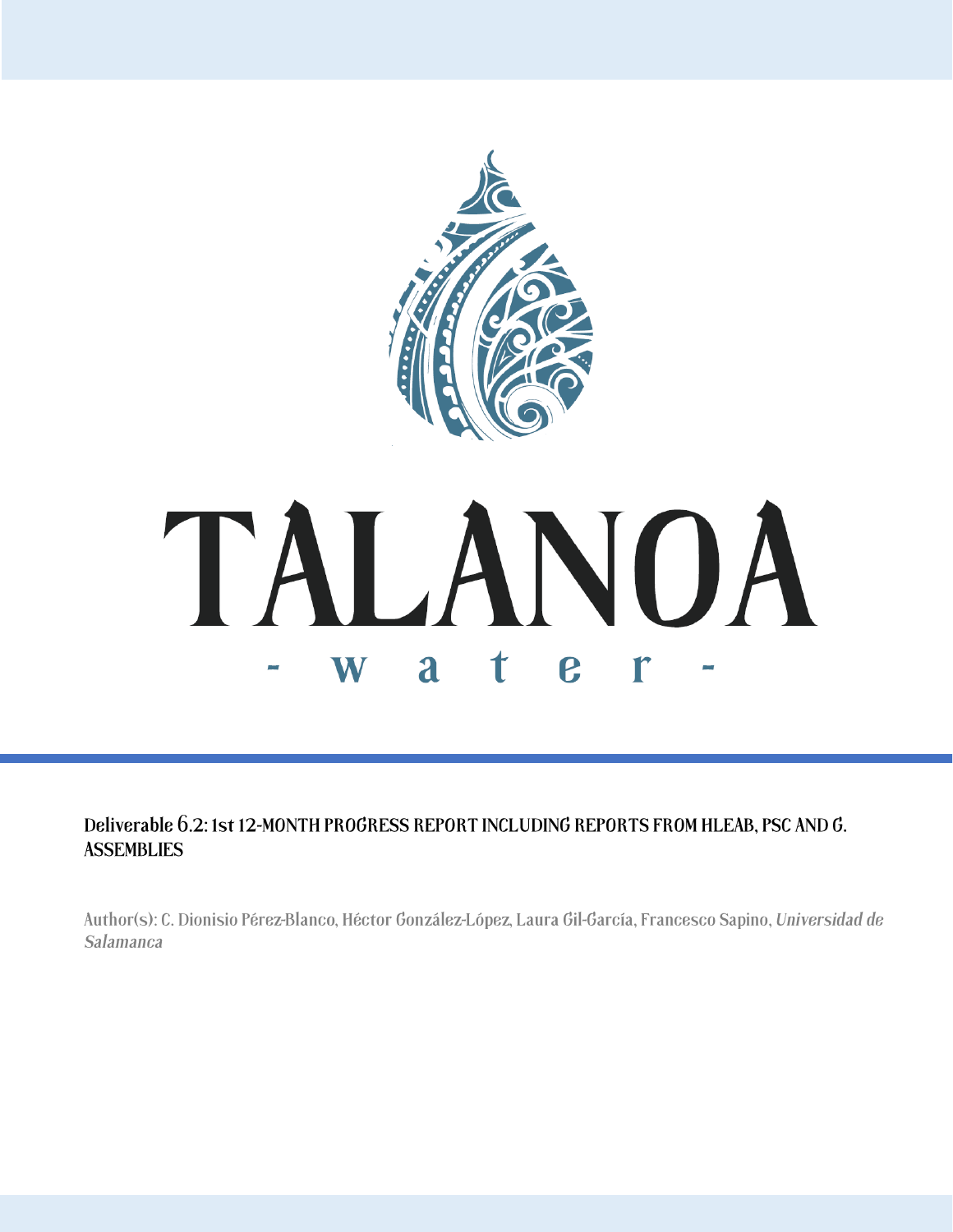

| Title              | 1st 12-MONTH PROGRESS REPORT INCLUDING REPORTS<br>FROM HLEAB, PSC AND G. ASSEMBLIES    |
|--------------------|----------------------------------------------------------------------------------------|
| Author(s)          | C. DIONISIO PÉREZ-BLANCO, HÉCTOR GONZÁLEZ-LÓPEZ,<br>LAURA GIL-GARCÍA, FRANCESCO SAPINO |
| Organization(s)    | UNIVERSIDAD DE SALAMANCA                                                               |
| Deliverable number | 62                                                                                     |
| Submission date    | 31/05/2022                                                                             |

Prepared under contract from the PRIMA Foundation

Grant Agreement no. 2023

This publication reflects only the authors' views and the PRIMA Foundation is not liable for any use that may be made of the information contained therein.

| Start of the project:             | 01/06/2021                             |
|-----------------------------------|----------------------------------------|
| Duration:                         | 48 months                              |
| Project coordinator organization: | Universidad de Salamanca               |
| Related Work Package:             | 6                                      |
| Type of Deliverable:              | Report                                 |
|                                   |                                        |
| Due date of deliverable:          | Month 12                               |
| Actual submission date:           | May 31 <sup>st</sup> , 2022 (month 12) |

### *Dissemination level*

 $\boxtimes$  PU = Public, fully open, e.g. web

☐ CO = Confidential, restricted under conditions set out in Model Grant Agreement

☐ CI = Classified, information as referred to in Commission Decision 2001/844/EC.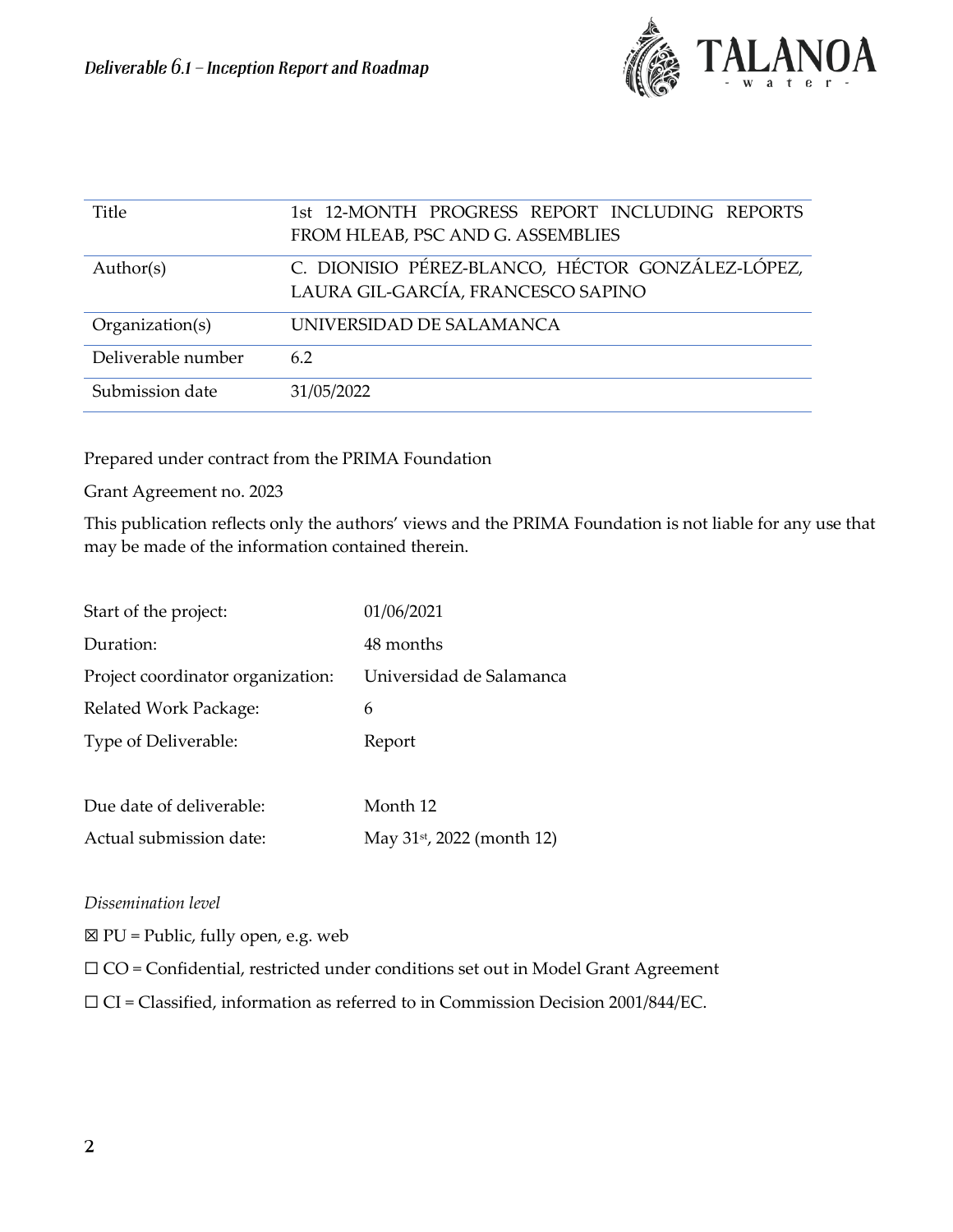

#### **Executive summary**

This report summarizes the work-in-progress review of the first 12 months into the TALANOA-WATER project implementation. It recapitulates the major achievements, challenges and contingent risks identified in each work package, and details supplementary and corrective actions adopted to address these risks. The report fully meets the intended content and scope laid down in the Grant Agreement (GA). Completed 12 months before the 24-months management reporting envisaged in the GA, this report makes it possible to review the work-in-progress and implement corrective actions in time for these to become effective and to convey their success. This report lays down a revised risk management strategy of the project for the next implementation period (until month 24). The deliverables D6.3-4 (due in month 24 and 36, respectively) will further revise and update the contingent risk strategy to inform the implementation plan into the third and fourth years. For the first year of the project, the reports from the HLEAB and General Assembly are available in D6.1 (in the following years, they will be incorporated into the 12-month progress reports). This progress report is made public in line with the Talanoa principles of trust and mutual understanding that drive this project.

One year into the project implementation, the TALANOA-WATER Consortium is well on-track to successfully complete the envisaged activities and realize the expected/intended impacts. From the onset of the project, we have paid emphasis to consolidating the shared understanding of the key concepts and methods employed within the project. To this end we have produced an Inception Report and Roadmap (D6.1), as well as Terms of Reference for Stakeholder Engagement and the Talanoa Dialogue (D1.1), and guidance and sourcebooks for the setup of the modeling framework (D3.1) and the implementation of the ecosystem of innovation in labs (D4.1). To foster stakeholder engagement and co-generation of knowledge and adaptation strategies, we have established six Stakeholder Platforms (one per lab) that comprise public bodies and authorities, irrigators' associations, basin authorities, insurers, regional and local governments, and other relevant organizations and institutions. The Stakeholder Platforms play a crucial role in codesigning robust transformational adaptation strategies, the key objective of TALANOA-WATER, and have been closely involved in the co-design of scenarios, and the co-development of models (and will be eventually involved in the co-evaluation and co-identification of robust strategies and their coimplementation). We have deployed the databases that allow modeling efforts, and set up the modeling framework that will inform deliberations towards decision-making. Finally, we have initiated work onthe-ground in labs towards the co-evaluation and co-identification of robust strategies.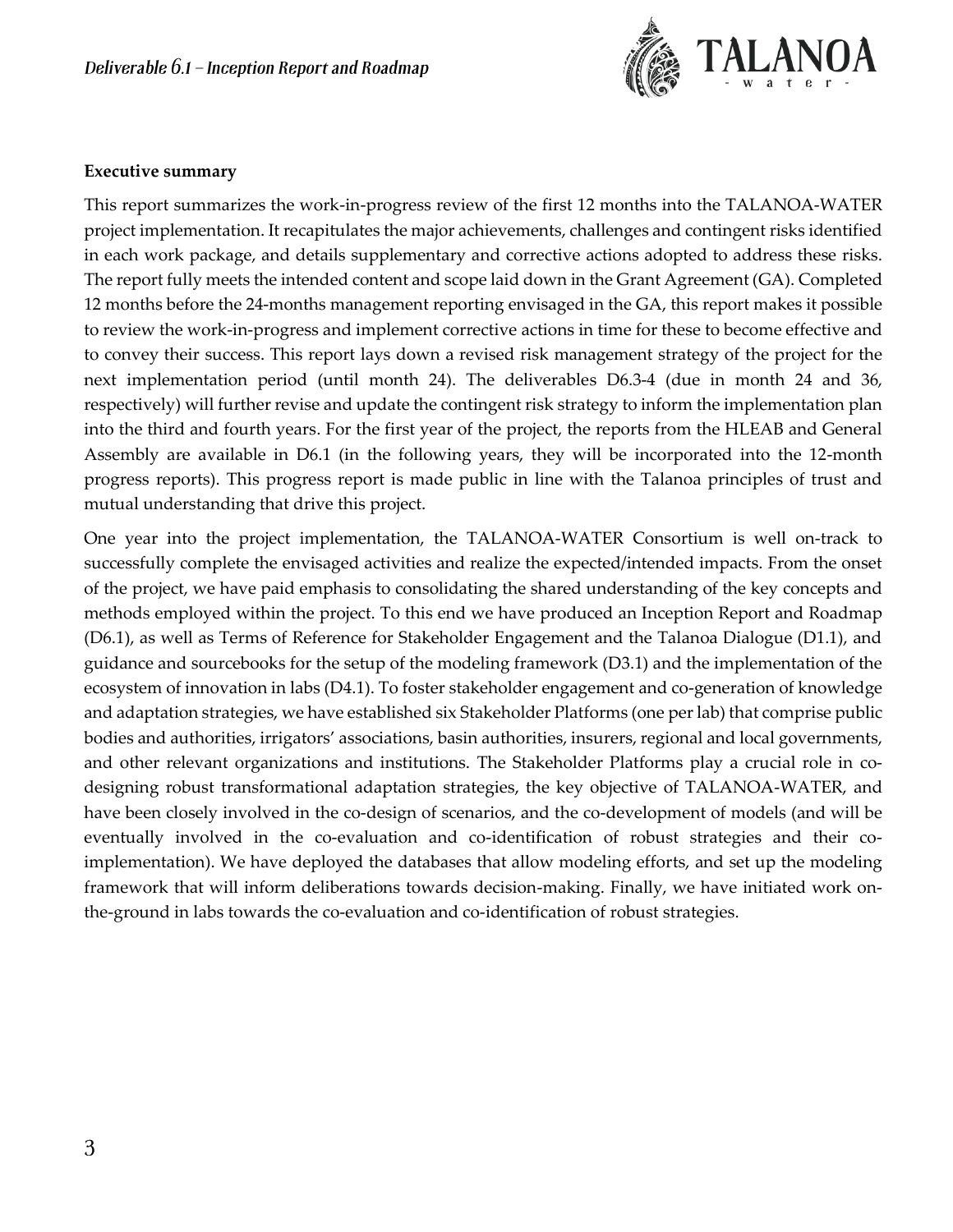

| 1.   |        |  |
|------|--------|--|
| 2.   |        |  |
| 2.1. |        |  |
|      | 2.1.1. |  |
|      | 2.1.2. |  |
|      | 2.1.3. |  |
|      | 2.1.4. |  |
|      | 2.1.5. |  |
|      | 2.1.6. |  |
| 2.2. |        |  |
|      | 2.2.1. |  |
|      | 2.2.2. |  |
|      | 2.2.3. |  |
|      | 2.2.4. |  |
|      | 2.2.5. |  |
|      | 2.2.6. |  |
| 2.3. |        |  |
|      | 2.3.1. |  |
|      | 2.3.2. |  |
|      | 2.3.3. |  |
|      | 2.3.4. |  |
|      | 2.3.5. |  |
|      | 2.3.6. |  |
| 2.4. |        |  |
|      | 2.4.1. |  |
|      | 2.4.2. |  |
|      | 2.4.3. |  |
|      | 2.4.4. |  |
|      | 2.4.5. |  |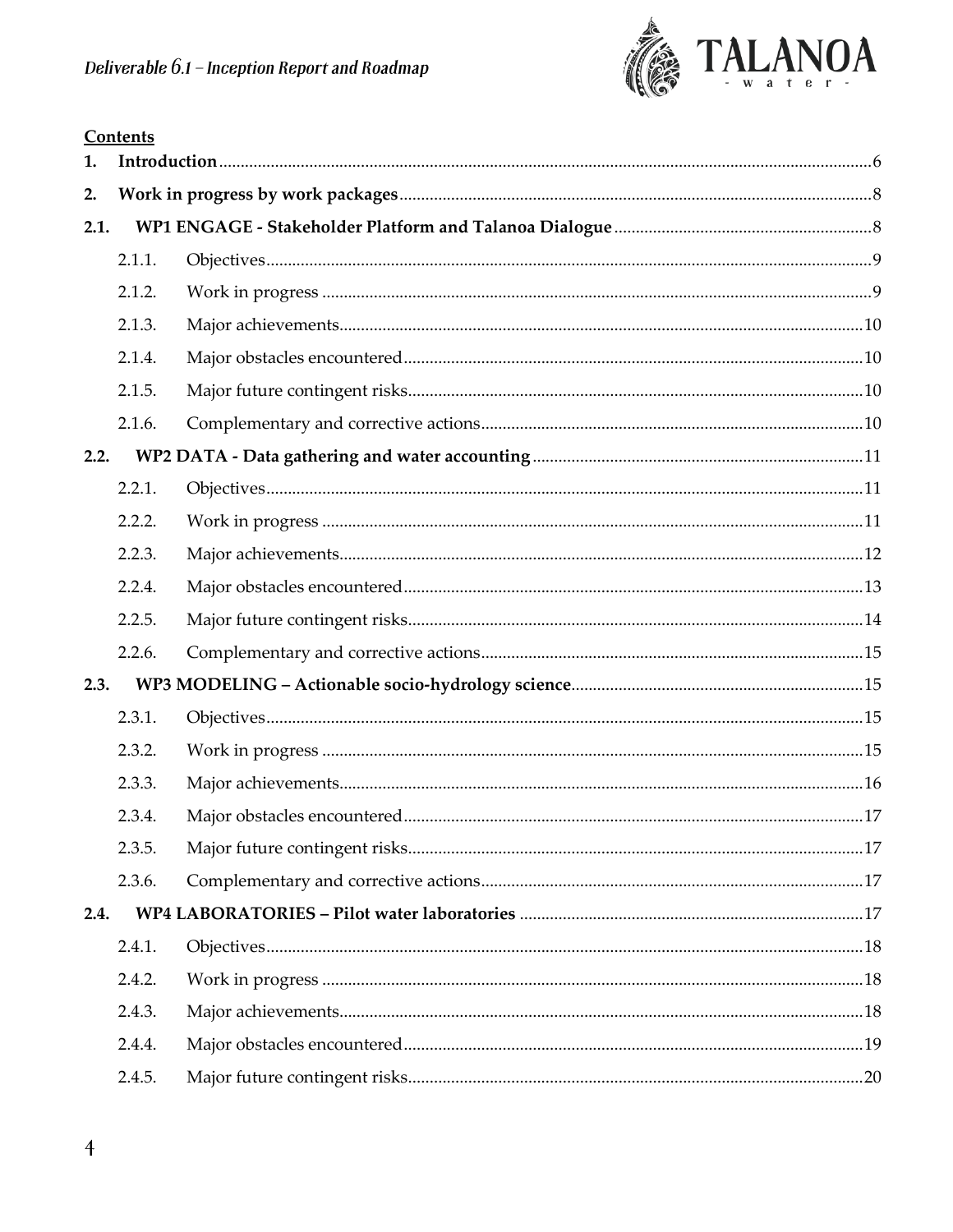

|      | 2.4.6. |                                                                                    |  |
|------|--------|------------------------------------------------------------------------------------|--|
| 2.5. |        |                                                                                    |  |
|      | 2.5.1. |                                                                                    |  |
|      | 2.5.2. |                                                                                    |  |
|      | 2.5.3. |                                                                                    |  |
|      | 2.5.4. |                                                                                    |  |
|      | 2.5.5. |                                                                                    |  |
|      | 2.5.6. |                                                                                    |  |
| 2.6. |        |                                                                                    |  |
|      | 2.6.1. |                                                                                    |  |
|      | 2.6.2. |                                                                                    |  |
|      | 2.6.3. |                                                                                    |  |
|      | 2.6.4. |                                                                                    |  |
|      | 2.6.5. |                                                                                    |  |
|      | 2.6.6. |                                                                                    |  |
| 3.   |        | Summary of the contingency risk assessment and supplementary/corrective actions 30 |  |
|      |        |                                                                                    |  |
|      |        |                                                                                    |  |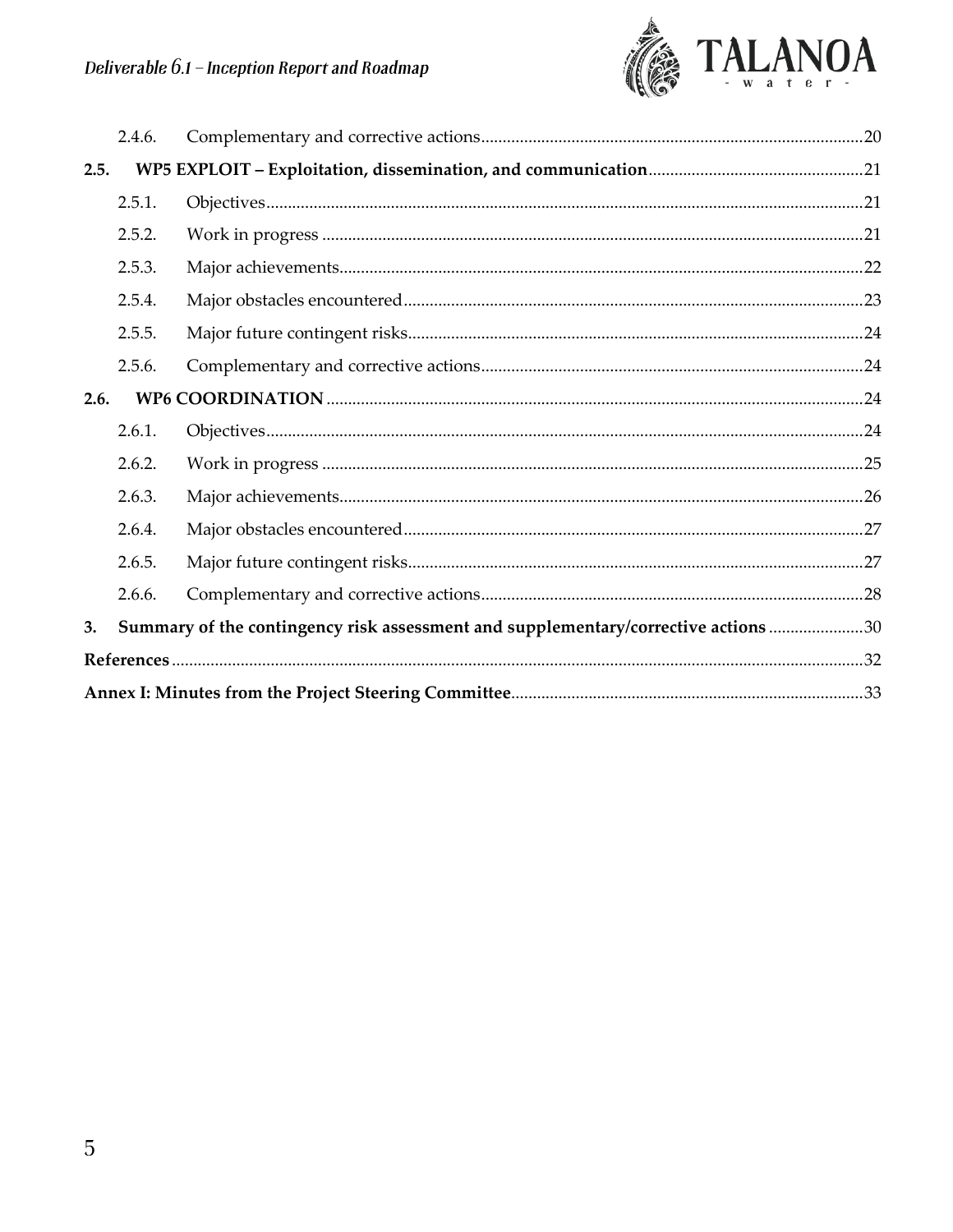

# <span id="page-5-0"></span>**1. Introduction**

TALANOA-WATER (Talanoa Water Dialogue for Transformational Adaptation to Water Scarcity under Climate Change) is a PRIMA funded innovation action set to inform and catalyze the adoption of robust transformational adaptation strategies to water scarcity under climate change that contribute to the Integrated Water Resources Management (IWRM) objectives of social equity, economic efficiency and environmental sustainability. A key aspect of TALANOA-WATER is its groundbreaking ecosystem of innovation that combines an inclusive and transparent stakeholder engagement method, the Talanoa Dialogue (UNFCCC, 2018), with an actionable modeling framework inspired in interdisciplinary sociohydrology science (Sivapalan et al., 2014), so to design, realize and demonstrate performance of transformational adaptation strategies at various levels (from farm to basin, from user to economic sector) in six large-scale 'pilot water laboratories'. TALANOA-WATER will explore transformational adaptation strategies that combine complementary and mutually reinforcing (1) nature-based solutions (e.g. natural water retention), (2) technological innovation and climate/water services (e.g. non-traditional water sources, irrigation services advising the timing and intensity of irrigation and optimal protection of crops against extreme climate events), (3) risk management and financing instruments (e.g. payment for ecosystem services, insurance) and (4) economic and behavioral incentives (e.g. water charges, water markets, voluntary agreements).

One year into the project implementation, the TALANOA-WATER consortium is well on-track to successfully complete the envisaged activities and realize the expected/intended impacts. The deliverable D6.1 (Inception Report and Roadmap) provided initial guidance for all partners and stakeholders involved in the project, which has been substantiated in D1.1 (Terms of Reference for the Stakeholder Platform and Talanoa Dialogue), D3.1 (Sourcebook of modeling framework) and D4.1 (Guidance document shared across the six pilot water laboratories). The current D6.2 has been designed to review work-in-progress and identify specific contingent risks that necessitate additional efforts and supplementary actions. The D6.1 is completed six months before the 24-months progress reporting laid down in the grant agreement (GA). This makes it possible to review the work-in-progress and implement corrective actions in time for these to take effects and be reported to PRIMA.

Over the first year the TALANOA-WATER consortium made many significant achievements. From the onset of the project, we have paid emphasis to consolidating the shared understanding of the key concepts employed within the project, including the Talanoa Dialogue (D1.1), the multi-system ensemble modeling framework (D3.1), and work in water labs (D4.1), as well as of the current innovative adaptation strategies within labs and beyond. To this end we have organized 5 workshops across all labs: 1 in WP1 (including presentations of C. Dionisio Pérez Blanco from USAL, and Jaroslav Mysiak from CMCC), 1 in WP2 (including presentations of Hadi Jaafar from AUB and Nina Graveline from INRAE), 1 in WP3 (including presentations of C. Dionisio Pérez Blanco from USAL, Ramiro Parrado and Arthur Hrast Essenfelder from CMCC), 2 in WP4 (including presentations of Nina Graveline from INRAE and C. Dionisio Pérez Blanco from USAL for the first one, and Nina Graveline from INRAE, Jaroslav Mysiak and Gabriele Estandardi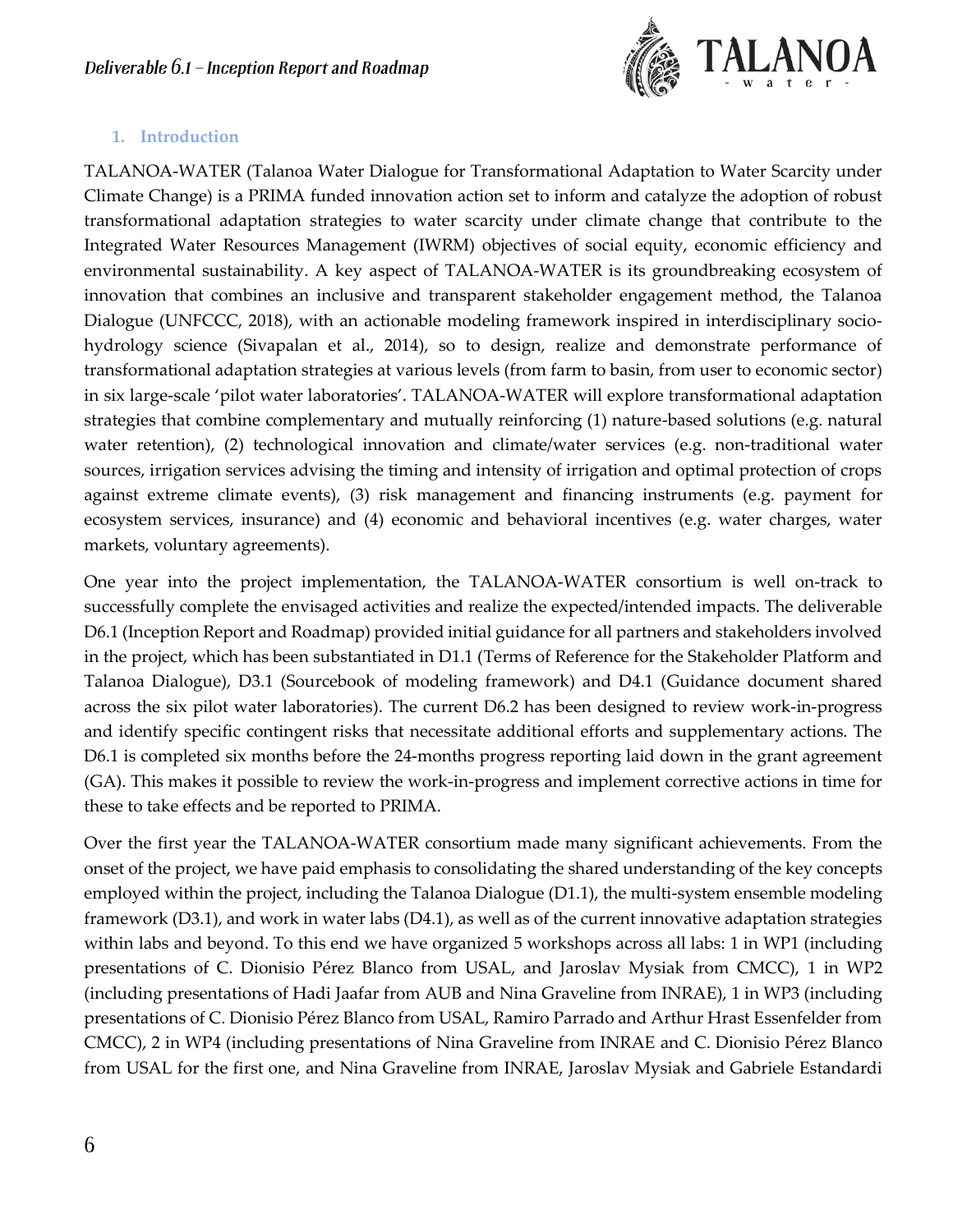

from CMCC. All these events were publicly available and recorded, so as to ensure transparency as a key component of the Talanoa Dialogue.

We have revised and further refined the work plan (deliverable D6.1); compiled ToR for the Talanoa Dialogue (D1.2) and a methodological sourcebook for the modeling framework (D3.1); and provided guidance for the practical use of all these tools towards the deployment of robust transformational adaptation strategies in water labs (deliverable D4.1). The Guidance helps to operationalize TALANOA-WATER key concepts and services, paves the way for targeted assessment of the economic value unleashed by the TALANOA-WATER-enabled services, and defines the cornerstones of the marketing strategy and activities, which will be further refined following reporting in the thematic WPs (WP1-4).

To foster users' engagement and co-generation of the TALANOA-WATER ecosystem of innovation and services, we have established a Stakeholder Platform that brings together relevant stakeholders from pilot water laboratories, including public authorities and policy makers, users' associations, industry, scientists and civil society organizations (D1.1). The Stakeholder Platform will drive the Talanoa Dialogue, and thus plays a crucial role in the co-generation of relevant, targeted knowledge. At present the Stakeholder Platform comprises around 58 members (8 in the Spanish lab, 4 in the Egyptian, 6 in the Italian, 5 in the Lebanese, 15 in the Tunisian, 20 in the French lab) from various of these organizations and sectors. The Stakeholder Platform is divided into 6 local Stakeholder Platforms (Tunisia, Egypt, Lebanon, Spain, Italy, France), each comprising all key stakeholders in each lab (D1.2). The Stakeholder Platform is thus the key infrastructure for TALANOA-WATER's products to draw from the vast experience of local stakeholders, while building on cutting-edge scientific modeling and knowledge from the Consortium, towards designing and delivering transformational adaptation strategies. The Stakeholder Platforms have been built following a number of bilateral and multilateral meetings between Consortium partners and stakeholders, and leveraging on the Water Agora articulated around the project website and app. The first local workshops where all stakeholders will simultaneously meet in each lab for the first time will take place in month 16. Two international events occurring in the 3rd and 4th year are planned as well to promote knowledge exchange and cross-fertilization. The impact champions team that will monitor stakeholder engagement and its contribution towards achieving the project objectives was constituted in month 12.

The economic and/or social value of the TALANOA-WATER transformational adaptation strategies are illustrated through an actionable socio-hydrology modeling framework co-developed with stakeholders, building on their expertise and following their guidance. The framework will quantify uncertainty so as to contribute to the deployment of robust adaptation strategies. To this end, a user-friendly methodological sourcebook has been prepared (D3.1). The framework integrates and complements recent groundbreaking contributions from socio-hydrology science and ensemble experiments into a comprehensive protocolbased modular framework including climatic, hydro(geo)logic, agronomic, microeconomic and macroeconomic modules. Alternative settings for the modeling framework are explored in multi-system ensemble experiments, i.e. including multiple models (multi-model ensemble) and model parameters (perturbed physics ensemble) in each module, and experimenting with alternative protocols such as static (time-invariant approach that looks for convergence) v. dynamic (time-variant approach where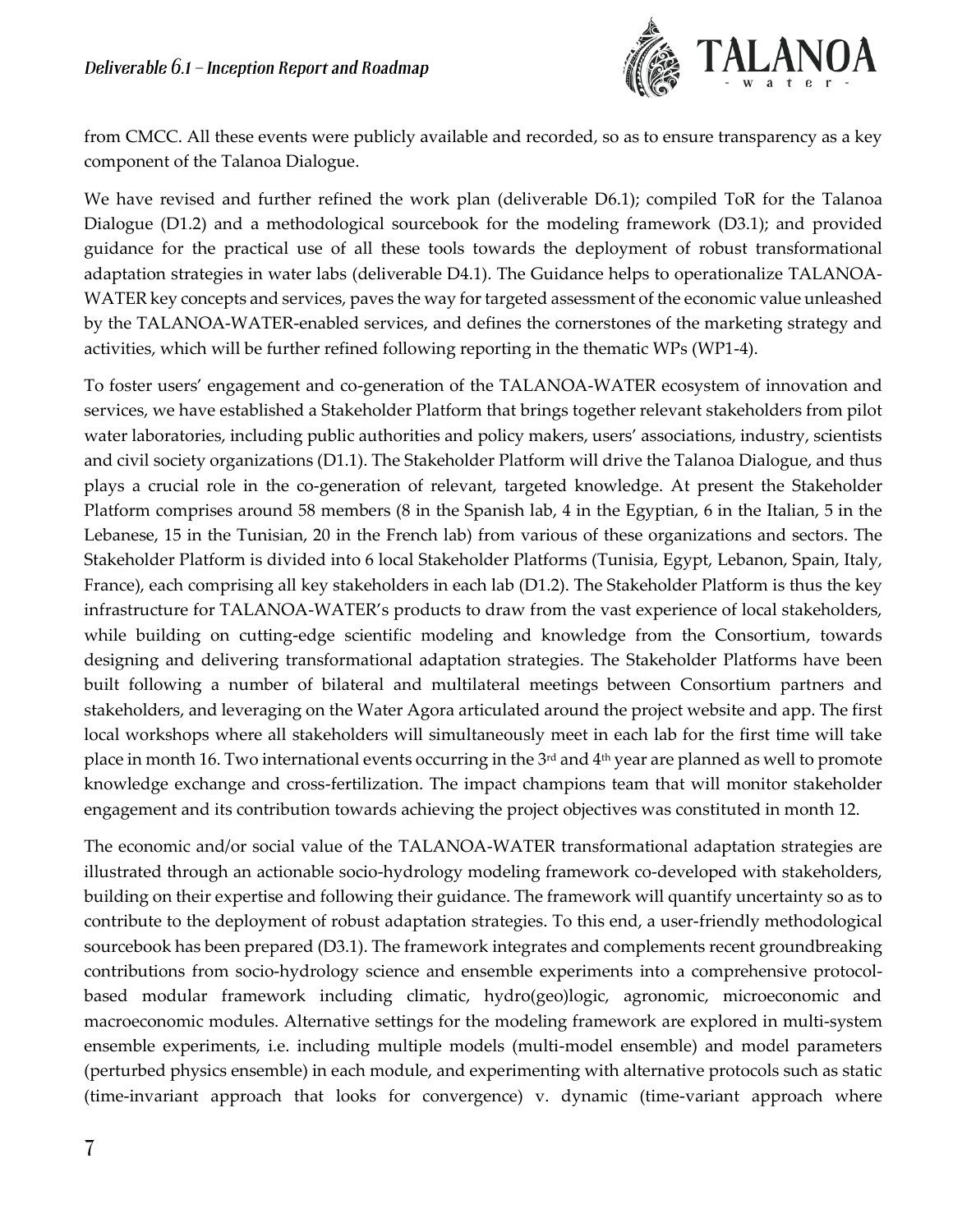

information is carried over in time). All key protocols and most of the necessary data to calibrate the key modules and run simulations have been already produced as part of work in WP2 (D2.1 & D2.2).

The above activities are complemented by designated complementary dissemination and outreach actions, which will be detailed in D5.3 in month 13 (*First 12-month exploitation, dissemination and comm. Report*). In this regard, we have initiated an impact champions team that will also evaluate stakeholders' uptake of the TALANOA-WATER-enabled knowledge towards decision-making.

The Consortium has also successfully and timely completed Milestones M1.1 (Draft Terms of Reference, month 6), M2.1 (Multi-system database—beta version, month 6), M2.2 (Water accounting database—beta version, month 11), M3.1 (Draft Sourcebook, multi-system model, month 11), D4.1 (Draft guidance document, month 10), D5.1 (Draft PEDR, CSP and IPR, month 5), M5.4 (launch of Water Agora Hub, month 4) and M6.1 (Kick-off meeting and CA, month 2).

This report is structured as follows: Section 2 reviews the objectives, work in progress, major achievements, major challenges and contingent risks, as well as potential supplementary and corrective actions for each WP separately—i.e. one sub-section for each WP. The review was completed with feedback from the respective WP lead organizations in a close teamwork with the project coordinator. Section 3 summarizes the contingent risk and supplementary/corrective actions, to form a new contingent risk management strategy of the project for the next period (until month 24). The D6.2 (mid-term progress report) will revise and update the strategy to inform the implementation plan over the second half of the project. The midterm progress report will also summarize the outcomes of the adopted supplementary actions and the external review report conducted by the High Level External Advisory Board, which may lead to additional actions that will be integrated in this strategy.

There is 1 annex to this report. The annex contains the minutes of the Project Steering Committee (PSC) meeting held on 31st May 2022. The minutes of the PSC meeting held during the kick-off meeting has been reported in the deliverable D6.1. For the first year of the project, the reports from the HLEAB and General Assembly are available in D6.1 (in the following years, they will be incorporated into the 12-month progress reports).

The progress report on WP6 (Section 2.6) includes the follow-up summary of the PSC agreed actions approved by the project manager.

<span id="page-7-0"></span>**2. Work in progress by work packages**

<span id="page-7-1"></span>**2.1.WP1 ENGAGE - Stakeholder Platform and Talanoa Dialogue**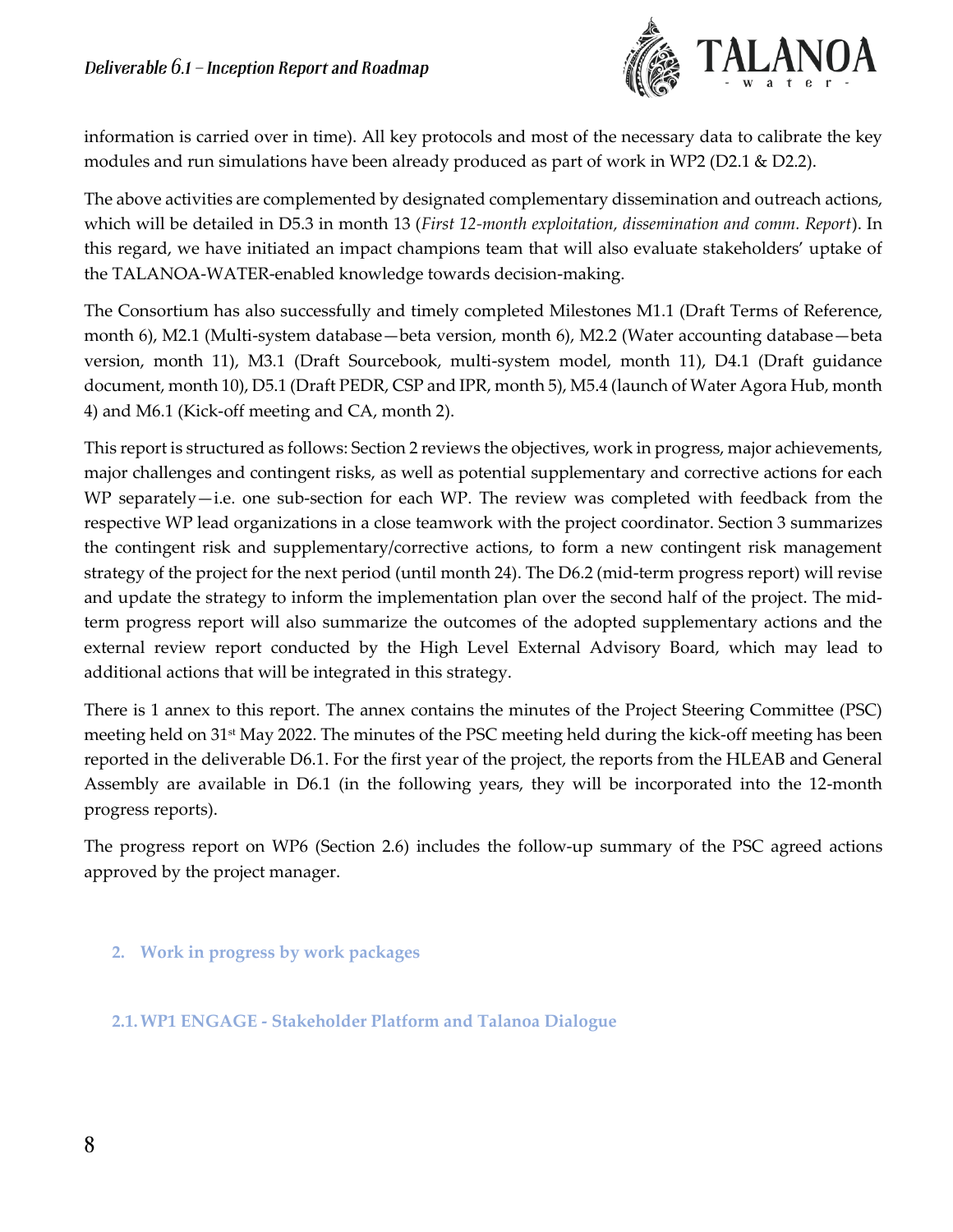

### <span id="page-8-0"></span>2.1.1. Objectives

Objectives of the WP1 include:

(1) Set up, manage and assist the Stakeholder Platform that will enable stakeholders to contribute to the design and implementation of TALANOA-WATER;

(2) Design and facilitate the Talanoa Water Dialogue among relevant stakeholders, so to stimulate collaboration, share stories and exchange points of view, co-generate research and knowledge, and build consensus;

(3) Share knowledge produced within and outside the project so to stimulate peer learning and partnership building within the consortium and beyond, and assist in the exploitation and dissemination of project results in WP5.

# <span id="page-8-1"></span>2.1.2. Work in progress

Over the first implementation period the WP1 completed the deliverable D1.1 (Terms of Reference for the Stakeholder Platform and Talanoa Dialogue) (D1.2—Talanoa Dialogue Report I should have been produced as of 31st May 2022 but it has experienced a delay), organized several bi- and multi-lateral meetings with stakeholders both online and in person, produced Terms of Reference for the Talanoa Dialogue, and formally constituted the Stakeholder Platform in each of the labs. T1.1 – SCOPE (Defining the scope, composition, and working procedures of the Stakeholder Platform and Talanoa Dialogue) was successfully completed in month 7. It elaborated Terms of Reference, composition, working rules, and support for the Stakeholder Platform and the Talanoa Water Dialogue, including an accessible Decalogue of rules to guide the process; and underpinned the development of the six local Stakeholder Platforms that was initiated in D6.1 (Inception Report). T1.1 also nominated for each lab a scientific (which essentially correspond to the scientific lab coordinator) and stakeholder leader (rapporteur). T1.2 – TALANOA (Talanoa Water Dialogue) started subsequently, building on the outcomes from D6.1 and D1.1 to further underpin stakeholder engagement in the development, implementation, and advancement of transformational adaptation in labs. T1.2 comprises all activities related to an effective and mutually beneficial engagement of stakeholders in the project activities through co-generation and relying on the Talanoa principles of empathic and constructive dialogue. T1.2 has prepared the first round of local workshops (which will take place in September 2023) in close collaboration with the Impact Champions Team of T1.3 – INTEGRATE (Knowledge sharing and incorporation), which has designated (and periodically updates) stakeholder engagement and impact champions to ensure that the project Consortium takes into account and responds adequately to the recommendations and suggestions from the Stakeholder Platform and Talanoa Dialogue in the water labs. The impact champion team was conformed in May 2022 and will hold its first meeting online in June (3 months before local workshops), and its second meeting in October (1 month after local science-policy workshops).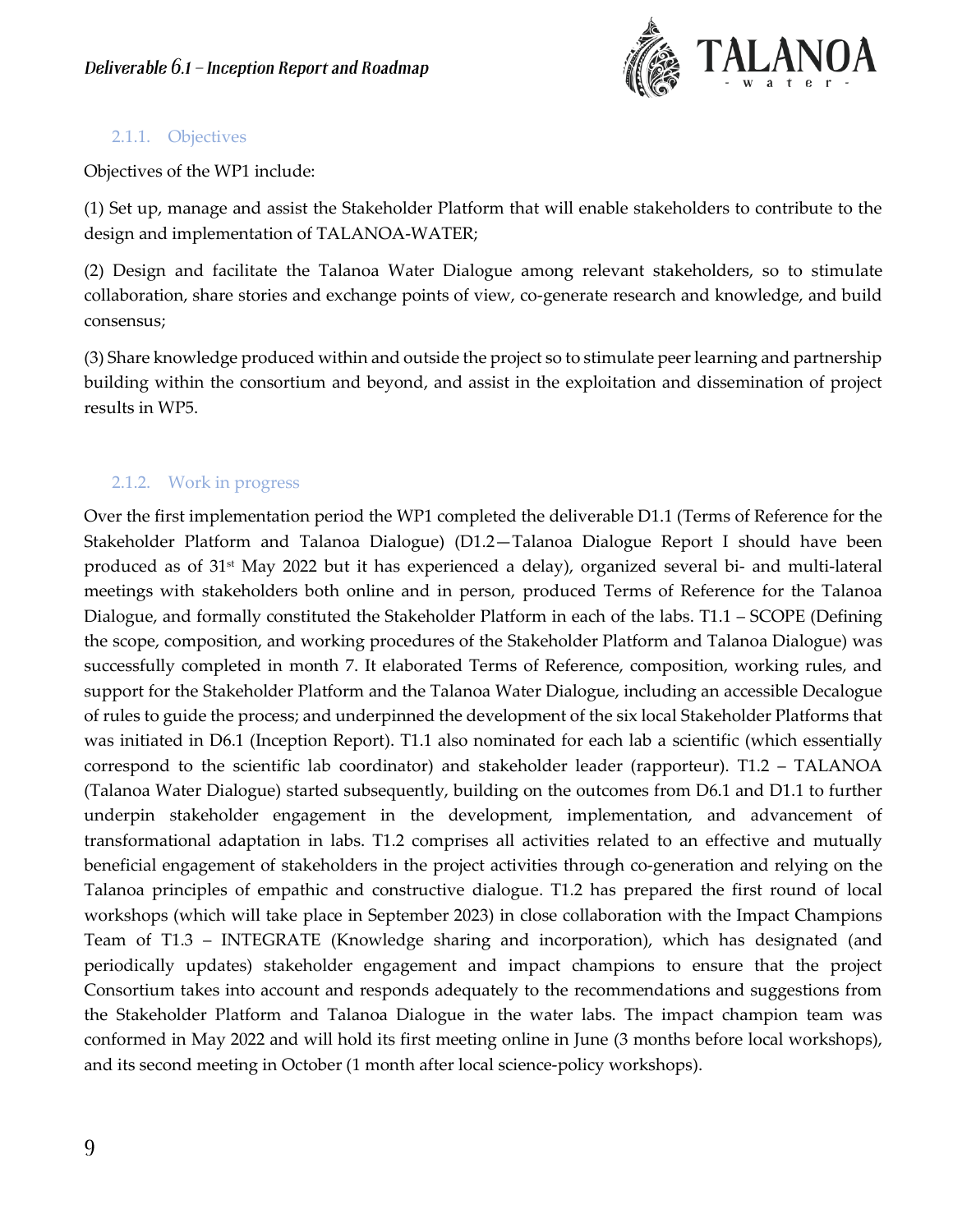

### 2.1.3. Major achievements

<span id="page-9-0"></span>The first round of bi- and multi-lateral contacts with stakeholders was a success both from the perspective of the Consortium partners and stakeholders, who appreciated the research and applications that TALANOA-WATER will conduct in the labs and agreed to participate in the meetings and workshops. The feedback collected from stakeholders has been highly instrumental for ensuring relevant activities for the first local workshop. Efficient work of the Impact Champion Team contributed to producing tailored and relevant activities for stakeholder engagement activities in each lab (including local workshops), while ensuring contents are aligned with the Grant Agreement. The multi-lingual Water Agora Hub has been produced to facilitate the conveyance of targeted contents to local stakeholders and ensure their continuous engagement in between annual local workshops, through live access to any project meeting as well as through recordings and meeting minutes.

# <span id="page-9-1"></span>2.1.4. Major obstacles encountered

The Project Steering Committee has expressed its concern over the gender bias in the six Stakeholder Platforms, but much of this bias is owed to the majority of key institutional positions within administrations and key private stakeholders being taken by men.

Deliverable D1.2, due on 31<sup>st</sup> May 2022, has not been submitted yet. The D1.2 leader produced a template by  $6<sup>th</sup>$  May. After a brief discussion the structure was agreed and by  $17<sup>th</sup>$  May the coordinator started to collect data from labs. All lab coordinators had submitted the requested inputs as of 31<sup>st</sup> May 2022—albeit all data was received by May the 30<sup>th</sup>, with the exception of USAL's that arrived by 26<sup>th</sup> May. As a result, it was not possible to produce the deliverable in time. The deliverable is expected in June.

# <span id="page-9-2"></span>2.1.5. Major future contingent risks

No major risks are expected in the future. The Stakeholder Platform is well managed at a local level in all labs and the timing of the workshops makes it possible to preserve high level of engagement. The delay of D1.2 is expected to be limited since all necessary inputs have been made available to D1.2 leader—albeit with delay.

# 2.1.6. Complementary and corrective actions

<span id="page-9-3"></span>Engagement activities in each local Stakeholder Platform are developed independently mostly by one partner organization (lab coordinator), building on local stakeholder feedback, and under the close leadership of the WP2 lead and co-lead and the Impact Champion Team, and with assistance/guidance of the other thematic WPs (especially WP4). The collectively agreed and managed (building on D1.1—Terms of Reference for the Stakeholder Platform and Talanoa Dialogue) but individually implemented stakeholder engagement activities are prone to several management issues such as delay in engaging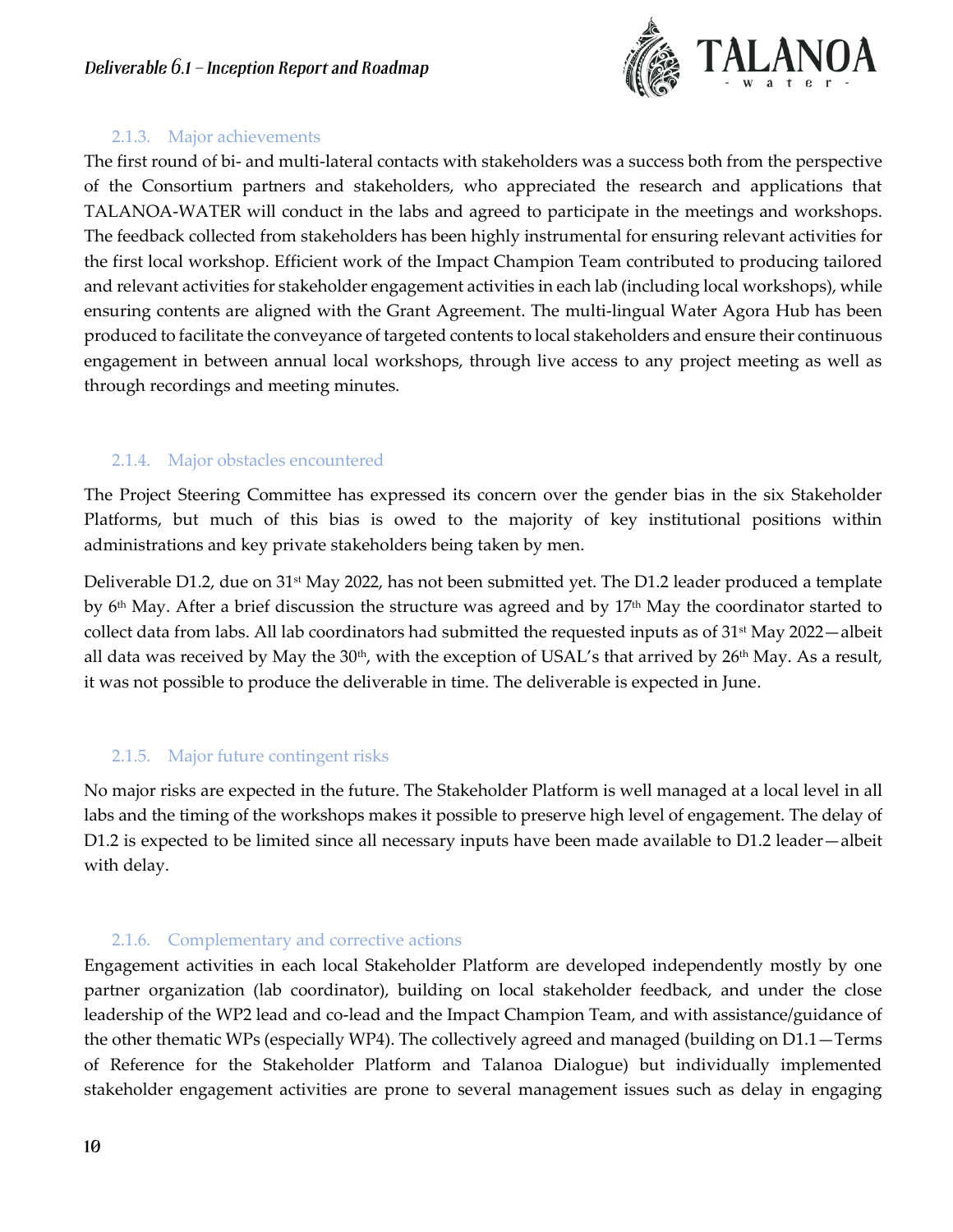

stakeholders or in receiving relevant inputs from those stakeholders, necessity to update the composition of the Stakeholder Platform, change of rapporteur, etc. None of these eventualities has manifested yet but it is likely that they will realize over the future in some labs. For these reasons, TALANOA-WATER has defined several contingency measures to address possible issues arising while engaging stakeholders, while ensuring that the Grant Agreement is entirely fulfilled, and impact of the project maximized. None of these measures has been activated yet.

The reasons for the delay in the production of D1.2 will be dealt with in the next PSC meeting. If the delay is significant (larger than 1 month), additional contingency measures will be implemented by the lead (GPAI) to avoid future delays in subsequent Talanoa Dialogue reports (to be produced every year). In any case, the delay is expected to be limited and last less than a month (deliverable produced in June).

It has been agreed to invite more women in intermediate positions of command in key institutions to bridge the gender gap. The Impact Champions Team has defined a gender-sensitive indicator to monitor gender balance.

# <span id="page-10-0"></span>**2.2.WP2 DATA - Data gathering and water accounting**

### <span id="page-10-1"></span>2.2.1. Objectives

Objectives of WP2 include:

(1) Gather, process and harmonize a comprehensive and transparent database from available hydrologic, economic, agronomic and climate data sources to support the setup of the modeling framework and simulations.

(2) Use open access remote sensing data and remote sensing data processing techniques to conduct a systematic water accounting analysis and produce estimates of water use.

### <span id="page-10-2"></span>2.2.2. Work in progress

WP2 gathered, processed and harmonized the necessary data to apply the methods fielded by TALANOA-WATER (see WP3). WP2 developed a comprehensive water accounting exercise to obtain robust estimates of water use. Water use estimates were complemented with hydrologic, economic, agronomic and climatic data needed for calibrating and running simulations with the multi-system modeling framework.

WP2 is divided in two tasks: T2.1 - DATABASE (Hydrologic, micro-, macro-economic, agronomic and climatic database) and T2.2 - ACCOUNTING (Comprehensive water accounting estimates of water use). Each of these tasks, which finalized during the first year, has produced a "living document" that contains the Hydrologic, micro-, macro-economic, agronomic and climatic database (including a sourcebook) (D2.1)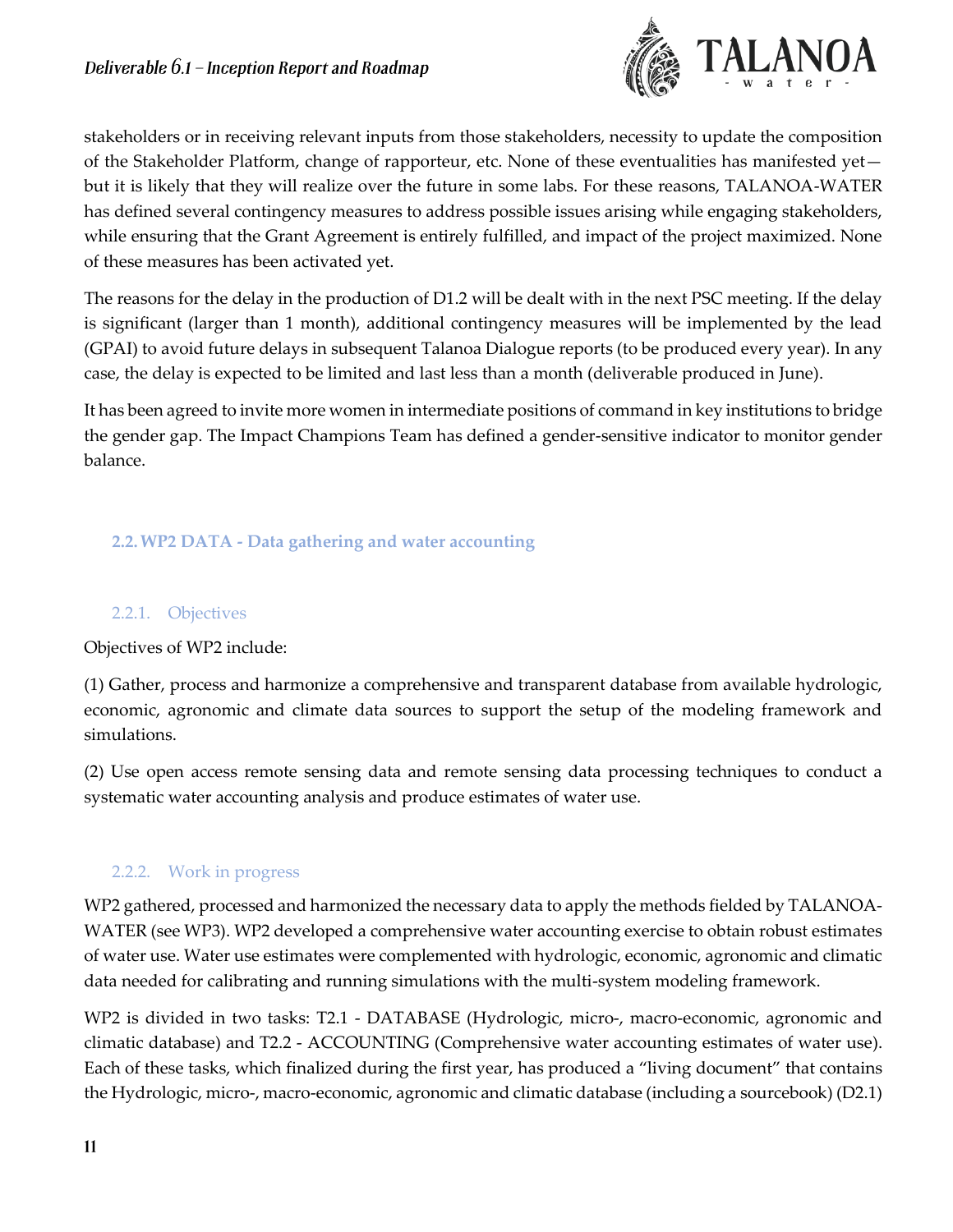

and the Water Accounting database (including a sourcebook) (D2.2). These living documents will be updated periodically to account for stakeholder demands and feedback, which may require new modules/systems and/or models to be incorporated in the database (as per the co-generation process—see D4.1), which may require the gathering and processing of additional data.

While both databases have been fully developed for the xxxx labs, some of the labs have still not provided all the necessary data to setup the models.

#### 2.2.3. Major achievements

<span id="page-11-0"></span>TALANOA-WATER has fully and successfully concluded data gathering of hydrologic, micro-, macroeconomic, agronomic and climatic data for the Italian, Spanish and Lebanese labs. All data sources that were ex-ante identified have been successfully incorporated to the project database. The database is publicly available to scientists, stakeholders and the wider public in the Water Agora hub. TALANOA-WATER has successfully adopted remote sensing products to produce estimates on the disposition of available water resources across the labs. Our accounting framework has followed the widely accepted fractions approach, which makes a distinction between beneficial and non-beneficial and consumptive and non-consumptive uses of water (Willardson et al., 1994). Water accounting estimates using the FAO's WaPOR tool have been produced, and programming tools to automate the collection of open-access remote sensing data and computation of water accounting sheets produced. Alternative accounting and remote sensing data and tools have been also used to produce water use and consumption estimates, e.g. using Hydromore (Spanish lab through collaboration with the Universidad de Castilla la Mancha). Thorough quality controls of associated spatial data components have been conducted. In the Litani Catchment water lab where water accounting estimates were already available, we produced the first validation of WaPOR in the region, including: i) validation of the actual evapotranspiration (i.e. consumption) estimated in WaPOR using field experiments for major crops (e.g. potato and wheat); ii) validation of biomass estimates of WaPOR on these crops by collecting above-ground, below ground, and yield data from the fields over which we will determine the actual evapotranspiration; and iii) use the output from the above tasks to tailor the WaPOR data for local conditions.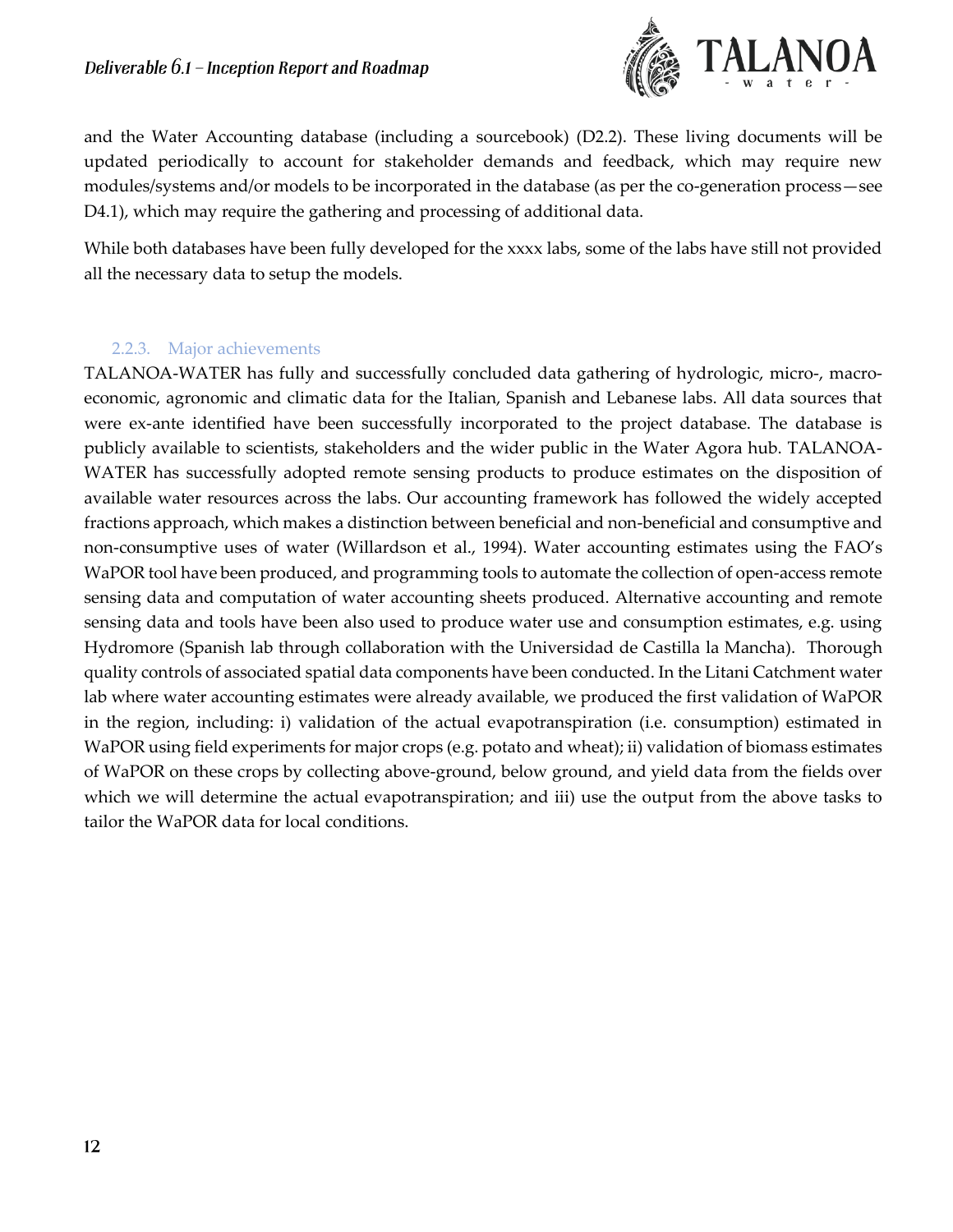

# <span id="page-12-0"></span>2.2.4. Major obstacles encountered

All data collection and processing protocols and programming tools to automate the collection of openaccess remote sensing data and computation of water accounting sheets have been successfully produced. However, not all lab coordinators have gathered and processed the complete database to run a full-fledged version of the modeling framework in WP3. A detailed account of the data gaps was provided during the Project Steering Committee of 31/05/2022 by WP2 coordinator and is available in the database [sheet](https://docs.google.com/spreadsheets/d/1mwRk1zuXzfUqX_RmD7a0kDV9O1KqxtAH4Y2EwgS64OQ/edit#gid=1632002035) and detailed in Annex I. Regarding WA+ database, data gaps are presented in the table below:

Table 1: missing data inputs for WA+ Runs.

|                                        | <b>Temporal</b>   | <b>Italian</b> |                                                                                                                  |
|----------------------------------------|-------------------|----------------|------------------------------------------------------------------------------------------------------------------|
| WA+ Input Data Layer                   | <b>Resolution</b> | Lab            | <b>Notes</b>                                                                                                     |
|                                        |                   |                | Lab's database currently includes<br>"Evapotranspiration" only; WA+ runs                                         |
| Actual Evapotranspiration and          |                   |                | need a differentiation between Actual                                                                            |
| Interception                           | Monthly           | ?              | and Reference ET                                                                                                 |
| Interception                           | Dekadal           | X              |                                                                                                                  |
|                                        |                   |                | Lab's database currently includes<br>"Evapotranspiration"; WA+ runs need<br>a differentiation between Actual and |
| Reference Evapotranspiration           | Monthly           | ?              | <b>Reference ET</b>                                                                                              |
| <b>Topsoil Saturated Water Content</b> | <b>Static</b>     | ?              | Does the lab's soil map include data<br>on topsoil saturated water content?                                      |
| <b>Protected Area</b>                  | Static            | x              |                                                                                                                  |
| Reservoirs                             | Static            | x              |                                                                                                                  |

|                                        | <b>Temporal</b>   | Spanish  |                                        |
|----------------------------------------|-------------------|----------|----------------------------------------|
| WA+ Input Data Layer                   | <b>Resolution</b> | Lab      | <b>Notes</b>                           |
|                                        |                   |          | Lab's database currently includes Eto; |
| Actual Evapotranspiration and          |                   |          | WA+ input data requires Actual ET &    |
| Interception                           | Monthly           | X        | <i><u><b>Interception</b></u></i>      |
| Interception                           | Dekadal           | X        |                                        |
|                                        |                   |          | Does the lab's soil map include data   |
| <b>Topsoil Saturated Water Content</b> | <b>Static</b>     | X        | on topsoil saturated water content?    |
| <b>Protected Area</b>                  | Static            | X        |                                        |
| Reservoirs                             | Static            | x        |                                        |
|                                        |                   |          |                                        |
|                                        | <b>Temporal</b>   | Egyptian |                                        |
| WA+ Input Data Layer                   | <b>Resolution</b> | Lab      | <b>Notes</b>                           |
|                                        |                   |          | Lab's database currently includes      |
| Actual Evapotranspiration and          |                   |          | Eto; WA+ input data requires Actual    |
| Interception                           | Monthly           | X        | <b>ET &amp; Interception</b>           |
|                                        |                   |          | Lab's database currently includes      |
|                                        |                   |          | Eto; WA+ input data requires Actual    |
| Interception                           | Dekadal           | X        | <b>ET &amp; Interception</b>           |
| <b>Protected Area</b>                  | Static            | X        |                                        |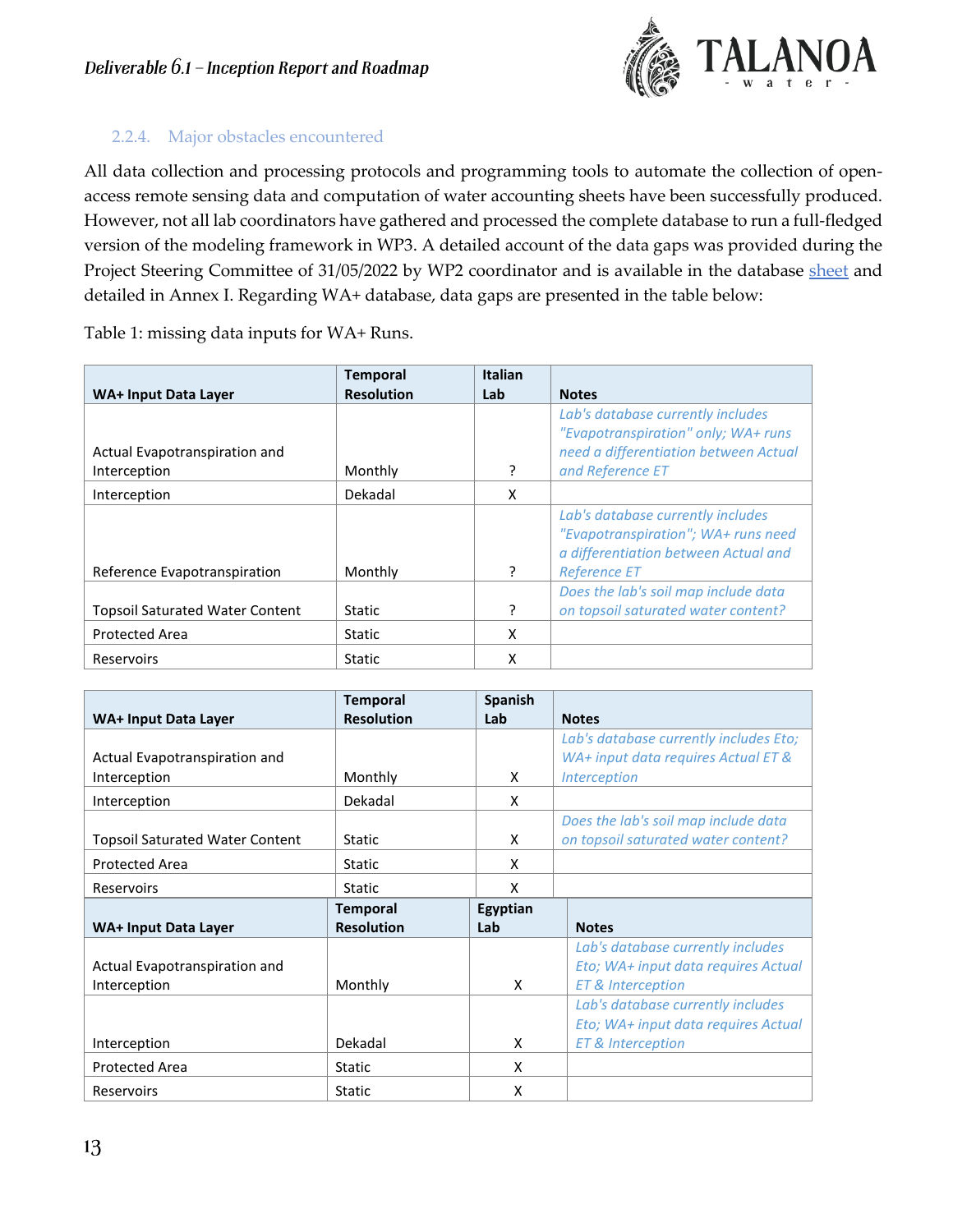

| Total Water Storage Change | Monthly |  |
|----------------------------|---------|--|
| Observed Flows             | Monthly |  |

| WA+ Input Data Layer                   | <b>Temporal</b><br><b>Resolution</b> | <b>French Lab</b> | <b>Notes</b>                         |
|----------------------------------------|--------------------------------------|-------------------|--------------------------------------|
|                                        |                                      |                   |                                      |
|                                        |                                      |                   | Lab's database currently includes    |
| Actual Evapotranspiration and          |                                      |                   | Evaporation data; WA+ input data     |
| Interception                           | Monthly                              | X                 | requires Actual ET & Interception    |
| Interception                           | Dekadal                              | X                 |                                      |
|                                        |                                      |                   | Lab's database currently includes    |
|                                        |                                      |                   | Evaporation data; WA+ input data     |
| Reference Evapotranspiration           | Monthly                              | X                 | requires Actual ET & Interception    |
|                                        |                                      |                   | Does the lab's soil map include data |
| <b>Topsoil Saturated Water Content</b> | Static                               | 7                 | on topsoil saturated water content?  |
| <b>Protected Area</b>                  | <b>Static</b>                        | X                 |                                      |

| WA+ Input Data Layer                   | <b>Temporal</b><br><b>Resolution</b> | <b>Tunisian Lab</b> | <b>Notes</b>                         |
|----------------------------------------|--------------------------------------|---------------------|--------------------------------------|
|                                        |                                      |                     | Lab's database currently includes    |
| Actual Evapotranspiration and          |                                      |                     | Evaporation data; WA+ input data     |
| Interception                           | Monthly                              | X                   | requires Actual ET & Interception    |
|                                        |                                      |                     | Lab's database currently includes    |
|                                        |                                      |                     | Evaporation data; WA+ input data     |
| Interception                           | Dekadal                              | X                   | requires Actual ET & Interception    |
|                                        |                                      |                     | Lab's database currently includes    |
|                                        |                                      |                     | Evaporation data; WA+ input data     |
| Reference Evapotranspiration           | Monthly                              | X                   | requires Actual ET & Interception    |
|                                        |                                      |                     | Does the lab's soil map include data |
| <b>Topsoil Saturated Water Content</b> | Static                               | ς                   | on topsoil saturated water content?  |
| <b>Protected Area</b>                  | Static                               | X                   |                                      |
| <b>Total Water Storage Change</b>      | Monthly                              | x                   |                                      |

# <span id="page-13-0"></span>2.2.5. Major future contingent risks

Data availability is a key risk that may constrain the calibration and deployment of the modeling framework in the labs (WP3), thus hampering our ability to inform decision making. Each TALANOA-WATER lab database is developed independently mostly by one partner organization (lab coordinator), under the close leadership of the WP2 lead and co-lead and with assistance/guidance of the other thematic WPs (especially WP3 and WP4). The collectively agreed and managed but individual implemented data gathering and processing efforts are prone to several management issues such as delay in receiving relevant input from those stakeholders keeping data, necessity to changing the eventual scope of the modeling framework alongside data needs if more beneficial for the users (e.g. users identify over the workshops a new module/model they want to explore), etc. For these reasons, it is necessary to design for and maintain some flexibility in the specification of the modeling framework and data collection. At the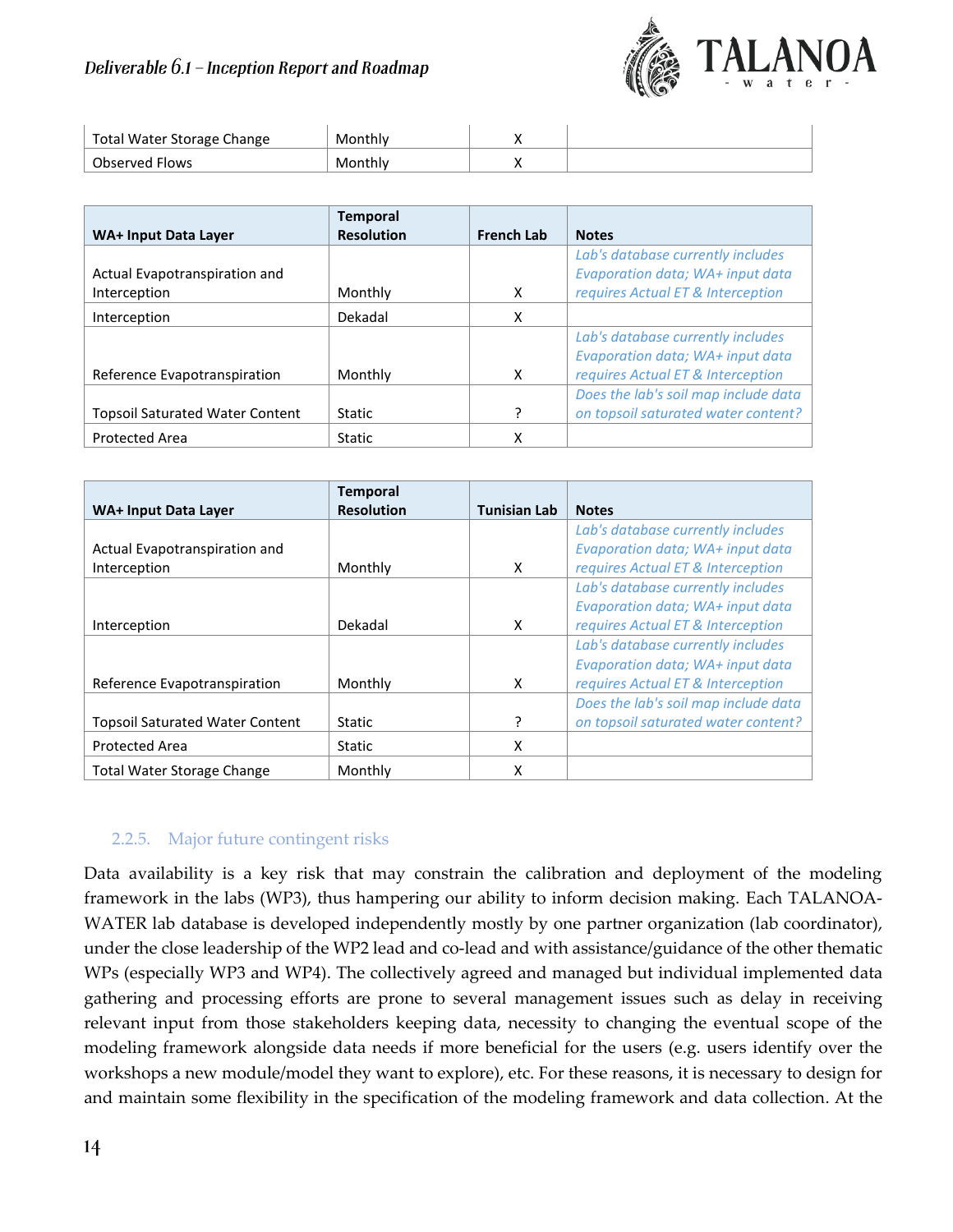

same time though, it is critical to ensure that the Grant Agreement has been entirely fulfilled and impact of the project has been maximized.

### <span id="page-14-0"></span>2.2.6. Complementary and corrective actions

To cope with the above-described challenges, WP3 decided to:

- 1) Repeat the data availability check carried out during the preparation of the proposal in those labs where data gaps persist. The new data availability check concluded that all necessary data is available in accessible repositories/hosted by stakeholders committed to the project, and that persisting data gaps are related to delays in data collection rather than missing data inputs.
- 2) The WaPOR approach, which had been already tested and validated in the Lebanese lab prior to the beginning of the project, was also successfully tested in the Spanish lab. The test served to revise and update existing protocols for processing of remote sensing data, which will be applied by the remaining labs to readily process remote sensing data towards obtaining water accounting balances once key inputs are collected.
- 3) All key stakeholders keeping data that has not been received yet were contacted, and again confirmed their commitment to make data available.

### <span id="page-14-1"></span>**2.3.WP3 MODELING – Actionable socio-hydrology science**

#### <span id="page-14-2"></span>2.3.1. Objectives

Objectives of the WP3 include:

(1) Develop interdisciplinary understanding of current state of modeling of water scarcity under climate change.

(2) Develop a multi-system, multi-model ensemble framework using a protocol-based modular approach.

(3) Quantify the economic and environmental impact of transformational adaptation, considering multiple scenarios and model settings (i.e. uncertainty sampling).

# <span id="page-14-3"></span>2.3.2. Work in progress

WP3 is the 'cradle' for the interdisciplinary teamwork of the entire consortium. WP3 aims to collectively scrutinize and consolidate shared understanding and knowledge of key concepts; develop, revise and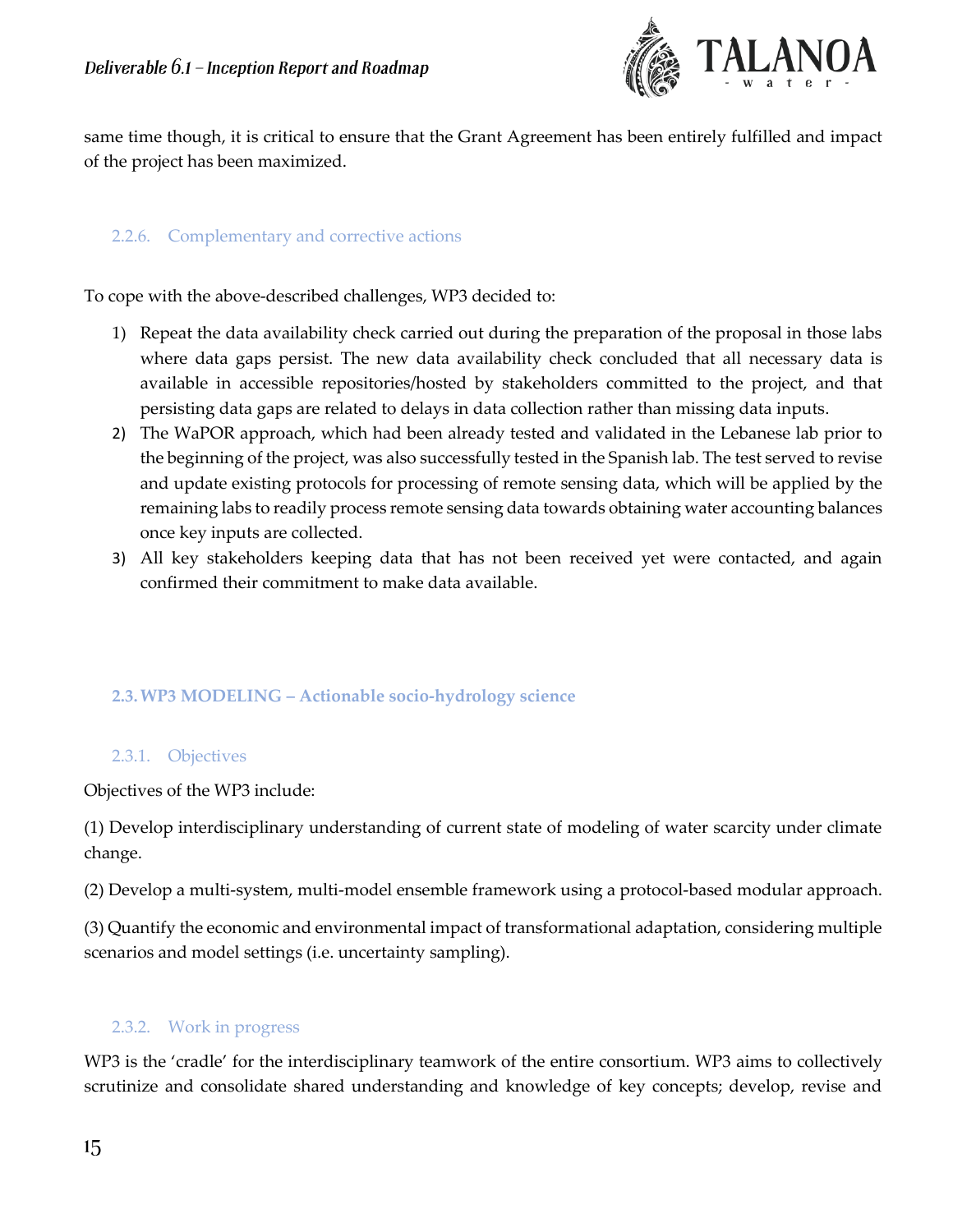

refine the multi-system modeling framework; and conduct simulations to assess impacts of transformational adaptation under climate and socioeconomic scenarios. WP3 is divided in two tasks: T3.1 (FRAMEWORK: Multi- system modeling framework) took place over the first year (month 7-12) and has been already completed; while T3.1 started in month 12 and will last until month 36.

Over months 7-12, T3.1 has successfully built the multi-system, multi-model ensemble framework using a protocol-based modular approach. The results of this task are available in D3.1. D3.1 surveyed the literature on socio-hydrology and ensemble experiments that is relevant for our research, and identified the key gaps that TALANOA-WATER methodological framework was set to address. Building on this comprehensive assessment, D3.1 then went on to develop the modeling framework adopted in TALANOA-WATER, identifying the relevant modules (microeconomic, macroeconomic, hydrological, agronomic, climate) and the models that will populate each of them, as well as designing the (bidirectional) protocols to connect all modules under both a static and dynamic setting. D3.1 also developed a rapid assessment option of the modeling framework that will be used during exploratory workshops (workshops 1-4) and to support interactive tools for decision-making applications (notably serious games).

Work in T3.1 included bi- and multi-lateral meetings, extensive lab and scientific work, and a major workshop where collective knowledge and understanding was consolidated, and the key pillars of the framework agreed (see D3.1 for a detailed description of the research process and results)..

### <span id="page-15-0"></span>2.3.3. Major achievements

The draft report of D3.1 (Milestone 3.1) was distributed among the members of the Consortium and discussed in a dedicated online workshop (workshop minutes are available in D3.1 and in the Water Agora). The T3.1 workshop to discuss the draft of D3.1 was a success in view of all partners in the Consortium, who agreed to contribute with their expertise to ensure that a successful modeling framework for each of the 6 labs could be developed building on synergistic scientific knowledge of partners. Efficient collaborative work has already made possible the design and calibration of modules towards the setup of a preliminary modeling framework in the Lebanese, Italian and Spanish labs in the context of T3.2. The theoretical framework underpinning the TALANOA-WATER modeling framework has already crystalized in several working papers and publications containing the major methodological breakthroughs towards the development of the TALANOA-WATER actionable socio-hydrology modeling approach (see e.g. Pérez-Blanco et al., 2022; Pérez-Blanco and Sapino, 2022). D3.1 was uploaded to the Agora to make it accessible to the public. A summary of the cornerstones of D3.1 and the TALANOA-WATER modeling framework will be presented in the incoming first round of local workshops in each of the labs.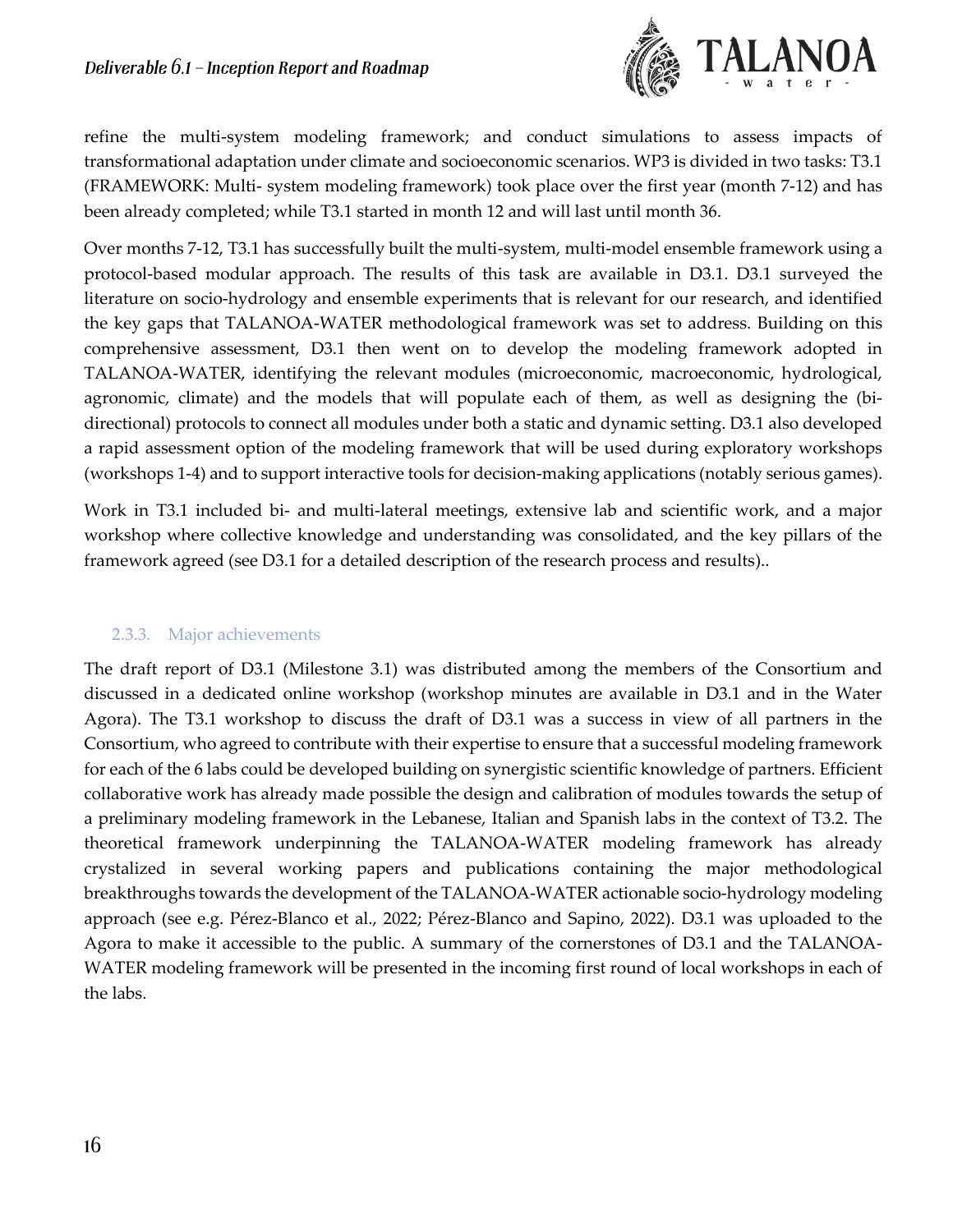

### <span id="page-16-0"></span>2.3.4. Major obstacles encountered

No major difficulties were encountered. Risks regarding data availability constraints for the calibration of the modeling framework in some labs is described below.

### <span id="page-16-1"></span>2.3.5. Major future contingent risks

As noted in the previous section on WP2 DATA, the setup of the accounting database has experienced delays, and albeit all procedures for data collection, curation and processing are in place and have been successfully tested, some labs have failed to have their database ready for month 12. Delays are expected to be addressed in the coming months building on the *ad-hoc* contingency plan developed for data gaps in the Grant Agreement which has already been set in motion.

In the meanwhile, contingency planning (specified in the Grant Agreement) will be implemented to ensure that delays in data collection do not translate into delays in the modeling framework. To avoid that the impact of delays in data collection on modeling activities are minimized, the TALANOA-WATER Project has built a modular structure for WPs and labs. This makes possible to concentrate resources in some tasks and/or labs for which there are no constraints (in this case, data) impeding progress, so as to start producing guidances, protocols and instruments that can be used to more rapidly advance in other tasks/labs subsequently. We have built on this contingency planning to produce complementary and corrective actions that ensure delays are rapidly accommodated, as detailed below.

# 2.3.6. Complementary and corrective actions

<span id="page-16-2"></span>The modular nature of the project makes possible to progress in those labs where data is already available, so as to develop key processes and programming codes, which can be then more quickly adapted and applied to other labs as soon as data gaps are filled in. Accordingly, initial efforts in T3.2 – IMPACTS (Modeling transformational adaptation impacts on human and water systems) have been focused on the Spanish, Lebanese and Italian labs, for which all data needed towards the calibration of the modeling framework was available. In these labs the modeling framework has been fully setup, comprising all critical systems and using both a static and dynamic protocol, and preliminary simulations have been run. This has allowed us to early detect and address possible caveats and gaps, automate calibration and coupling coding, and build valuable mechanistic and heuristic knowledge that will pave the way towards a quick setup of a fully functional modeling framework elsewhere.

### <span id="page-16-3"></span>**2.4.WP4 LABORATORIES – Pilot water laboratories**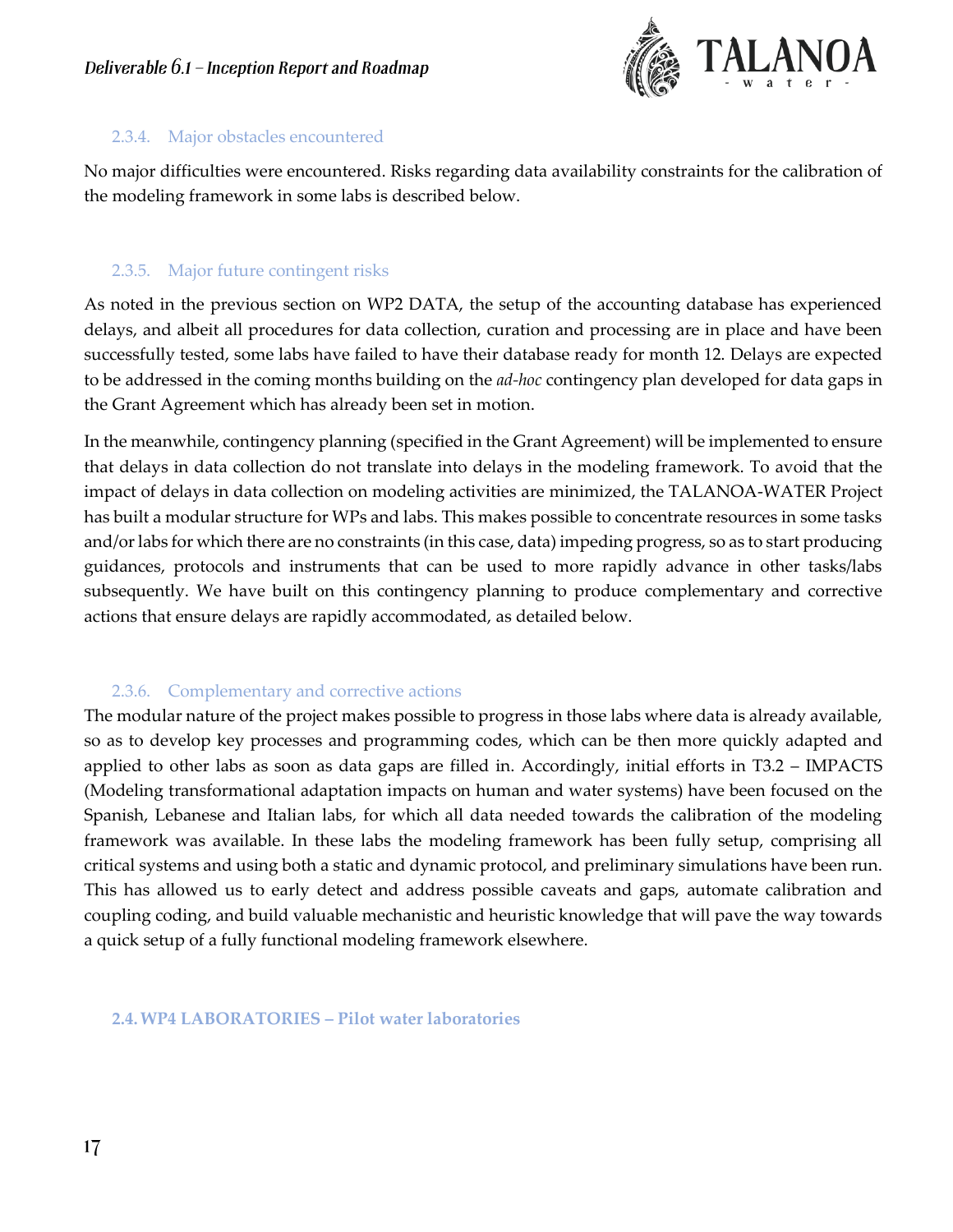

### <span id="page-17-0"></span>2.4.1. Objectives

Objectives of the WP4 include:

(1) Design, realize and demonstrate institutional and technical feasibility and performance of a transition towards sustainable and inclusive growth in 6 pilot water laboratories representative of major ecosystem types and legal, political and regulatory systems across the Mediterranean.

(2) Design, test and inform the adoption of robust transformational adaptation strategies capable of achieving inclusive growth within sustainable water use limits.

(3) Develop and validate a portfolio of multi-sector and multi-stakeholder partnerships and innovative financial mechanisms to catalyze sustainable implementation of transformational adaptation strategies in the water labs.

# <span id="page-17-1"></span>2.4.2. Work in progress

WP4 has built on the two methodological pillars of the ecosystem of innovation developed in WP1-3 (Talanoa Dialogue—WP1—and data and modeling—WP2-3) to design consolidated and practical guidance on how to achieve robust transformational adaptation on the ground in six labs. Over the first year, WP4 has initiated T4.1 – PLATFORM (Platform for coordinated and harmonized implementation of the ecosystem of innovation in water laboratories) to guide, oversee and facilitate the implementation of TALANOA-WATER ecosystem of innovation (WP1-3) in the pilot water laboratories. T4.1 is divided into nine major sub-tasks (ST): ST4.1.1 – Getting Started, ST4.1.2 – Scenarios, ST4.1.3 – Sustainable Water Limits, ST4.1.4 – Strategies, ST4.1.5 – Impacts and Tradeoffs, ST4.1.6 – Robust Decision-Making, ST4.1.7 – Proof of Concept, ST4.1.8 – Breaking Ground, and ST4.1.9 – Synthesis and Recommendations. Work in T4.1 has led to the production of D4.1 (Guidance document shared across the six pilot water laboratories), a guidance to conduct work in the water laboratories, which substantiated the ST in T4.1 building on inputs from WP1- 3 and on a series of dedicated monthly workshops organized under the auspices of INRAE (see D4.1 and the Agora for the workshop minutes). In month 12, T4.2 – LABORATORIES (Pilot water laboratories) also started, and TALANOA-WATER thus formally moved from concept to practice in operationalizing transformational adaptation in labs. The first activity in T4.2 involved the preparation of the first round of local workshops that will take place between July (month 14) and September 2022 (month 14).

### 2.4.3. Major achievements

<span id="page-17-2"></span>WP4 addresses on-the-ground work towards the design and effective implementation of robust transformational adaptation strategies in 6 water labs, and represents 43% of the TALANOA-WATER efforts. During the first year, the WP4 designed the Platform for coordinated and harmonized implementation of the ecosystem of innovation (T4.1), which will guide and coordinate work in all 6 labs. The Platform has met online monthly since month 10 (3 meetings) with the objective of agreeing on the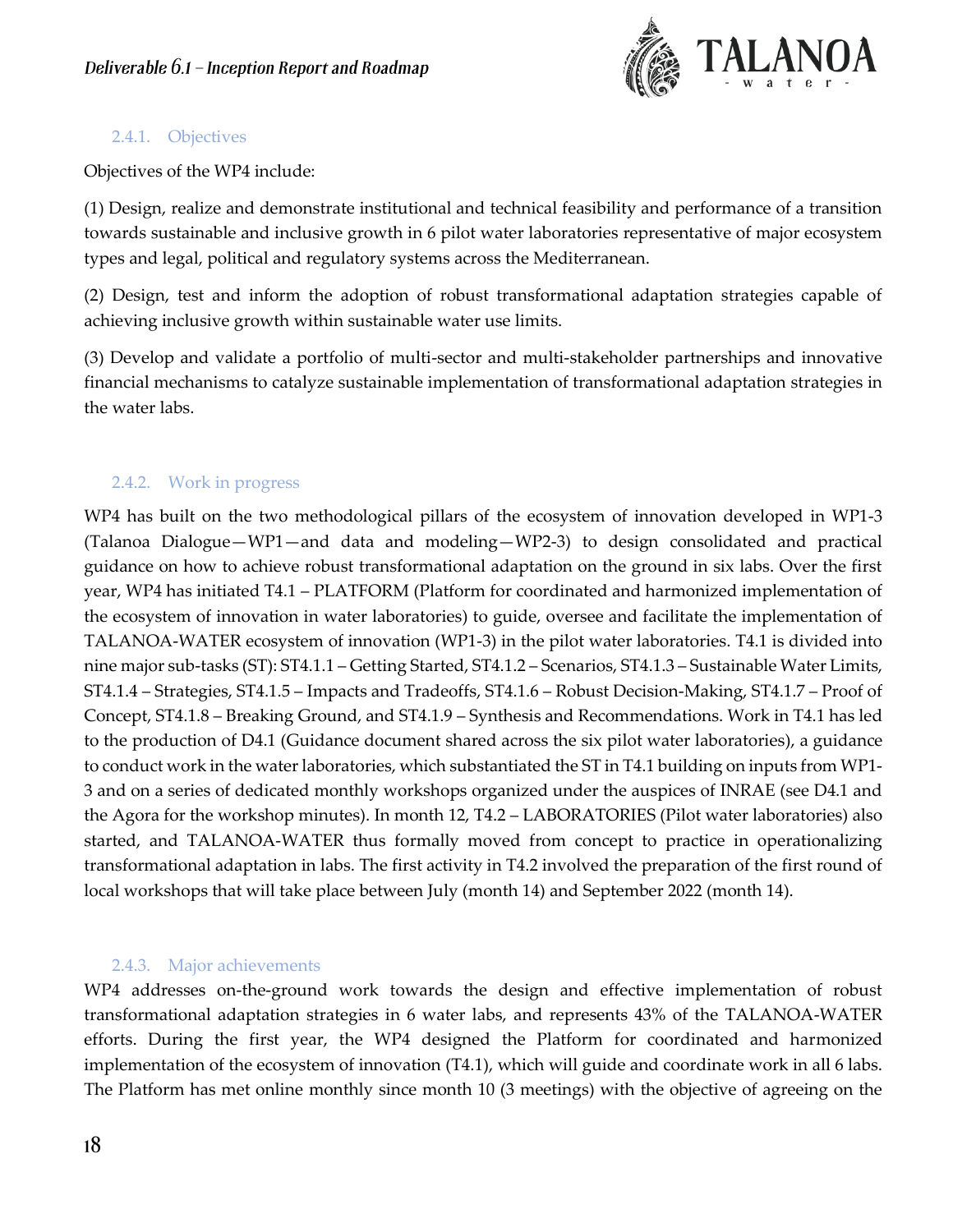

main elements of the guidance document. The Platform will continue to meet until the end of T4.1 to monthly monitor and coordinate the work conducted in all labs. ST4.1.1 (Getting Started) was successfully concluded with the production of D4.1, and current work is focusing on monitoring and guiding the iterative stock-taking process in ST4.1.2 to ST4.1.6.

Work in ST4.1.2 to ST4.1.6 is empirically implemented in T4.2 under the guidance and supervision of the Platform. A key task conducted during the first year involved the preparation of the first round of local workshops. Preparation of local workshops started with identifying venue and determining the dates, as well as a discussion about the agenda and thematic orientation of each workshop among lab coordinators and the Impact Champion Team (see WP3), building on feedback from local stakeholders. Synergies with other projects working on TALANOA-WATER labs have been sought and built, also in the organization of workshops, to enhance impact and outreach. For example, the first local workshop in the Spanish lab will be jointly organized by TALANOA-WATER and IRENE (Spanish R+D Plan project).

For each water lab a local scientific coordinator was established, which is in close contact with all stakeholders and a key local stakeholder coordinator (rapporteur) to preserve close relations with key stakeholders (see D1.1). The challenging task of monitoring and assessing the quality of this interaction falls in the hands of the Impact Champion Team, which has designed Impact Champion Indicators for this purpose (see D1.1). The organization of local Stakeholder Platforms and allocation of separate resources (including for the organization of local workshops) for each lab provided flexibility and helped to further cement the (in many cases already long-lasting) relationship with stakeholders. In Spain, work in the Cega Catchment lab from the early stages of the project has spilled over into multiple collaborations between USAL and the Douro River Basin Authority to apply the modeling framework of TALANOA-WATER in several catchments elsewhere in the Douro Basin, mainly to assess dam construction projects in the context of the river basin planning cycle 2016-2021 (still ongoing)—thus providing early legacy and upscaling outcomes (T5.3-4). In Italy, GECOsistema and CMCC leveraged on past and ongoing projects (ICISK and UNTWIST) to organize a large multilateral meeting (instead of the bilateral meetings or smaller multi-actor meetings organized in other labs), which produced relevant feedback from stakeholders and started building synergies across science and policy domains ahead of the local workshop. In Tunisia and after consulting local stakeholders, INAT proposed to organize several labs instead of just one, and to hire a stakeholder engagement specialist, whose insights benefitted all other labs through cross-fertilization in the Platform (T4.1).

### <span id="page-18-0"></span>2.4.4. Major obstacles encountered

Management of six water labs is a challenging task, given the multitude of different stakeholders, challenges, scopes, purposes, and intended audience. WP4 strategy to cope with this challenge worked out well in general, thanks to sound guidance and monitoring strategy put in place and long-lasting experience of the WP4 lead and co-lead, as well as water lab coordinators and other WP4 partners.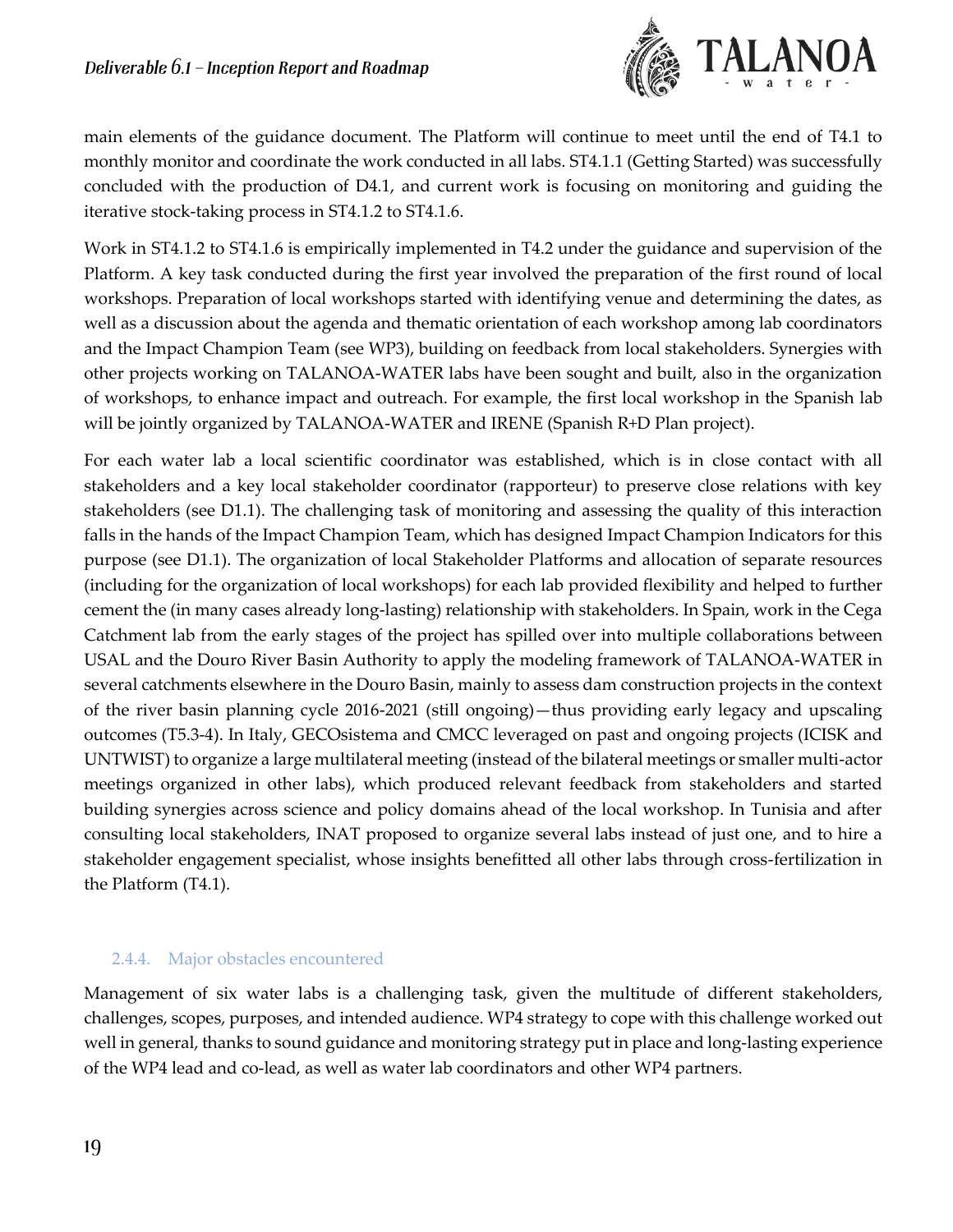

Deliverable D4.1 is expected to be submitted with 2 month's delay (June 2022). The delay has been caused partly by the task leader's (INRAE) resource constraints, partly by the complex nature of the task. The draft deliverable (M4.1) was produced in time but after internal review, the WP lead organizations (INRAE, INAT) have decided to postpone the submission to add relevant additional contents and implement revision. A key member of INRAE's staff resigned just ahead of the beginning of work in T4.1 and it could be only replaced in May 2022, which meant most workload fell on a single person (INRAE's PI). Besides, in some labs partners have experienced difficulties to address tasks in WP1-3, which has caused delays in producing the guidance document.

The organization of the first round of local science-policy workshops has been delayed by two months in some labs and is expected to take place between July (month 14) and September (16). This due to the delay in the start of the TALANOA-WATER project that was caused by the failure of one of the initial partners, the National Water Research Centre in Egypt, to obtain approval from the Water Ministry of Egypt to sign the Grant Agreement. As a result, the local workshops that were originally planned to take place in month 14 coincided with the month of July, when key stakeholders in several labs were unavailable to attend the workshops. Thus, during the last meeting of the T4.1 Platform (10/05/2022) lab coordinators agreed to ask the project manager to postpone meetings by up to 2 months' time.

# 2.4.5. Major future contingent risks

<span id="page-19-0"></span>Delays in WP2 may cascade to the modeling framework (WP3) that informs the iterative stock-taking process in ST4.1.2 to ST4.1.6. Delays are expected to be addressed in the coming months building on the *ad-hoc* contingency plan developed for data and modeling gaps in the Grant Agreement which have already been set in motion (see Sections 2.2.5 and 2.3.5).

# 2.4.6. Complementary and corrective actions

<span id="page-19-1"></span>To cope with the above-described challenges, WP4 has implemented the following actions:

-Following a consultation with the project manager, the requirement to postpone the workshops by (up to) 2 months' time was accepted, and workshops will take place between July 2022 and September 2022.

-Sound financial management was put in place to ensure greatest value-for-money from the local workshops. This calls for flexibility in the organization of workshops so as to meet the needs of local stakeholders and adapt to local conditions. Accordingly, in those places where one annual workshop was deemed insufficient to address all project objectives, notably because previous collaboration with stakeholders had been more limited (French case), or where available resources due to favorable exchange rates made possible the organization of additional events to further cement science-policy collaboration (the case of Tunisia), the T4.1 Platform agreed (with the acquiescence of the project manager) to split the planned workshops in multiple workshops.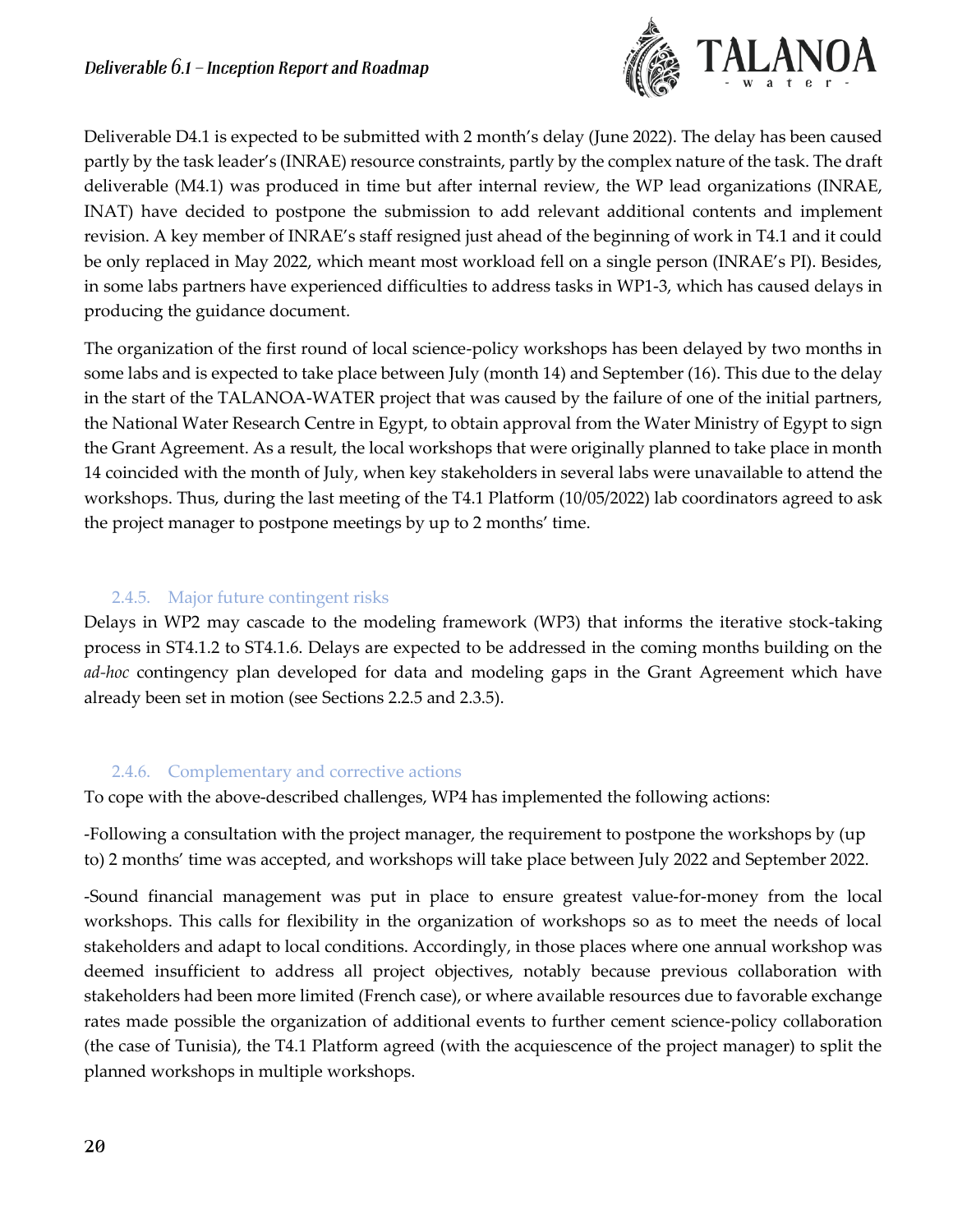

-The T4.1 Platform agreed to organize workshops in collaboration with other consortia, so as to build synergies that amplify outreach and impact. This is aligned with the Grant Agreement, which calls for partners to leverage on their comprehensive expertise *and networking capacity* to maximize the policy leverage of the project and its activities.

-In those labs where early modeling results are available, these will be presented in workshops. Note that modeling results are not expected to be presented in workshops until the second round of local workshops.

<span id="page-20-0"></span>**2.5.WP5 EXPLOIT – Exploitation, dissemination, and communication**

### <span id="page-20-1"></span>2.5.1. Objectives

Objectives of the WP5 include:

(1) Design and monitor the Plan for the Exploitation and Disemination of Results (PEDR); Data Management Plan (DMP); and Intellectual Property Rights agreement (IPR).

(2) Design and monitor the Communication Strategy and Plan (CSP).

(3) Develop communication platforms and instruments, design high-quality communication products and ensure their effective dissemination.

(4) Explore legacy strategies.

(5) Identify the extent to which current legal, policy and regulatory frameworks in Mediterranean countries enable large-scale implementation of transformational adaptation; and explore reform options for addressing barriers.

# <span id="page-20-2"></span>2.5.2. Work in progress

Over the first 12-month period WP5 implemented many outreach activities and produced a range of dissemination products, including the setup of the Water Agora [website](https://talanoawater.com/) an[d app.](https://play.google.com/store/apps/details?id=com.pixelinnova.talanoawater) Beyond the conventional approach that uses online communication as an "information clearing-house" or "info-point" (EC, 2014), TALANOA-WATER uses online communication also as a tool to actively engage, discuss, build consensus, take decisions and coordinate actions within the TALANOA-WATER network of scientists and stakeholders. To this end an online, multi-lateral, multi-purpose and multi-lingual communication strategy has been developed around the Water Agora, the communication hub of TALANOA-WATER. The agora encompasses all channels of communication in the project, including live online access to workshops and other events. The agora was made multi-lingual (Spanish, French, Arabic, Italian) as part of WP5 dissemination activities to provide ease of access to non-English speaker stakeholders in the labs. WP6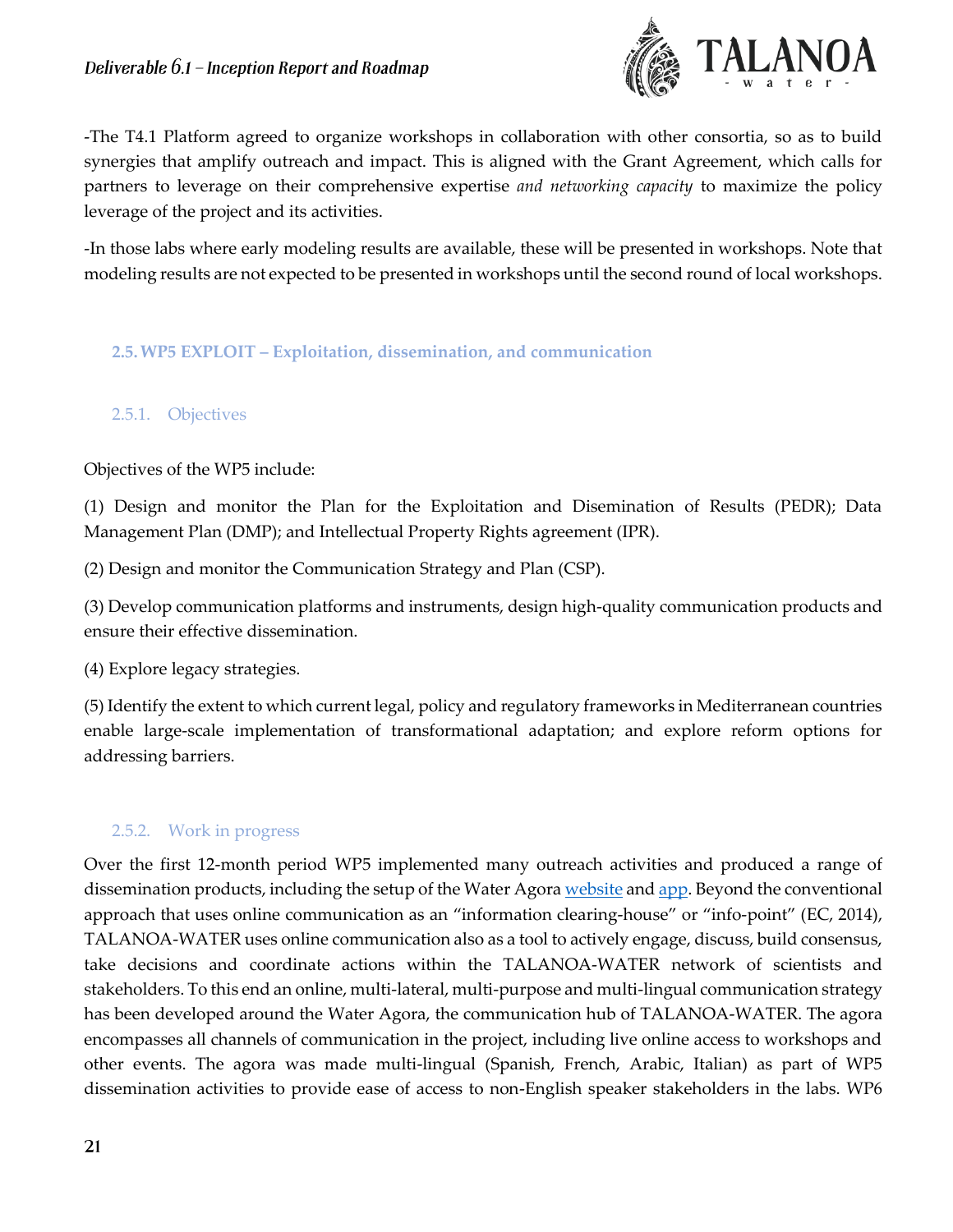

produced a video presenting the project, which has been uploaded to the agora as well, as well as the project logo. WP6 employs the agora to convey all information about the project, including all deliverables and scientific outputs (papers, presentations in conferences), as well as information, minutes and recordings of all major scientific and stakeholder events. A Twitter profile is maintained with flash news and reports to reach wider audience beyond the project stakeholders. We have contributed to several events or sessions on major conferences on water resources management under climate change (including International Association for Hydro-Environment Engineering and Research/IAHR World Congress, AGU Fall meeting, RISKKAN Workshop, MED-IAERE Conference.). Several of TALANOA-WATER partners have published scientific articles (for full detail of the dissemination activities, see deliverable D5.1 – First 12-month exploitation, dissemination and communication report). Finally, in the first year of the project WP5 produced two key deliverables: D5.1 - Detailed and revised PEDR, CSP and IPR strategy (Month 6) and D5.2 - Data management plan (DMP) (Month 6).

D5.1 (month 6) produced the detailed and revised Exploitation and Dissemination of Results (PEDR), Intellectual Property Rights (IPR) and Communication Strategy and Plan (CSP). D5.1 overviews the transfer and dissemination of the background knowledge and actively encourages, while fully respecting the agreed IPR rules, the wider reuse and exploitation of the original foreground generated throughout the project execution. It scrutinizes the knowledge needs of stakeholders, so as to guide the dissemination activities, and identifies the measures to maximize the impacts of the dissemination, including a list of the indicators to monitor their success (including dedicated impact champions). It presents the scope and instruments adopted for online communication in the Water Agora, the approach adopted for scientific publishing and policy communication, and the methods for stakeholder engagement through training, workshops and serious games.

D5.2 (month 6) covers the overall data management approach of the TALANOA-WATER project and is aligned with the Horizon 2020 DMP FAIR data management guidelines, that is findable, accessible, interoperable and re-usable. The DMP guides the organization of data and knowledge generated by the project to be useful to other research projects revolved around socio-hydrologic water themes, as well as to interested stakeholders.

#### 2.5.3. Major achievements

<span id="page-21-0"></span>Major achievements include:

- 1) four publications in peer-reviewed journals (all of them Q1) for which the PRIMA contribution under the TALANOA-WATER grant agreement was acknowledged:
	- Assessing farmers' adaptation responses to water conservation policies through modular recursive hydro-micro-macro-economic modeling
	- An actionable hydroeconomic Decision Support System for the assessment of water reallocations in irrigated agriculture. A study of minimum environmental flows in the Douro River Basin, Spain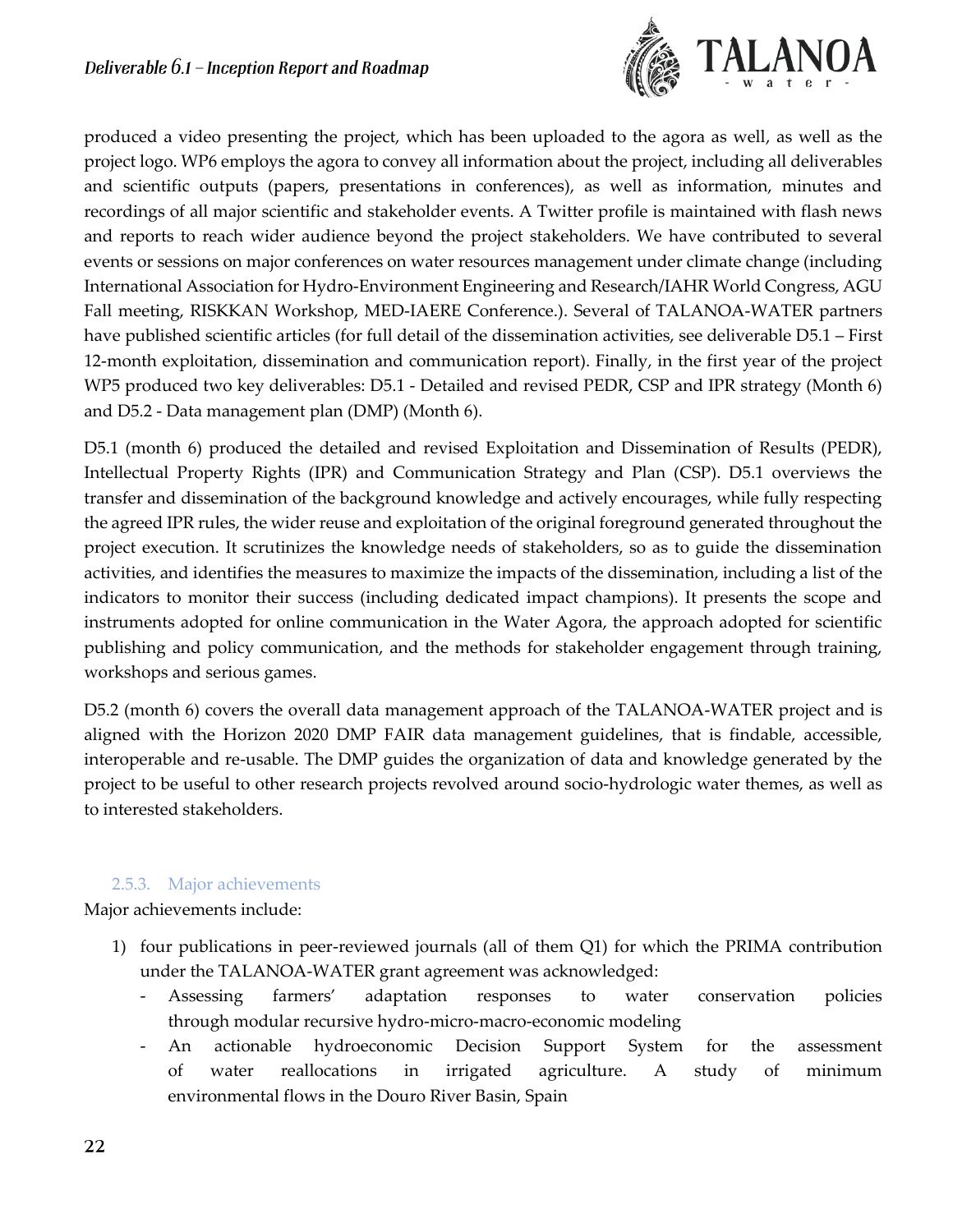

- Agricultural water saving through technologies: a zombie idea
- Economic Sustainability of Irrigation-Dependent Ecosystem Services Under Growing Water Scarcity. Insights From the Reno River in Italy
- 2) Presentations in international events, including:
	- AGU Fall meeting 2021 New Orleans (USA). 13 17 December 2021. Title "Price Discrimination Water Bank to Minimize Public Costs and Efficiency Losses of Agricultural Water Buyback. Insightful Results from the Duero River Basin in Spain." (Francesco Sapino, USAL).
	- RISKKAN Workshop online, 9 February 2022. Title: "Mainstreaming non-linear Positive Multi-Attribute Mathematical Programming (PMAMP) model into multi-agent systems to explore water trading potential under transaction costs" (Francesco Sapino, USAL).
	- 10th IAERE Annual Conference, Cagliari (ITA) 21 22 April 2022. Title: "A methodology to calculate the resource cost of agricultural water" (Francesco Sapino, USAL).
	- 1st Annual MED-IAERE Conference, Cagliari (ITA) 23 April 2022. Poster titled: "TALANOA-WATER – Talanoa Water Dialogue for Transformational Adaptation to Water Scarcity Under Climate Change " (Francesco Sapino, USAL).
	- Webinar on new Dams and its alternatives in the Douro Basin, 22 September 2021. "Status of the Douro/Duero Basin: Pressures, water uses, and challenges, with a focus on economic consequences". (C. Dionisio Pérez-Blanco, USAL).
	- Modelos Hidro-económicos y Planificación Hidrológica, Córdoba 31 March 2022. "Adaptation responses in complex human-water systems: challenges, solutions and SWANS". (C. Dionisio Pérez-Blanco, USAL).
	- Water Politics in the Age of the Anthropocene, Venice 11-16 October 2021. "Adaptation responses in complex human-water systems: problems, solutions and SWANS". (C. Dionisio Pérez-Blanco, USAL).
- 3) Setup of the multi-lingual Water Agora hub.
- 4) Adoption of the modeling framework to inform dam construction assessment projects over the entire Douro Basin in Spain, anticipating legacy activities planned for the second year onwards.

#### <span id="page-22-0"></span>2.5.4. Major obstacles encountered

WP6 did not encounter any major implementation difficulties. As a minor obstacle, the translation of the Water Agora hub has not been finished for all subsections of the website and app but is expected to be ready ahead of the local workshops in September. Initial contacts with the ISIMIP network to explore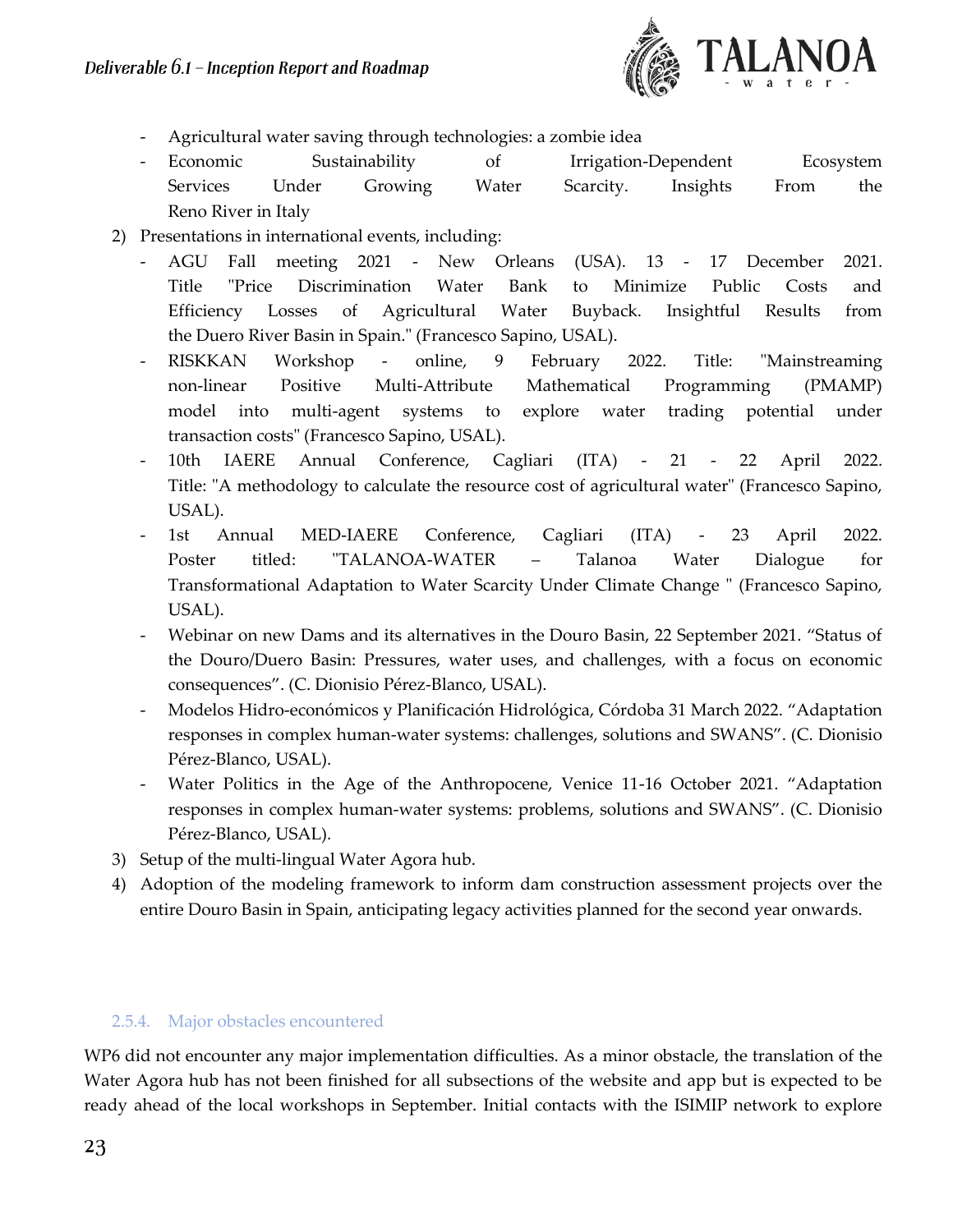

synergies in WP3 were not successful. Most dissemination activities during the first year were conducted by the project coordinator (USAL) and CMCC, and the coordinator used most of the resources (person months and financial) available for these institutions. Further dissemination efforts in southern and eastern Mediterranean countries are necessary. Finally, several of the institutions in the Consortium have signed transformational agreements with publishing houses (Elsevier, Wiley) and as a result open access funding are not necessary.

### <span id="page-23-0"></span>2.5.5. Major future contingent risks

We don't envisage any major risk compromising achievements of the impacts laid down in the Grant Agreement (GA). Nevertheless, we have designed corrective and supplementary actions to ensure WP5 implementation remains on track.

### 2.5.6. Complementary and corrective actions

<span id="page-23-1"></span>WP5 lead and co-lead will ensure adequate participation and contributions of all WP5 partners, including a balanced use of available financial and personnel resources, and provide a regular evaluation of WP5 related (key) performance criteria in the 12-month exploitation, dissemination and communication reports  $(D5.3-6).$ 

Dissemination funding allotted to southern and eastern Mediterranean partners through GPAI will need to be mobilized in the following years to consolidate the ambitious exploitation plan, and to ensure that high graphical layout and tailor-made content of dissemination products is delivered and/or updated, as per D5.1.

Open access funding will be reallocated to various activities depending on the partner. USAL open access funding will be ideally allocated to a training event on stakeholder engagement.

### <span id="page-23-2"></span>**2.6.WP6 COORDINATION**

#### <span id="page-23-3"></span>2.6.1. Objectives

Objectives of the WP6 include:

(1) Ensure rapid initiation of the project and set up the management structure;

(2) Ensure sound and efficient coordination and management, in compliance with the Grant Agreement and the Consortium Agreement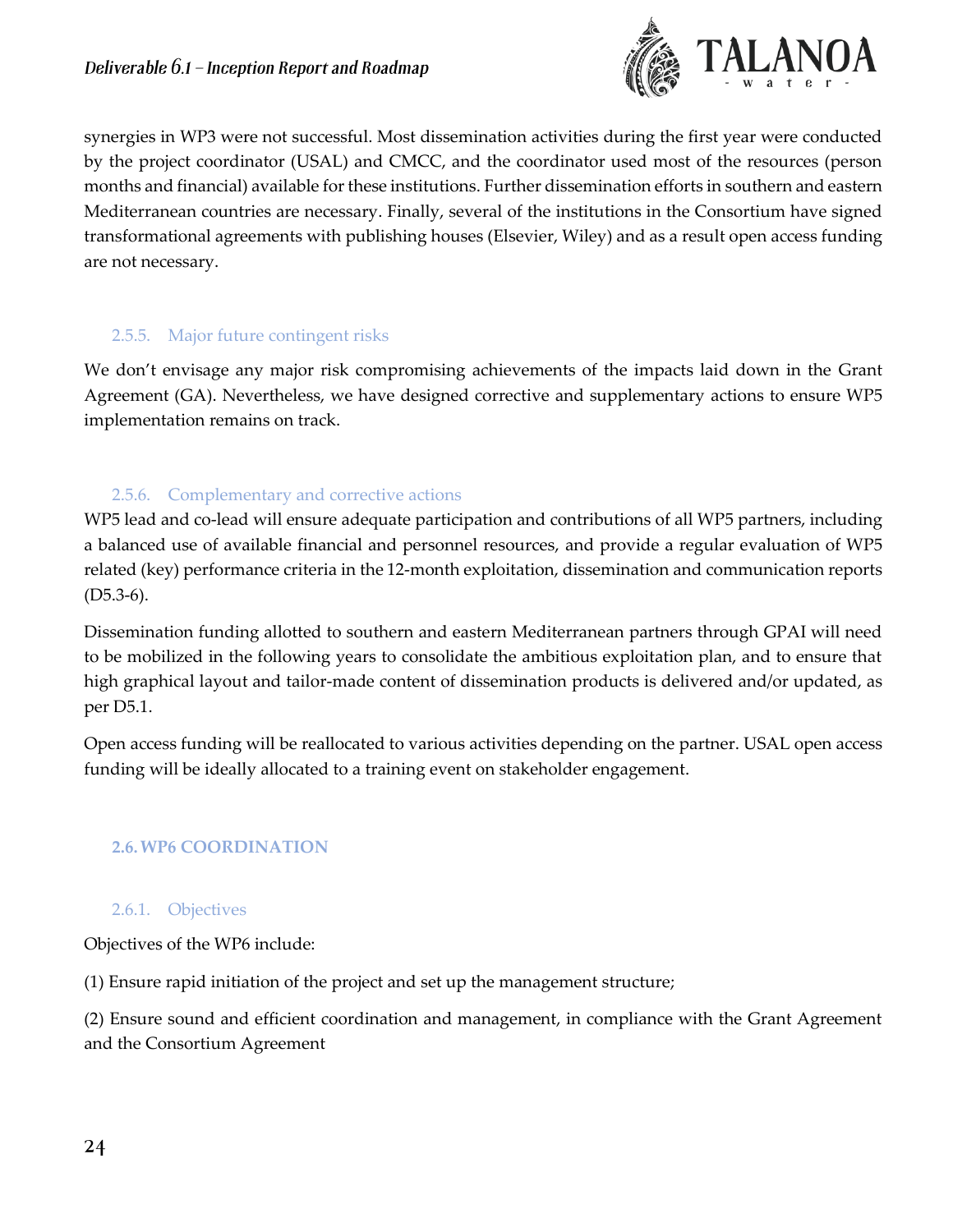

### <span id="page-24-0"></span>2.6.2. Work in progress

WP6 is devoted to project coordination and management; progress monitoring; periodic review, identification of risk of underachievement and contingency planning; internal communication among the consortium partners; and involvement of external advisory board. WP6 organizes and chairs the annual General Assemblies and Project Steering Committee (PSC) meetings. It maintains a close and constant contact with the High Level External Advisory Board (HLEAB) and ensures effective communication between PRIMA and the Consortium. The latter includes preparation of periodic reports and regular briefing of the PRIMA officer on the project development.

WP6 is divided in three tasks: T6.1 START (Kick-off meeting, consortium agreement, inception report and roadmap, and initial implementation activities), T6.2 COORD (Project coordination and management) and T6.3 CONTINGENCY (Assessment of the risk of delays in the project and contingency planning). T6.1 was already completed in month 2; while T6.2 and 6.3 will run from the first to the last month of the project (month 1 to 48).

T6.1 was completed in month 2. Before the project started, the project coordinator with the support of the WPs lead partner organizations successfully conducted the negotiations with PRIMA and promptly responded to all requests towards signing and implementing the Grant Agreement. This included the removal of one of the partners, the National Water Research Centre in Egypt, due to failure to obtain approval from the Water Ministry of Egypt to sign the Grant Agreement in time. The resources of this partners were reallocated to partners based on their expertise, with most resources being transferred to the other Egyptian partners (GPAI) to support work in the Egyptian lab. This task also involved the preparation of the Inception Report (IR) and roadmap (D6.1). The IR and roadmap further detailed the roles and responsibilities of each partner within each task and work package. The period up to the release of the inception report also allowed for:

- (i) organizing the kick-off project meeting in month 2. This meeting was initially planned to be held in person in Salamanca by USAL, but due to the COVID-19 emergency it was held online, as per the contingency planning specified in the Grant Agreement. The meeting minutes area available in D6.1 and also at the Water Agora (website and app).
- (ii) initiating the project management bodies, including the Project Coordination unit (Project Coordinator and Project Manager at USAL) and the Project Steering Committee conformed by one representative from each project partners.
- (iii) making operational the High Level External Advisory Board (HLEAB), whose composition is detailed in D6.1.
- (iv) mobilizing stakeholders towards the conformation of the early Stakeholder Platform. The Stakeholder Platform is a living entity and new additions have been made as the project progressed in the context of WP1.

Within T6.2 and 6.3, WP6 carried out activities to ensure effective and efficient coordination of the project. Two PSC meetings were organized, first during the kick-off meeting (online, 24/06/2021) and then via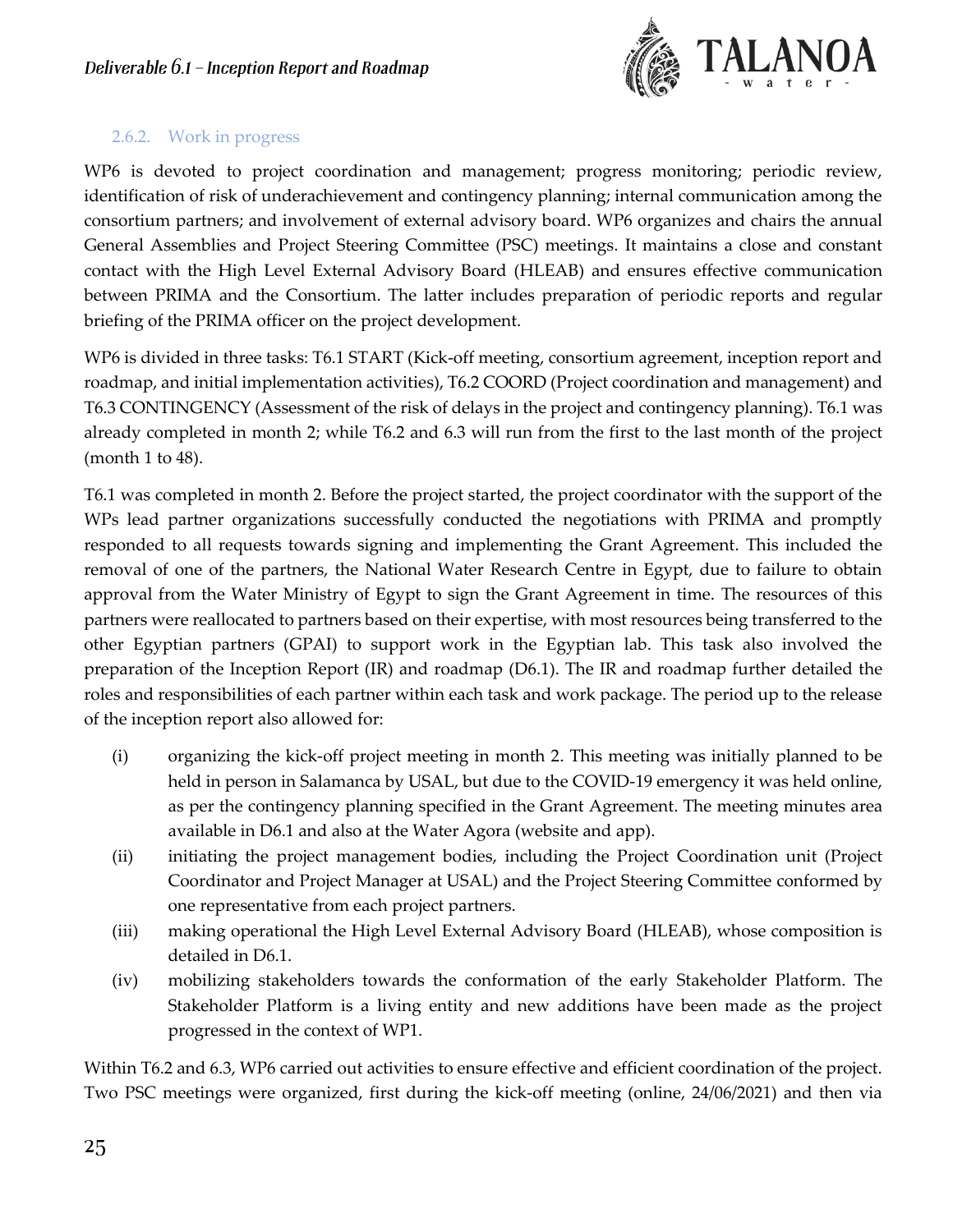

online conference (03/05/2022). The PC hold a series of encounters with the members of the HLEAB over month 3 and 4, and members have been invited to attend local workshops closer to their countries of residence in September 2022. HLEAB members will also participate in the General Assembly in October 2022. WP6 also put in place efficient shared document repository in the Water Agora supported by GDrive, and internal communication instruments consisting of mailing lists (name list@usal.es) for team leaders (Talanoa-water\_pis@), and the whole consortium (Talanoa-water\_all@). Progress reporting was put in place with 12-month periodicity, preparing for the formal 24-month and 48-month reporting. WP6 organized jointly with the thematic WPs online workshops on the Talanoa Dialogue (29/11/2021), data collection (24/09/2021), WaPOR, the modeling framework (01/04/2022) and monthly meetings on the implementation of the ecosystem of innovation on water labs.

USAL has represented the Consortium in the successive contacts with the PRIMA project officer Marco Orlando, overseen gender issues as per the Grant Agreement, monitored the fulfilment of the project's targets and objectives, supervised and managed the tasks assigned to the PSC, fostered the involvement of the HLEAB (including bilateral meetings, invitation to workshops, and engagement in D6.1), and supervised and managed the Water Agora hub that was setup for communication purposes across partners and stakeholders as part of dissemination and communication efforts (WP5). As part of T6.2, the second General Assembly of the project that will take place in October 2022 is presently being planned and organized. Contingency planning in all these activities, as well as all other WPs, is constantly monitored in WP6.

# 2.6.3. Major achievements

<span id="page-25-0"></span>WP6 succeeded in acting as intellectual harbinger of the project as part of the work in T6.1 and particularly in D6.1, which fostered shared understanding of the key concepts, stakeholder engagement, modeling frameworks that will be used throughout the lifespan of the project, as well as of the transformational adaptation strategies that will be explored. T6.1 also developed early strategies for stakeholder engagement, enabled new insights from the users and stakeholders via its early incorporation into the project, revised and refined the workplan and initiated the project management bodies.

WP6 also organized two PSC meetings, mobilized the HLEAB, put in place efficient shared document repository and communication via the Water Agora, successfully managed communications with the project manager (including redesign of the Consortium following withdrawal of a partner), and organized several meetings in collaboration with other work packages, including:

- WP2 Task 2.1. Database First Meeting. 24 of September 2022.
- WP1 Task 1.1. Scope definition of Talanoa-Water project Meeting. 29 of November 2022.
- WP4 Task 4.1. Framework launch workshop INRAE. 8 of March 2022.
- WP3 Task 3.1. Modeling Framework Meeting. 1 of April 2022.
- WP3 Task 3.1. Modeling framework (Workshop preparation meeting). 19 of April 2022.
- WP4 Task 4.1. TALANOA-Dialogues regular meeting by CMCC. 10 of May 2022.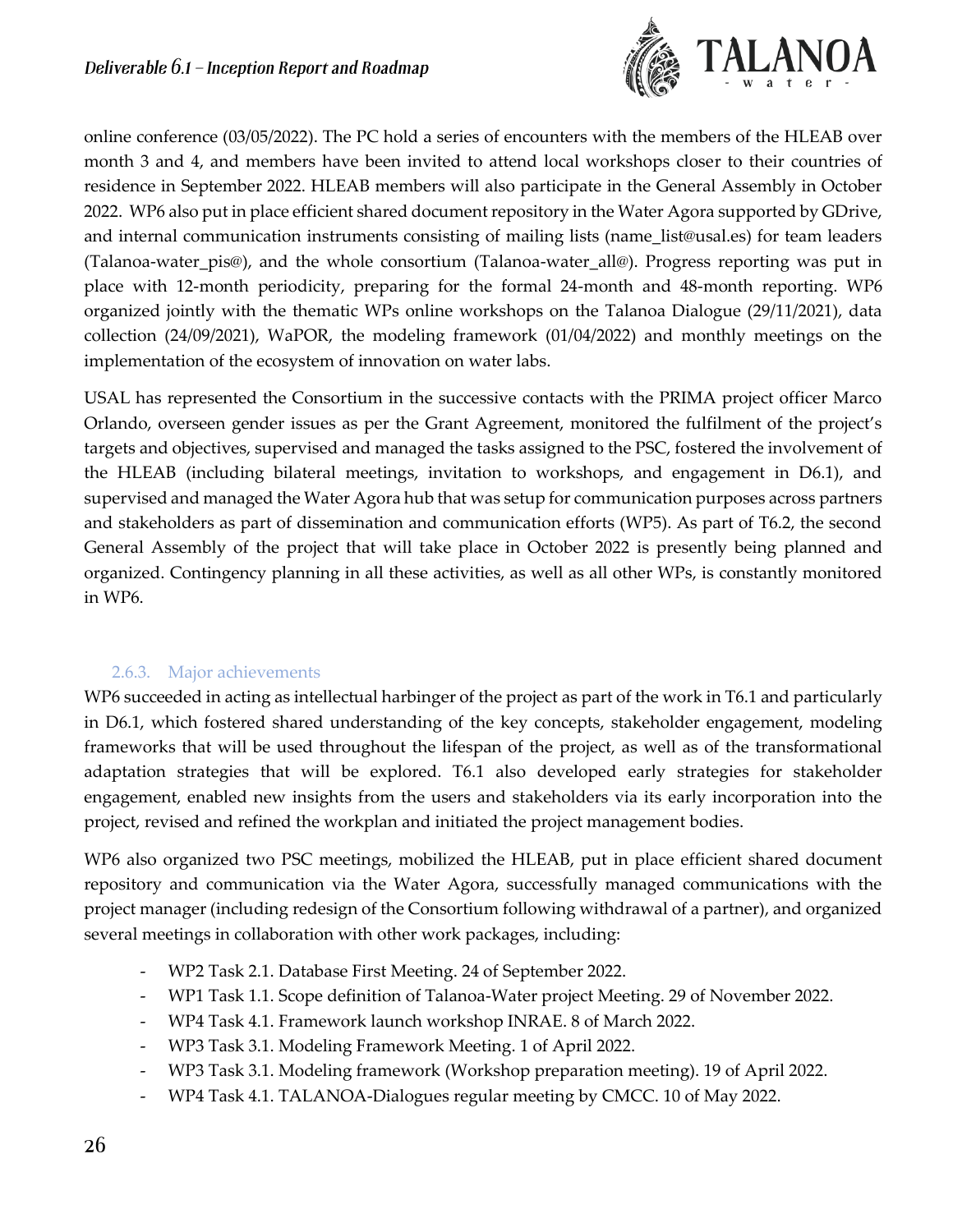

All meeting minutes and recordings area available at the Water Agora website and app.

### 2.6.4. Major obstacles encountered

<span id="page-26-0"></span>No major obstacles were encountered. The kick-off meeting initially organized in Salamanca could not be held in person due to the COVID-19 emergency of summer 2021. This eventuality had been anticipated as one of the critical risks of project implementation and addressed in our contingency planning strategy detailed in the Grant Agreement. As per the contingency planning, the kick-off meeting was held online. As a result, the resources allocated to this kick-off meeting have not been used.

Finally, the General Assembly of month 12 was initially planned in El Cairo (Egypt). However, due to the political tensions currently surrounding water resources management, any event on this topic needs formal approval from the competent ministry before it can be held, and this approval did not arrive in time. This eventuality was anticipated in the contingency planning, which timed General Assemblies so as to allow for delays of up to 6 months. The PSC initially considered the organization of the General Assembly in month 15 also in Egypt, if possible during the Conference of the Parties that will take place in the country, but as of now the formal permission has not arrived yet. Accordingly, the General Assembly will be organized in October 2022 (month 15) right after the local workshops are held in all labs. The General Assembly will be held at the premises of INRAE in Montpellier (initially planned to host the General Assembly of month 24), and the General Assembly of El Cairo postponed to month 24 to give time for the permission from the ministry to arrive. If no approval has arrived by this date, the PSC will require reallocation of these resources to CMCC to organize the General Assembly in Venice instead.

# <span id="page-26-1"></span>2.6.5. Major future contingent risks

To cope with the above-described challenges, WP6 decided to:

1) The PSC proposed a redistribution of the resources initially allocated to the kick-off meeting towards the organization of an additional General Assembly in Salamanca in between the General Assembly in month 12 and the final project conference in month 48 to underpin critical activities conducted in labs.

2) Postpone the General Assembly of month 12 (July) to month 15 (October) after the first round of local workshops is over.

3) Organize the General Assembly of month 12 (now 15) in Montpellier instead of El Cairo. The General Assembly of El Cairo is delayed until month 24; if no formal approval is received from the competent ministry, the Assembly will be held in Venice and resources transferred from GPAI to CMCC.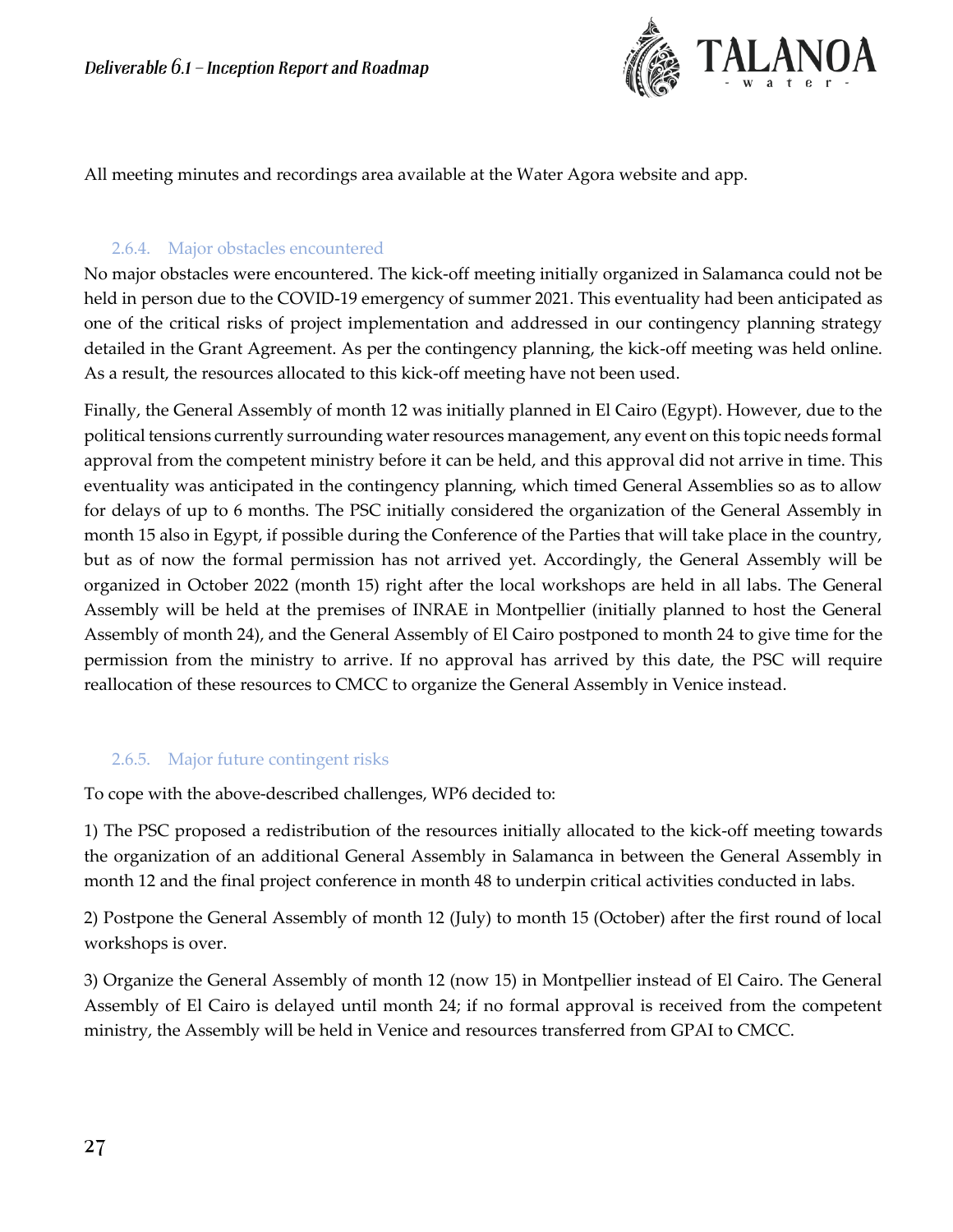

### 2.6.6. Complementary and corrective actions

<span id="page-27-0"></span>To better monitor project progress, the PSC will hold regular web-conference (every six months) meetings and, as per the Talanoa Dialogue principles of trust and transparence, the minutes and key agreed actions will be made openly available online and summarized in the progress report deliverables.

Finally, institutions in the Consortium have signed transformational agreements with publishing houses (Elsevier, Wiley) and as a result open access funding for these institutions are not necessary. The PSC agreed to reallocate these resources to support other dissemination activities within the TALANOA-WATER Project, preferably those related with stakeholder engagement.

Following the PSC meeting, the project coordinator had an exchange with the project manager, and the four proposals made by the PSC meeting were approved as of 1/06/2022, as follows:

1-Some partners have signed transformational agreements with publishing houses and as a result open access funding for papers are not any longer necessary (4500 EUR per partner). The PSC proposed to use these resources from open access for travelling (mainly across labs, so as to strengthen collaborations between partners) and training events towards enhancing stakeholder engagement (group dynamics and event organization).

*GPAI has communicated to the PSC that due to the situation in Egypt/Ethiopia with the Grand Ethiopian Dam, they need a formal approval from the Ministry to organize events related with water. The PSC proposed to:*

2a-Organize the General Assembly in October-November 2022 in France, instead of El Cairo, which will host the General Assembly in the following year (initially planned in France).

2b-If by the delivery of the second progress report (month 24) no formal approval from the Ministry has arrived to organize the General Assembly in El Cairo in 2023, shift the organization of the General Assembly and the allocated budget to that General Assembly to another partner (possibly CMCC in Venice).

3a-Organize the first International Workshop (meeting of stakeholders from all water labs) in Tunisia in month 25 and the second one in Egypt in month 43 (initially the first one was planned in Egypt in month 25 and the second in Tunisia in month 43).

3b-If by the delivery of the second progress report (month 24) no formal approval from the Ministry has arrived to organize the international workshop in El Cairo, shift the organization of the international workshop and the allocated budget to the organization of this international workshop to another partner (possibly AUB in Beirut).

4- Since the kick-off meeting was organized online due to the COVID emergency and as per the TALANOA-WATER contingency plan, the PSC has proposed to organize an additional in person General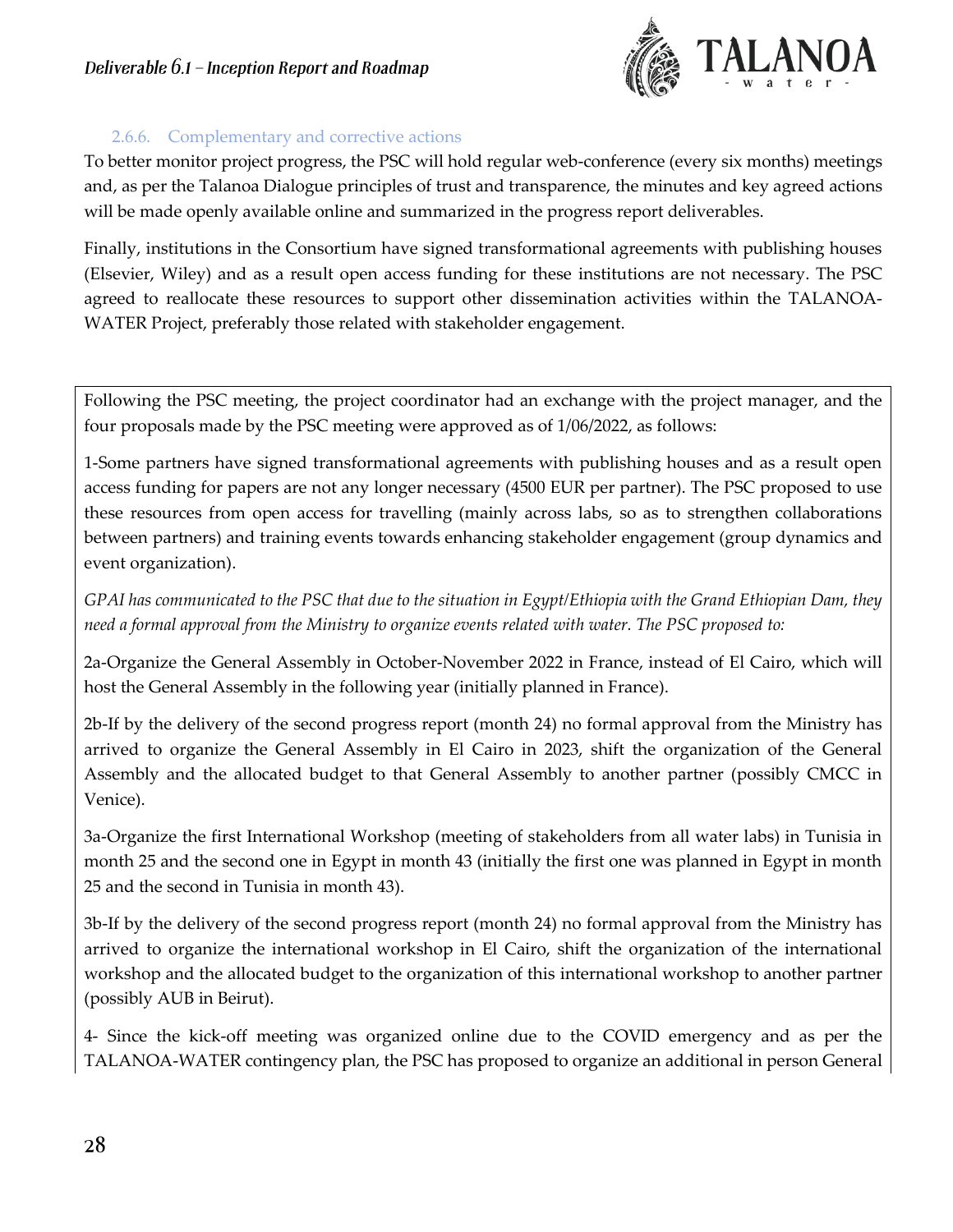

Assembly in Salamanca the 3rd or 4th year of the project (where activity is expected to be more intense) using resources initially allotted to the Kick-off meeting held online.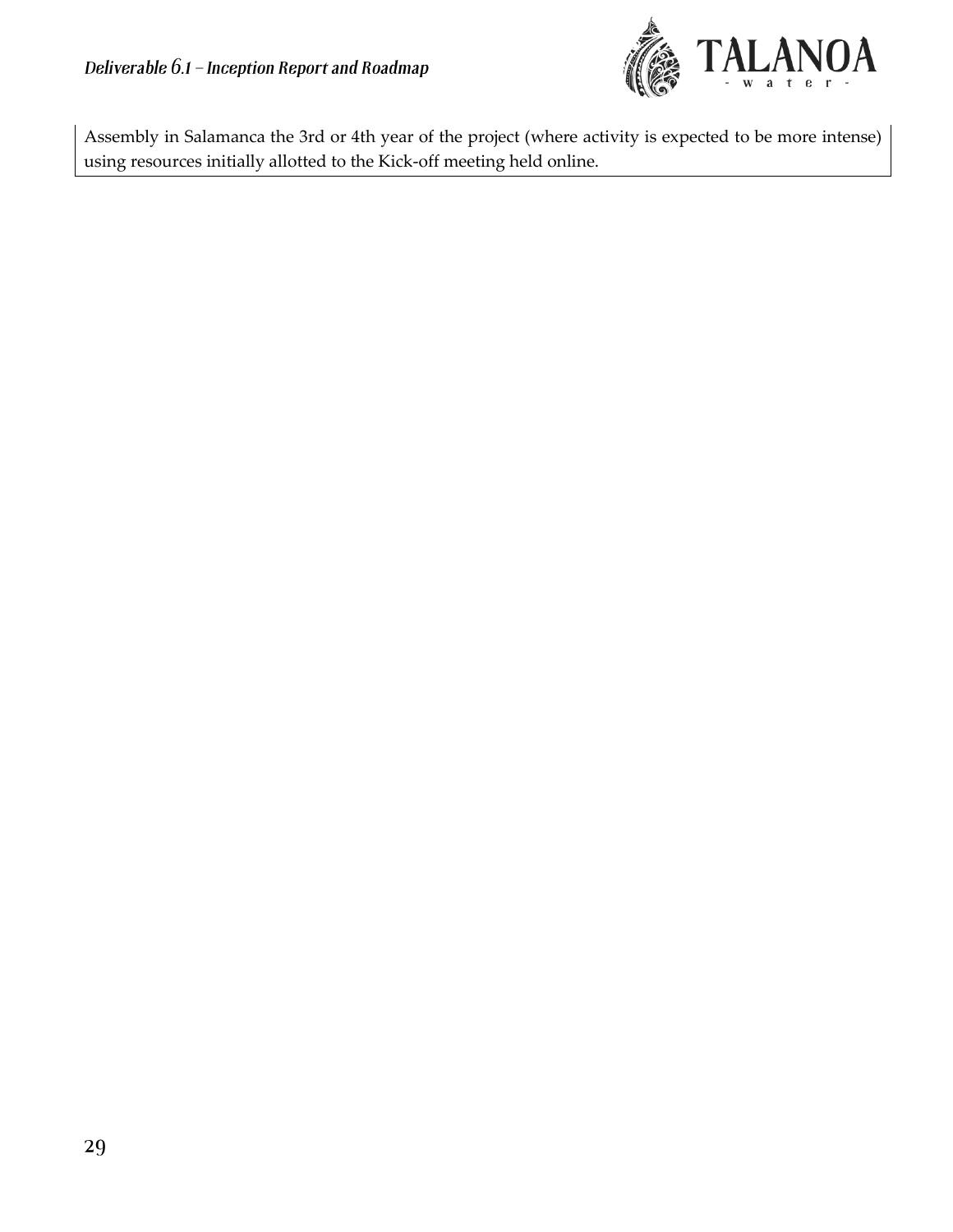# **3. Summary of the contingency risk assessment and supplementary/corrective actions**

<span id="page-29-0"></span>

| WP              | Major challenges and contingency risks                           | Supplementary and corrective measures                                                                                     |
|-----------------|------------------------------------------------------------------|---------------------------------------------------------------------------------------------------------------------------|
| WP1             | Gender misbalance remains a concern                              | $\blacktriangleright$ It has been agreed to invite more women in intermediate positions of command in key institutions to |
| <b>ENGAGE</b>   | Individually implemented stakeholder                             | bridge the gender gap.                                                                                                    |
|                 | engagement activities are prone to several                       | The Impact Champions Team has defined a gender-sensitive indicator to monitor gender balance.                             |
|                 | management issues such as delay in engaging                      | Close monitoring of stakeholder engagement by W1 leads and the Impact Champion Team,                                      |
|                 | stakeholders, etc. (these eventualities have not                 | application of ad-hoc contingency measures identified in the Grant Agreement                                              |
|                 | realized yet)                                                    |                                                                                                                           |
| WP <sub>2</sub> | Not all lab coordinators have gathered and                       | Repeat the data availability check carried out during the preparation of the proposal in those labs                       |
| <b>DATA</b>     | processed the complete databases (socio-                         | where data gaps persist. The new data availability check concluded that all necessary data is available                   |
|                 | hydrology database and/or water accounting                       | in accessible repositories/hosted by stakeholders committed to the project, and that persisting data                      |
|                 | database) to run a full-fledged version of the                   | gaps are related to delays in data collection rather than missing data inputs.                                            |
|                 | modeling framework in WP3                                        | The WaPOR approach was successfully tested in the Lebanese and Spanish lab. The test served to                            |
|                 |                                                                  | revise and update existing protocols for processing of remote sensing data, which will be applied by                      |
|                 |                                                                  | the remaining labs to readily process remote sensing data towards obtaining water accounting                              |
|                 |                                                                  | balances once key inputs are collected.                                                                                   |
|                 |                                                                  | The Italian and Spanish labs tested alternative remote sensing instruments to build the water                             |
|                 |                                                                  | accounting database. These methods are nonetheless not readily replicable in other labs (unlike                           |
|                 |                                                                  | WaPOR).                                                                                                                   |
|                 |                                                                  | All key stakeholders keeping data that has not been received yet were contacted, and again                                |
|                 |                                                                  | confirmed their commitment to make data available.                                                                        |
| WP3             | Data availability constraints (WP2) can impact                   | Early modeling efforts in T3.2 have focused on the Spanish, Lebanese and Italian labs, for which all                      |
| <b>MODEL</b>    | and delay the calibration of the modeling                        | data needed was available. In these labs the modeling framework has been fully setup, comprising all                      |
|                 | framework in some labs.                                          | critical systems and using both a static and dynamic protocol, and preliminary simulations have been                      |
|                 |                                                                  | run.                                                                                                                      |
|                 |                                                                  | Everaging on the experience with these three labs we have automated coding and built mechanistic                          |
|                 |                                                                  | and heuristic knowledge towards a quick setup of a fully functional modeling framework in the                             |
|                 |                                                                  | remaining labs.                                                                                                           |
| WP4             | $\blacktriangleright$ Deliverable D4.1 has been submitted with 1 | ▶ Local workshops postponed by up to 2 months' time (first workshop in September 2022).                                   |
| LABS            | month's delay.                                                   | Local workshops originally planned to take place on a yearly basis can now be split into multiple                         |
|                 | Delay in the start of the project meant that the                 | workshops to adapt to the local context and meet stakeholder needs.                                                       |
|                 | organization of the first round of local science-                | • Modeling results are not expected to be presented to stakeholders in workshops until the second                         |
|                 | policy workshops was planned in July, when key                   |                                                                                                                           |
|                 |                                                                  |                                                                                                                           |

Table 2: Summary of the major challenges, contingency risks and supplementary/corrective actions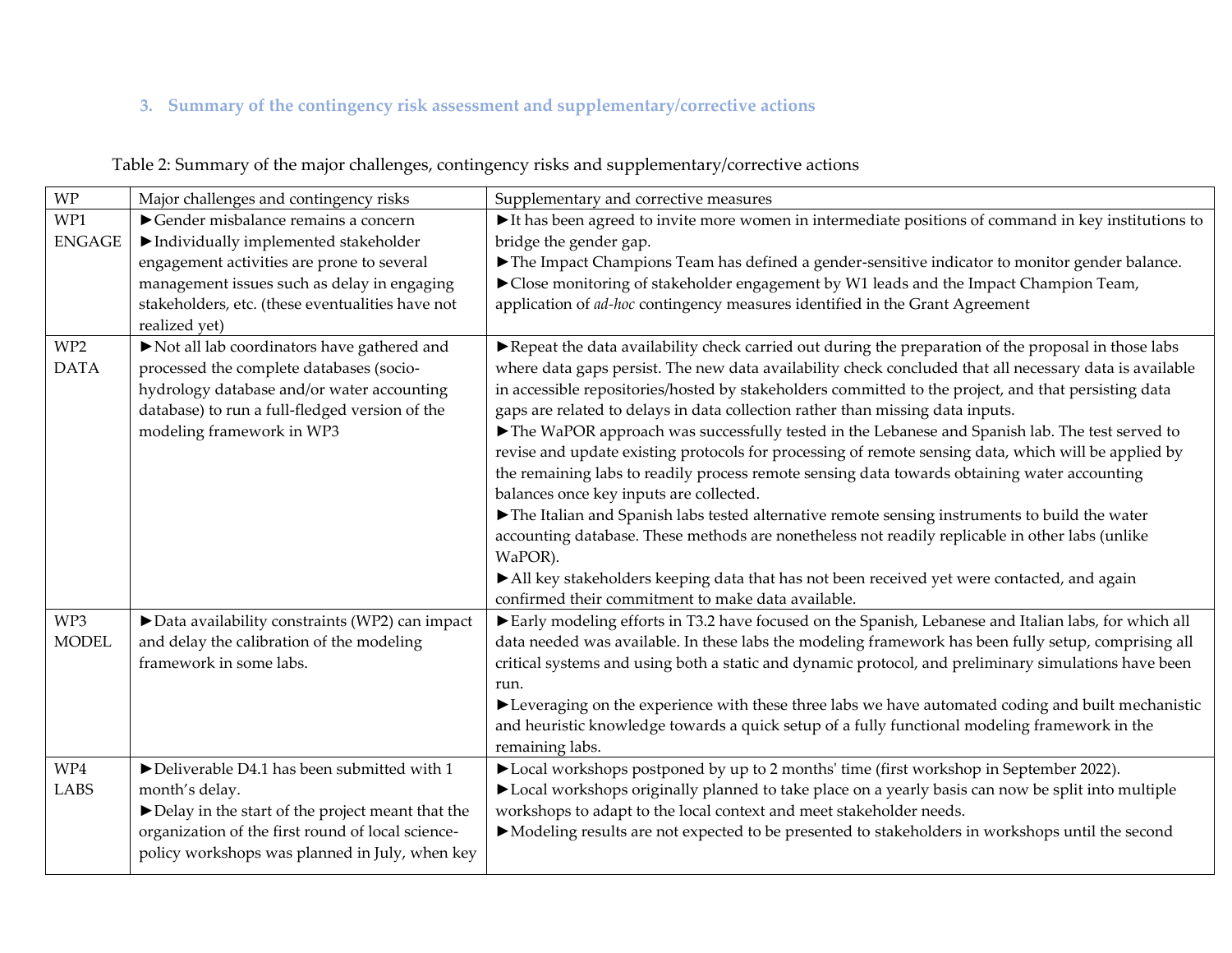

| <b>WP</b>       | Major challenges and contingency risks                                                                 | Supplementary and corrective measures                                                                                                                                                                                             |
|-----------------|--------------------------------------------------------------------------------------------------------|-----------------------------------------------------------------------------------------------------------------------------------------------------------------------------------------------------------------------------------|
|                 | stakeholders in some labs could not attend                                                             | round of local workshops in 2023 (month 21-and this date can be postponed by up to 6 months as per                                                                                                                                |
|                 | Delays in WP2 may cascade to the modeling                                                              | the contingency planning detailed in the Grant Agreement)                                                                                                                                                                         |
|                 | framework (WP3) that informs the iterative                                                             |                                                                                                                                                                                                                                   |
|                 | stock-taking process in WP4.                                                                           |                                                                                                                                                                                                                                   |
|                 |                                                                                                        |                                                                                                                                                                                                                                   |
| WP <sub>5</sub> | Translation of the Water Agora hub to local                                                            | ▶ Open access funding will be reallocated to various activities depending on the partner.                                                                                                                                         |
| <b>EXPLOIT</b>  | languages not finished yet (Spanish and English are<br>available)                                      | Dissemination funding allotted to southern and eastern Mediterranean partners through GPAI to be mobilized.<br>How to better mobilize these resources will be addressed in detail in the 12-month exploitation, dissemination and |
|                 | Initial contacts with the ISIMIP network to explore                                                    | communication reports (D5.3-6)                                                                                                                                                                                                    |
|                 | synergies in WP3 were not successful                                                                   |                                                                                                                                                                                                                                   |
|                 | Most dissemination activities during the first year                                                    |                                                                                                                                                                                                                                   |
|                 | were conducted by the project coordinator (USAL)                                                       |                                                                                                                                                                                                                                   |
|                 | and CMCC, and the coordinator used most of its<br>resources towards dissemination. Dissemination       |                                                                                                                                                                                                                                   |
|                 | activities in S and E Mediterranean are to be                                                          |                                                                                                                                                                                                                                   |
|                 | strengthened                                                                                           |                                                                                                                                                                                                                                   |
|                 | Several partners have signed transformational                                                          |                                                                                                                                                                                                                                   |
|                 | agreements with publishing houses (Elsevier, Wiley)                                                    |                                                                                                                                                                                                                                   |
|                 | and as a result open access funding is redundant for                                                   |                                                                                                                                                                                                                                   |
|                 | some partners.                                                                                         |                                                                                                                                                                                                                                   |
| WP6<br>COORD    | Not all partners have attended all organized<br>meetings and contributed to related tasks, for various | The PSC proposed a reallocation of the resources allocated to the kick-off meeting towards the organization of<br>an additional General Assembly in Salamanca in between the General Assembly in month 24 and the final project   |
|                 | reasons, and hence did not use fully the resources                                                     | conference in month 48 to underpin critical activities conducted in labs.                                                                                                                                                         |
|                 | allocated to them in the thematic work packages                                                        | Postpone the General Assembly of month 12 (July) to month 15 (October) after the first round of local                                                                                                                             |
|                 | $(WP1-4)$                                                                                              | workshops is over.                                                                                                                                                                                                                |
|                 | The kick-off meeting initially organized in                                                            | ▶ Organize the General Assembly of month 12 (now 15) in Montpellier instead of El Cairo. The General Assembly                                                                                                                     |
|                 | Salamanca could not be held in person due to the                                                       | of El Cairo is delayed until month 24; if no formal approval is received from the competent ministry, the Assembly                                                                                                                |
|                 | COVID-19 emergency of summer 2021.                                                                     | of month 24 will be held in Venice and resources transferred from GPAI to CMCC.                                                                                                                                                   |
|                 |                                                                                                        | To better monitor project progress, the PSC will hold regular web-conference (every six months) meetings.                                                                                                                         |
|                 |                                                                                                        | The Project Coordinator prepared a table informing the participation rate by partner organization and staff<br>member, which was discussed by the PSC. It was decided that due to delays, PMs will remain allocated as initially  |
|                 |                                                                                                        | planned to allow partners to convey missing inputs, particularly regarding WP1 (ENGAGE) and WP2 (DATA),                                                                                                                           |
|                 |                                                                                                        | whose main deliverables are "living documents" that have to be updated. If these inputs are not or only partly                                                                                                                    |
|                 |                                                                                                        | conveyed to WP leads, the unused resources will be reallocated to other WPs where these produce the highest                                                                                                                       |
|                 |                                                                                                        | value added, and potentially to other partners that produce highest value-for-money.                                                                                                                                              |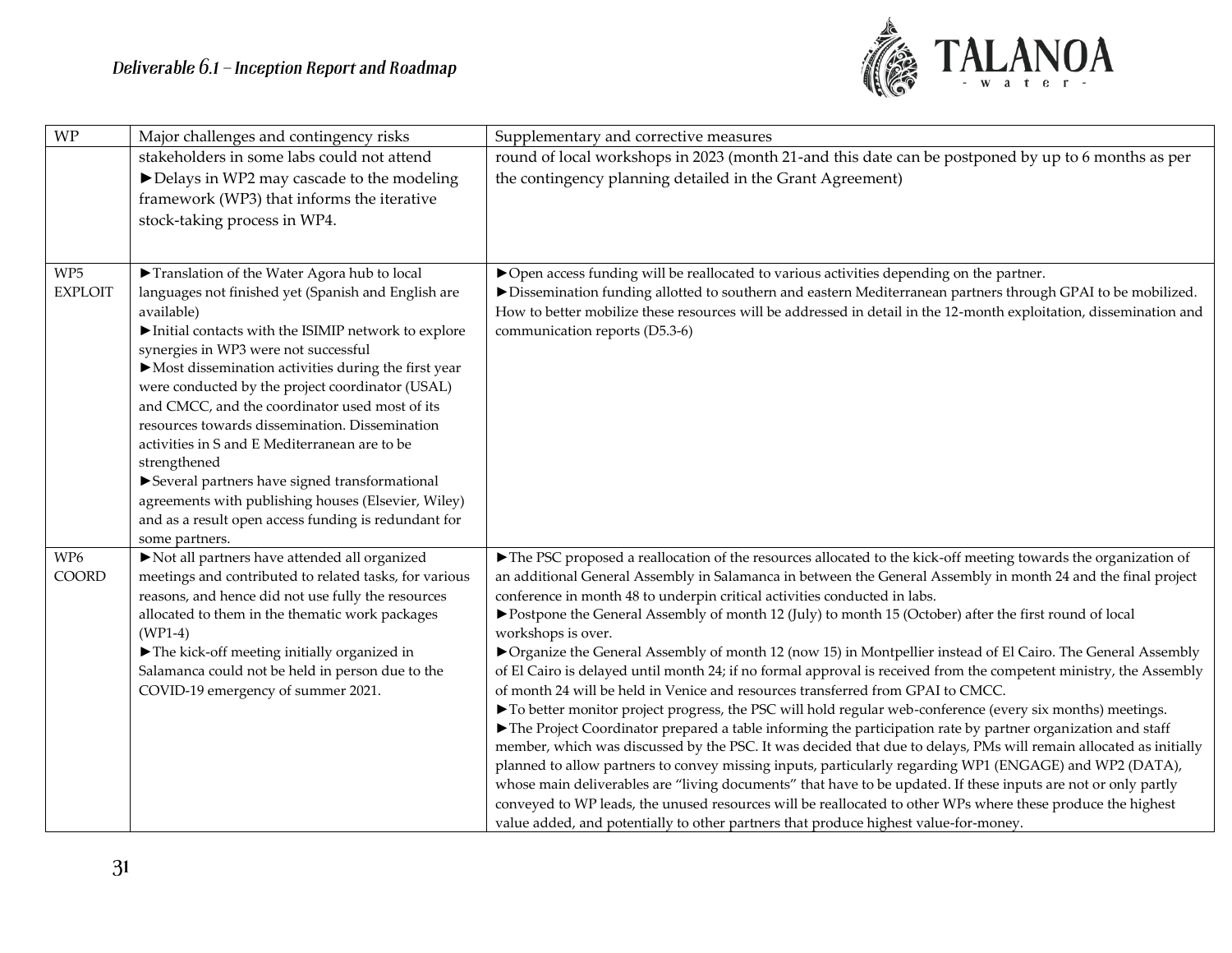#### <span id="page-31-0"></span>**References**

- EC, 2014. Communicating EU research and innovation guidance for project participants (Guidance No. v1.0). European Commission, Brussels (Belgium).
- Pérez-Blanco, C.D., Parrado, R., Essenfelder, A.H., Bodoque, J., Gil-García, L., Gutiérrez-Martín, C., Ladera, J., Standardi, G., 2022. Assessing farmers' adaptation responses to water conservation policies through modular recursive hydro-micro-macro-economic modeling. Journal of Cleaner Production 132208. https://doi.org/10.1016/j.jclepro.2022.132208
- Pérez-Blanco, C.D., Sapino, F., 2022. Economic Sustainability of Irrigation-Dependent Ecosystem Services Under Growing Water Scarcity. Insights From the Reno River in Italy. Water Resources Research 58, e2021WR030478. https://doi.org/10.1029/2021WR030478
- Willardson, L., Allen, R., Frederiksen, H., 1994. Eliminating Irrigation Efficiencies, in: Conference Proceedings. Presented at the USCID 13th Technical Conference, USCID, Denver, Colorado, 19-22 October, pp. 1–15.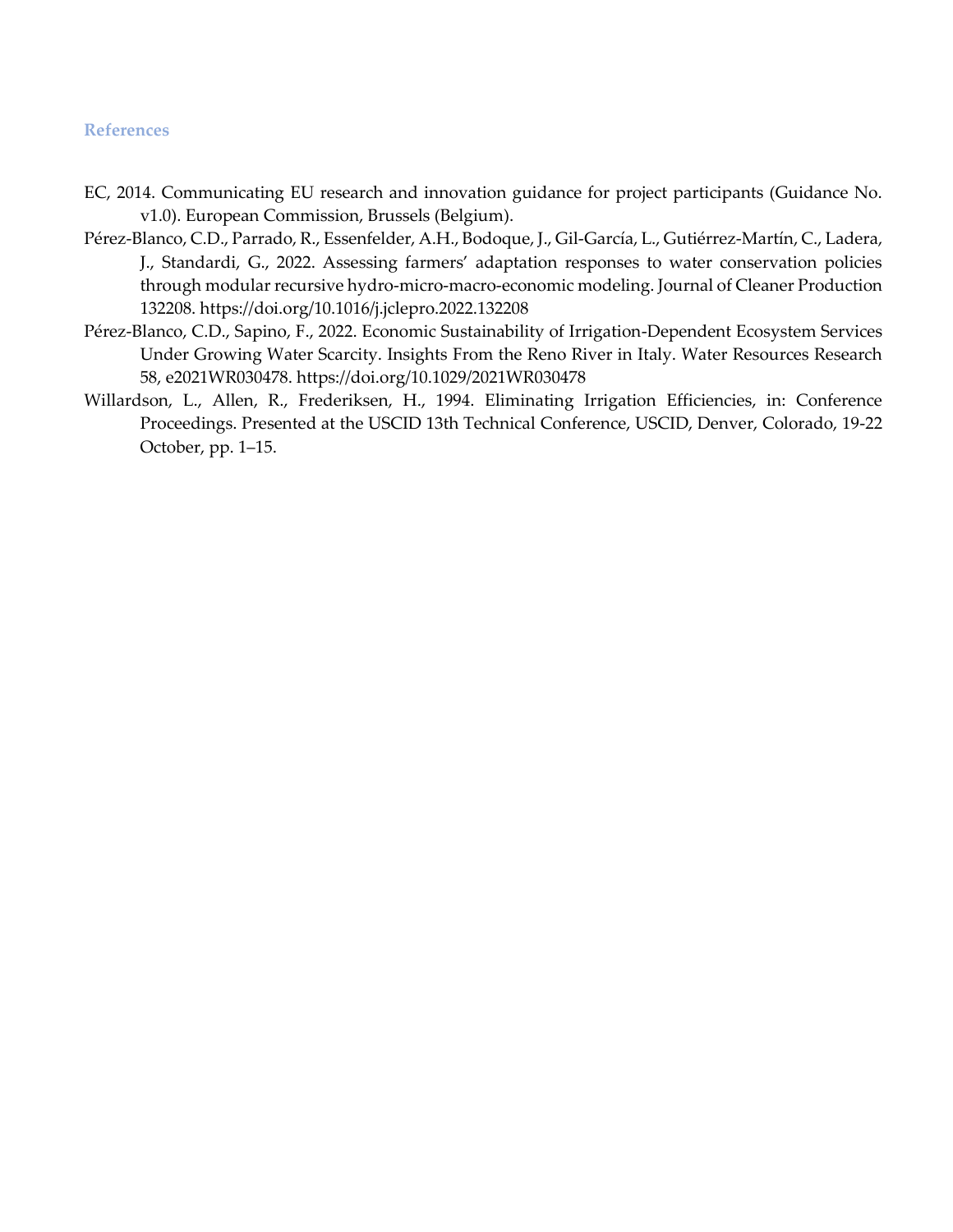

<span id="page-32-0"></span>**Annex I: Minutes from the Project Steering Committee**



May 31st, 2022 12:00AM-14:00PM CET **Minutes of 2nd Project Steering Committee meeting – TALANOA-WATER** Organized online – recording available at the [Water Agora hub](https://talanoawater.com/water-agora-hub/)

### **Meeting Agenda (structured by WPs):**

**WP1** 

-Approval of the Impact Champion Team proposal (as per Paolo Mazzoli's suggestion).

-Proposal of a date for the first meeting of the Impact Champions Team (Paolo to suggest date) to:

-Define Impact Champion indicators (including gender-sensitive indicators).

-Assess performance in terms of performance indicators (and prepare to track these indicators).

-Report to WP1 leader and include report in D1.2 (and annually in D1.3, D1.4 and D1.5)

-Proposal to invite more women to the Stakeholder Platform, including those in intermediate positions in key institutions, to address the gender gap.

### **WP2**

-Hadi Jafaar and Nina Graveline (WP lead & co-lead) to list data gaps in the a) socio-hydrology database and b) water accounting database (from Hadi: Egyptian lab: to add WA+ database (table) for lab's case study in section 3.6.2 of D2.2; French lab: all section 3.2 (3.2.1 and 3.2.2) of D2.2; Tunisian lab: all section 3.5 (3.5.1 and 3.5.2) of D2.2).

-On another note, all labs should update their database [sheet.](https://docs.google.com/spreadsheets/d/1mwRk1zuXzfUqX_RmD7a0kDV9O1KqxtAH4Y2EwgS64OQ/edit#gid=1632002035)

-Proposal of deadline (within this month of May) to report missing data to finish the database within the 1st year of the project, for those labs that have not reported yet/present data gaps.

# **WP3**

None.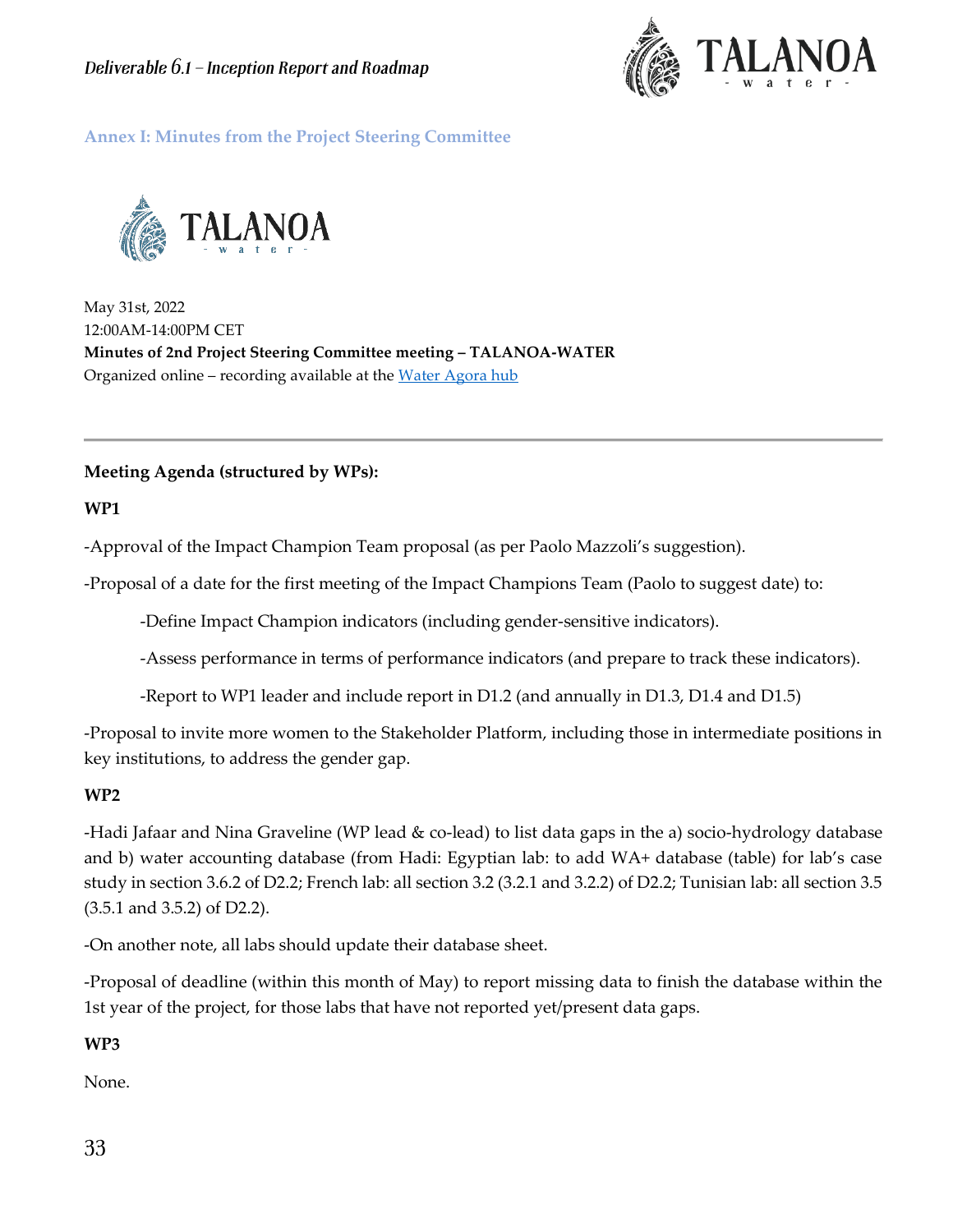

### **WP4**

-Report on workshop organization from the PC: delays and split of workshops. The PC contacted the Project Manager, who agreed to postpone workshops until September 2022 (meaning workshops can be held between July and September 2022). Also, the Project Manager agreed to split annual workshops into multiple workshops to address local needs.

-Proposal of date (by Nina) to schedule WP4 meeting with all lab scientific coordinators to:

Identify venue

determine the dates of all workshops (all lab scientific coordinators to come with proposed dates)

Agree on workshop agendas (all lab scientific coordinators to come with a draft agenda to discuss)

-Define deadline for D4.1, which has a delay of 1 month already.

### **WP5**

-Kind reminder to start translation of the website – multilingual extension already in place but only in English and Spanish as of now. Instructions and tutorials have been already distributed.

-Proposal to reallocate open access funds [USAL has signed a transformational agreement with publishing houses and as a result open access funding for papers published with this institution is not necessary].

-Proposal to initiate new dissemination activities (intermediate dissemination video, leaflet, brochure) leveraging on available funding, mostly from GPAI (USAL has used up most of its resources for dissemination). [Are there any challenges associated with the use of funding towards dissemination of water-related research in Egypt?]

-Proposal to prepare a template (Jaro, CMCC) to report dissemination activities to CMCC for D5.1 in month 13.

### **WP6**

-Proposal to organize the 1st General Assembly (GA) in France, instead of Egypt, since approval from the Egyptian government did not arrive yet.

-Proposal to organize the 2nd GA in Egypt, instead of France. If approval from Egyptian Government does not arrive before month 24, we may consider organization in an alternative location (and reallocate resources to that partner, if needed).

-Proposal to organize an intermediate in person General Assembly in Salamanca the 3<sup>rd</sup> or 4<sup>th</sup> year of the project (where activity is expected to be more intense) using resources from the Kick-off meeting held online.

-Proposal for all partners to send provisional declarations of realized expenses to USAL for internal check.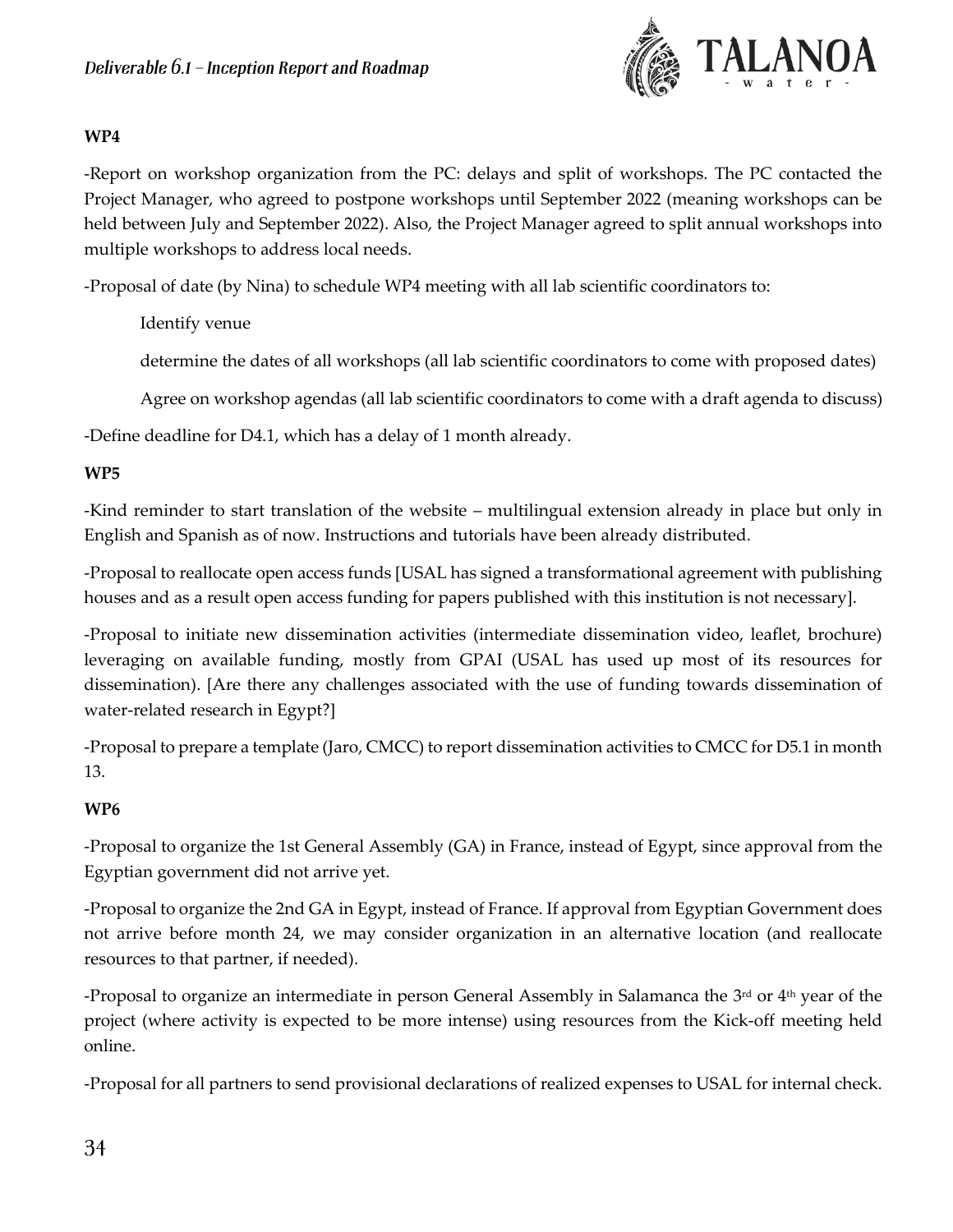

-Discuss participation rate by partner and staff members in tasks and deliverables.

All partners have contributed to the Deliverables and tasks to which they have PMs assigned:

### **Meeting Attendants (8)**

C.Dionisio Pérez-Blanco (USAL), Héctor González-López (USAL), Nina Graveline (INRAE), Paolo Mazzoli (GECO), Issam Nouiri (INAT), Issam Nouiri (INAT), Hadi Jaafar (AUB), Abddrabbo Shehata (GPAI), Jaroslav Mysiak (CMCC).

C. Dionisio Pérez-Blanco welcomes the 2nd Project Steering Committee meeting and presents the agenda.

### **WP1**

It is discussed about the Approvement or not of the Impact Champion Team proposal (as per Paolo's suggestion). This Champions Team would be formed by:

WP1: Stefano Di Baglio (GECOsistema)

WP2: Nina Graveline (INRAE)

WP3: C. Dionisio Pérez-Blanco (USAL)

WP4: Issam Nouiri (INAT),

WP5: Abddrabbo Shehata (GPAI),

The next WP1 deliverables will include a specific section describing the activities of the Champions Team. These activities will be discussed in the first Champions Team Meeting.

Nina Graveline asks for being more involved in WP4 because she feels more comfortable with this Work Package than WP2.

The Impact Champions Team proposal is approved.

For the proposal of a date for the first meeting of the Impact Champions Team, it is scheduled for 20th June 9h-10.30h.

C. Dionisio Pérez-Blanco proposes to invite more women to the Stakeholder Platform, including those in intermediate positions in key institutions, to address the gender gap. Nina Graveline suggests to incorporate female farmers as well.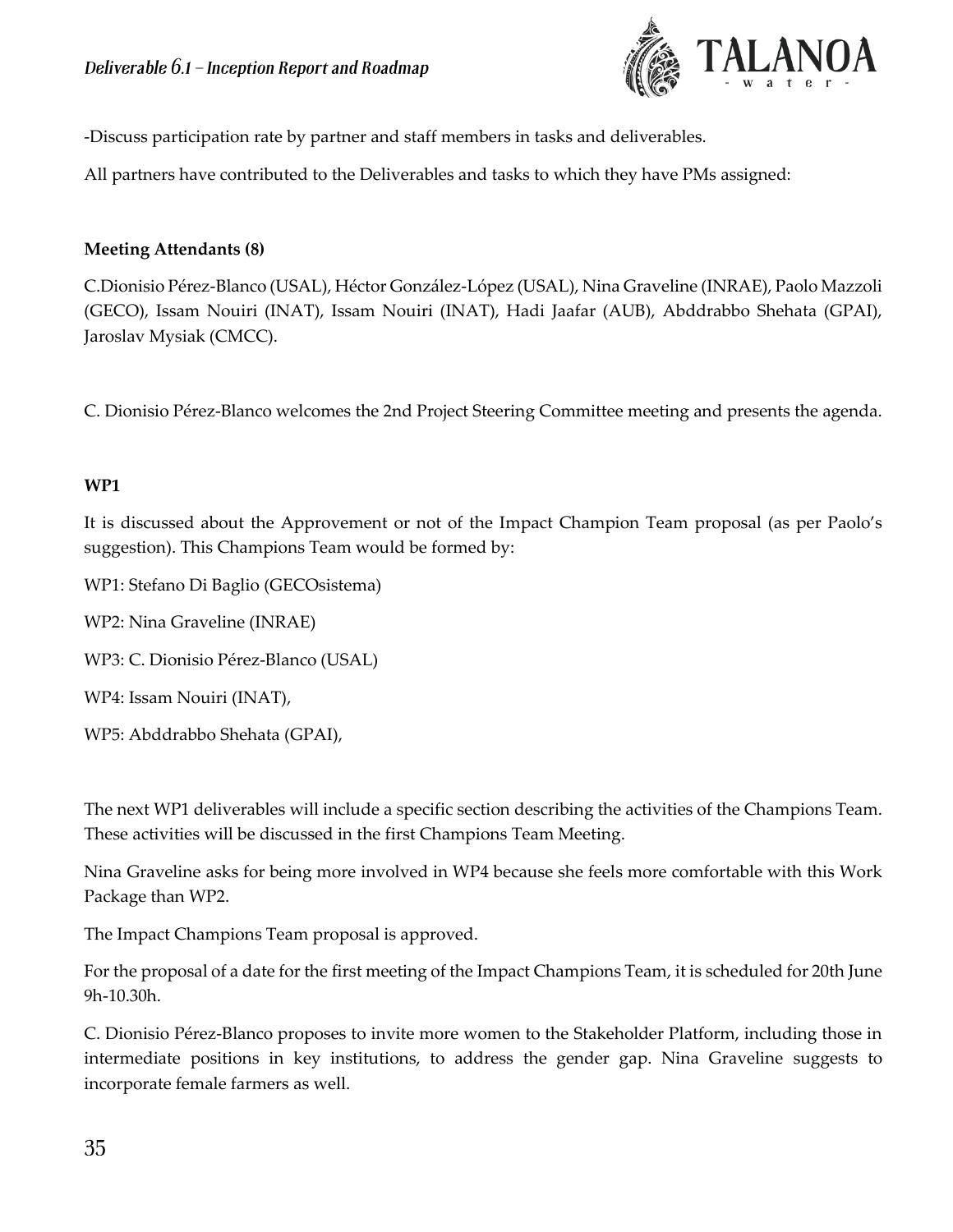

#### **WP2**

C. Dionisio Pérez-Blanco reminds that there is a database sheet made available in WP2, which centralizes all data available, and coordinated by Nina Graveline and Hadi Jaafar that must be updated.

Hadi Jaafar starts identifying the missing data from the each water lab that must be updated. Hadi suggests also that it would be interesting to upload the protected areas and reservoirs data from Spanish and Italian labs (Shapefile and storage). It is noted that the Spanish lab has no reservoirs.

**All labs** need to update their database [sheet](https://docs.google.com/spreadsheets/d/1mwRk1zuXzfUqX_RmD7a0kDV9O1KqxtAH4Y2EwgS64OQ/edit#gid=1632002035) to include all data inputs that are indicated as missing in the below tables (for WA+ Runs).

| <b>WA+ Input Data Layer</b>            | <b>Temporal</b><br><b>Resolution</b> | <b>Spanish</b><br>Lab | <b>Notes</b>                           |
|----------------------------------------|--------------------------------------|-----------------------|----------------------------------------|
|                                        |                                      |                       | Lab's database currently includes Eto; |
| Actual Evapotranspiration and          |                                      |                       | WA+ input data requires Actual ET &    |
| Interception                           | Monthly                              | X                     | Interception                           |
| Interception                           | Dekadal                              | X                     |                                        |
|                                        |                                      |                       | Does the lab's soil map include data   |
| <b>Topsoil Saturated Water Content</b> | <b>Static</b>                        | X                     | on topsoil saturated water content?    |
| <b>Protected Area</b>                  | <b>Static</b>                        | X                     |                                        |
| Reservoirs                             | <b>Static</b>                        | X                     |                                        |
|                                        | <b>Temporal</b>                      | <b>Italian</b>        |                                        |
| WA+ Input Data Layer                   | <b>Resolution</b>                    | Lab                   | <b>Notes</b>                           |
|                                        |                                      |                       | Lab's database currently includes      |
|                                        |                                      |                       | "Evapotranspiration" only; WA+ runs    |
| Actual Evapotranspiration and          |                                      |                       | need a differentiation between Actual  |
| Interception                           | Monthly                              | ?                     | and Reference ET                       |
| Interception                           | Dekadal                              | X                     |                                        |
|                                        |                                      |                       | Lab's database currently includes      |
|                                        |                                      |                       | "Evapotranspiration"; WA+ runs need    |
|                                        |                                      |                       | a differentiation between Actual and   |
| Reference Evapotranspiration           | Monthly                              | 7                     | <b>Reference ET</b>                    |
|                                        |                                      |                       | Does the lab's soil map include data   |
| <b>Topsoil Saturated Water Content</b> | <b>Static</b>                        | ?                     | on topsoil saturated water content?    |
| <b>Protected Area</b>                  | <b>Static</b>                        | X                     |                                        |
| Reservoirs                             | <b>Static</b>                        | X                     |                                        |

| WA+ Input Data Layer          | <b>Temporal</b><br><b>Resolution</b> | Egyptian<br>Lab | <b>Notes</b>                        |
|-------------------------------|--------------------------------------|-----------------|-------------------------------------|
|                               |                                      |                 | Lab's database currently includes   |
| Actual Evapotranspiration and |                                      |                 | Eto; WA+ input data requires Actual |
| Interception                  | Monthly                              | x               | <b>ET &amp; Interception</b>        |
|                               |                                      |                 | Lab's database currently includes   |
|                               |                                      |                 | Eto; WA+ input data requires Actual |
| Interception                  | Dekadal                              | X               | <b>ET &amp; Interception</b>        |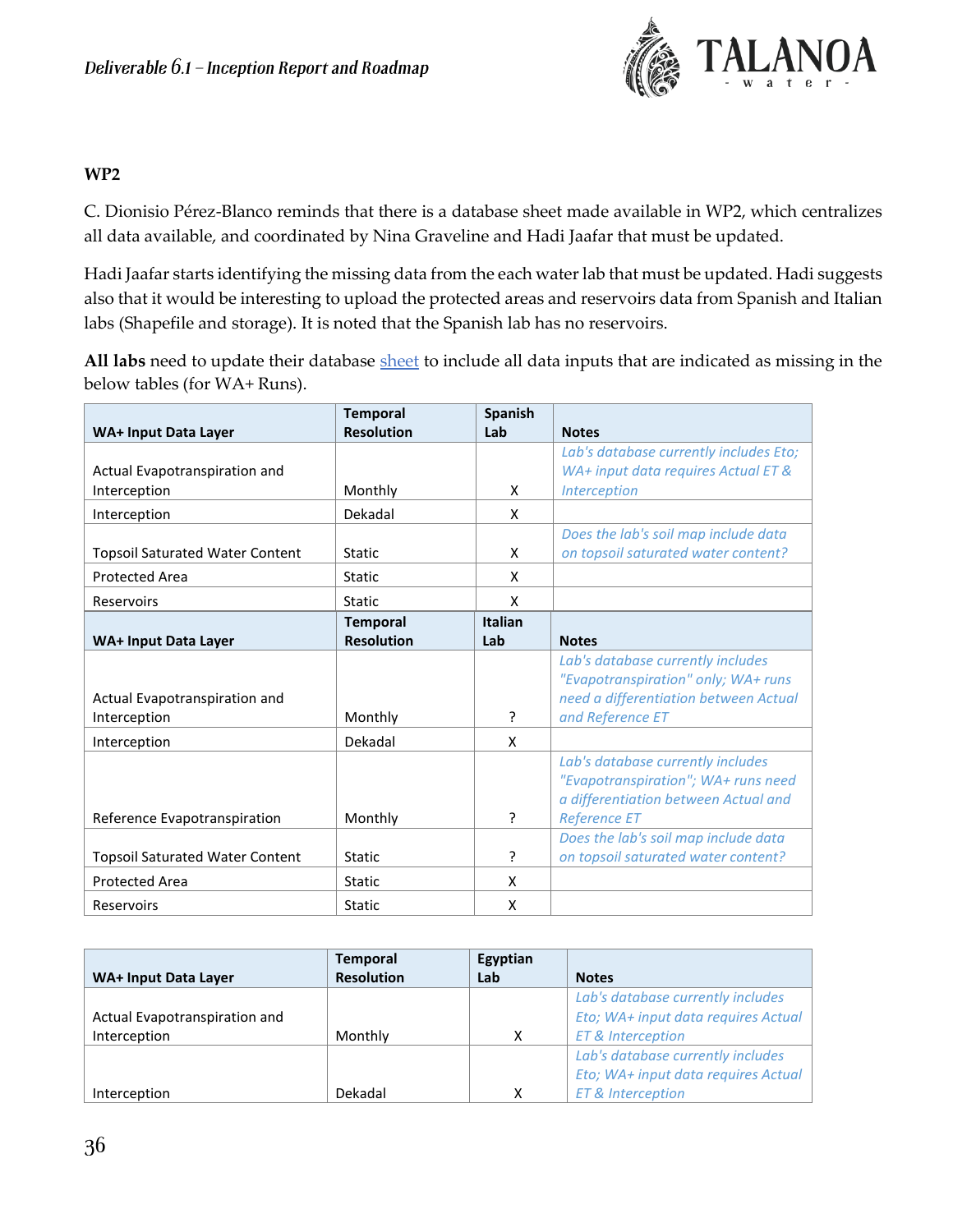# **Deliverable 6.1 - Inception Report and Roadmap**



| Protected Area             | <b>Static</b> |   |  |
|----------------------------|---------------|---|--|
| Reservoirs                 | Static        | ν |  |
| Total Water Storage Change | Monthly       | ν |  |
| Observed Flows             | Monthly       | ν |  |

|                                        | <b>Temporal</b><br><b>Resolution</b> | <b>French Lab</b> | <b>Notes</b>                         |
|----------------------------------------|--------------------------------------|-------------------|--------------------------------------|
| WA+ Input Data Layer                   |                                      |                   |                                      |
|                                        |                                      |                   | Lab's database currently includes    |
| Actual Evapotranspiration and          |                                      |                   | Evaporation data; WA+ input data     |
| Interception                           | Monthly                              | x                 | requires Actual ET & Interception    |
| Interception                           | Dekadal                              | X                 |                                      |
|                                        |                                      |                   | Lab's database currently includes    |
|                                        |                                      |                   | Evaporation data; WA+ input data     |
| Reference Evapotranspiration           | Monthly                              | X                 | requires Actual ET & Interception    |
|                                        |                                      |                   | Does the lab's soil map include data |
| <b>Topsoil Saturated Water Content</b> | <b>Static</b>                        | ς                 | on topsoil saturated water content?  |
| <b>Protected Area</b>                  | <b>Static</b>                        | x                 |                                      |

|                                        | <b>Temporal</b>   |                     |                                      |
|----------------------------------------|-------------------|---------------------|--------------------------------------|
| WA+ Input Data Layer                   | <b>Resolution</b> | <b>Tunisian Lab</b> | <b>Notes</b>                         |
|                                        |                   |                     | Lab's database currently includes    |
| Actual Evapotranspiration and          |                   |                     | Evaporation data; WA+ input data     |
| Interception                           | Monthly           | X                   | requires Actual ET & Interception    |
|                                        |                   |                     | Lab's database currently includes    |
|                                        |                   |                     | Evaporation data; WA+ input data     |
| Interception                           | Dekadal           | X                   | requires Actual ET & Interception    |
|                                        |                   |                     | Lab's database currently includes    |
|                                        |                   |                     | Evaporation data; WA+ input data     |
| Reference Evapotranspiration           | Monthly           | X                   | requires Actual ET & Interception    |
|                                        |                   |                     | Does the lab's soil map include data |
| <b>Topsoil Saturated Water Content</b> | <b>Static</b>     | ?                   | on topsoil saturated water content?  |
| <b>Protected Area</b>                  | Static            | X                   |                                      |
| <b>Total Water Storage Change</b>      | Monthly           | X                   |                                      |

Hadi also offers the possibility of receiving the database from Tunisian lab, running it with WA+ and give it back with outputs.

Nina Graveline suggests creating a separate excel with the missing data and also asks Hadi Jaafar for a public available link to download the needed and missing data. This link has been added to D2.2, and uploaded again to the Water Agora/MEL.

It is mentioned by Nina Graveline the need to make clear the type of platform where data must be uploaded. C. Dionisio Pérez-Blanco reminds that the data that must be uploaded is the one that is publicly available (e.g. evaporation data), not personal data. This data must be accessible and transparent, and there is no need to reupload data that is publicly available elsewhere—e.g. a link to the original data source in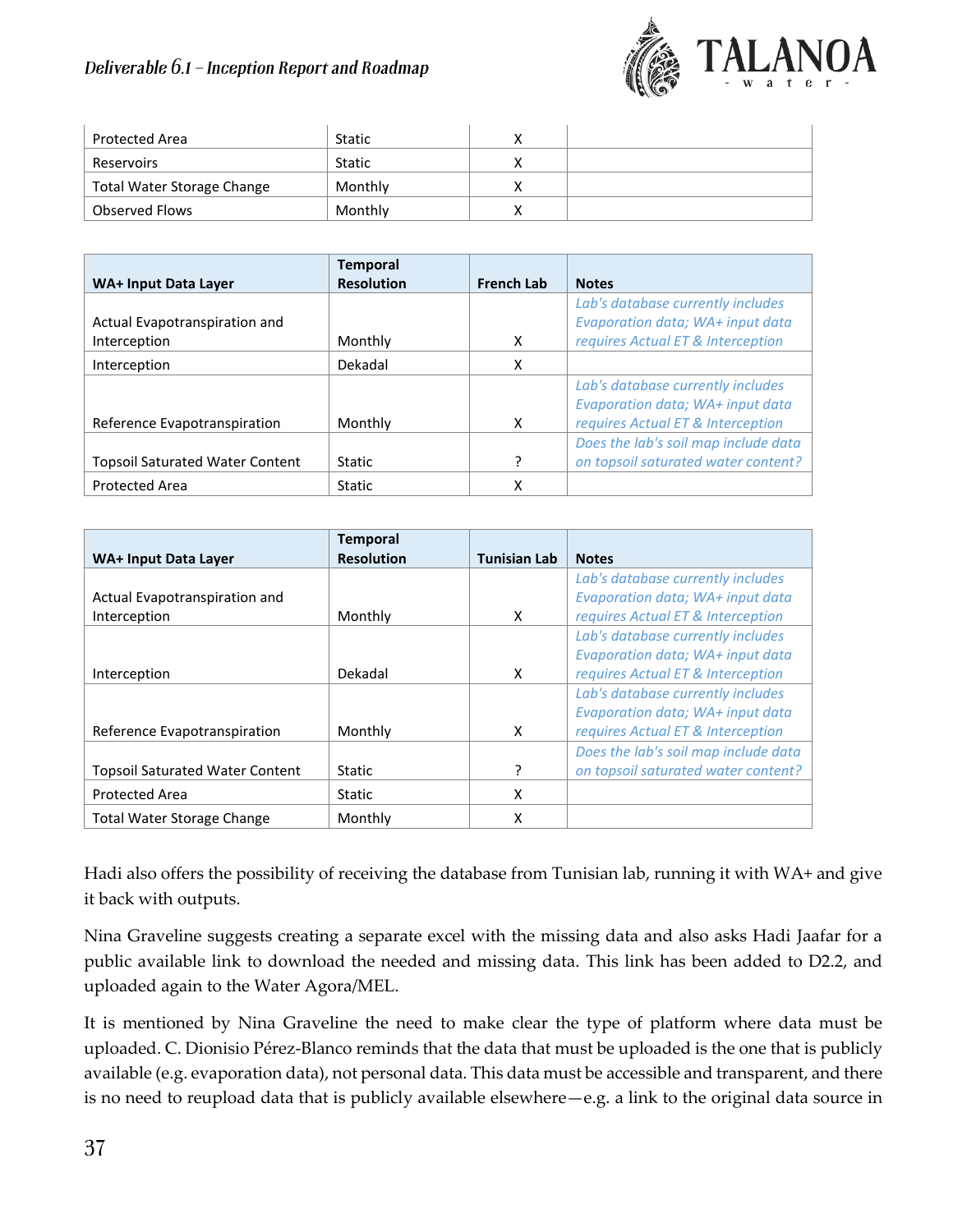

the centralized database. On the other hand, if the original data has been processed to run our models, then it is necessary to upload the modified data into our platform (e.g. subbasins shapefile for the case study clipped from wider shapefile). It is decided to use de Google Cloud from USAL for uploading all the datasets.

### **WP4**

C. Dionisio Pérez-Blanco has contacted the Project Manager, who agreed to postpone workshops until September 2022 (meaning workshops can be held between July and September 2022). Also, the Project Manager agreed to split annual workshops into multiple workshops to address local needs as lab coordinators see fit.

C. Dionisio Pérez-Blanco highlights the need to address the following in the next WP4 meeting on 7th June:

Identify venue

determine the dates of all workshops (all lab scientific coordinators to come with proposed dates)

Agree on workshop agendas (all lab scientific coordinators to come with a draft agenda to discuss)

D4.1 is one month late. Nina Graveline (D4.1 lead) says that it will be submitted by July.

Nina Graveline suggests a training event provided by external partner, so C. Dionisio Pérez-Blanco will ask the project manager about the possibility to arrange this training event—possibly using available resources from open access (see below).

### **WP5**

C. Dionisio Pérez-Blanco makes a kind reminder to start the translation of the website – multilingual extension already in place but only in English and Spanish as of now.

The Arabic water labs (excluded AUB, who opted out of the translation) should coordinate among themselves to translate. If no agreement is made, the next PSC will split the sections of the website for translation between the two according to their PMs in WP5.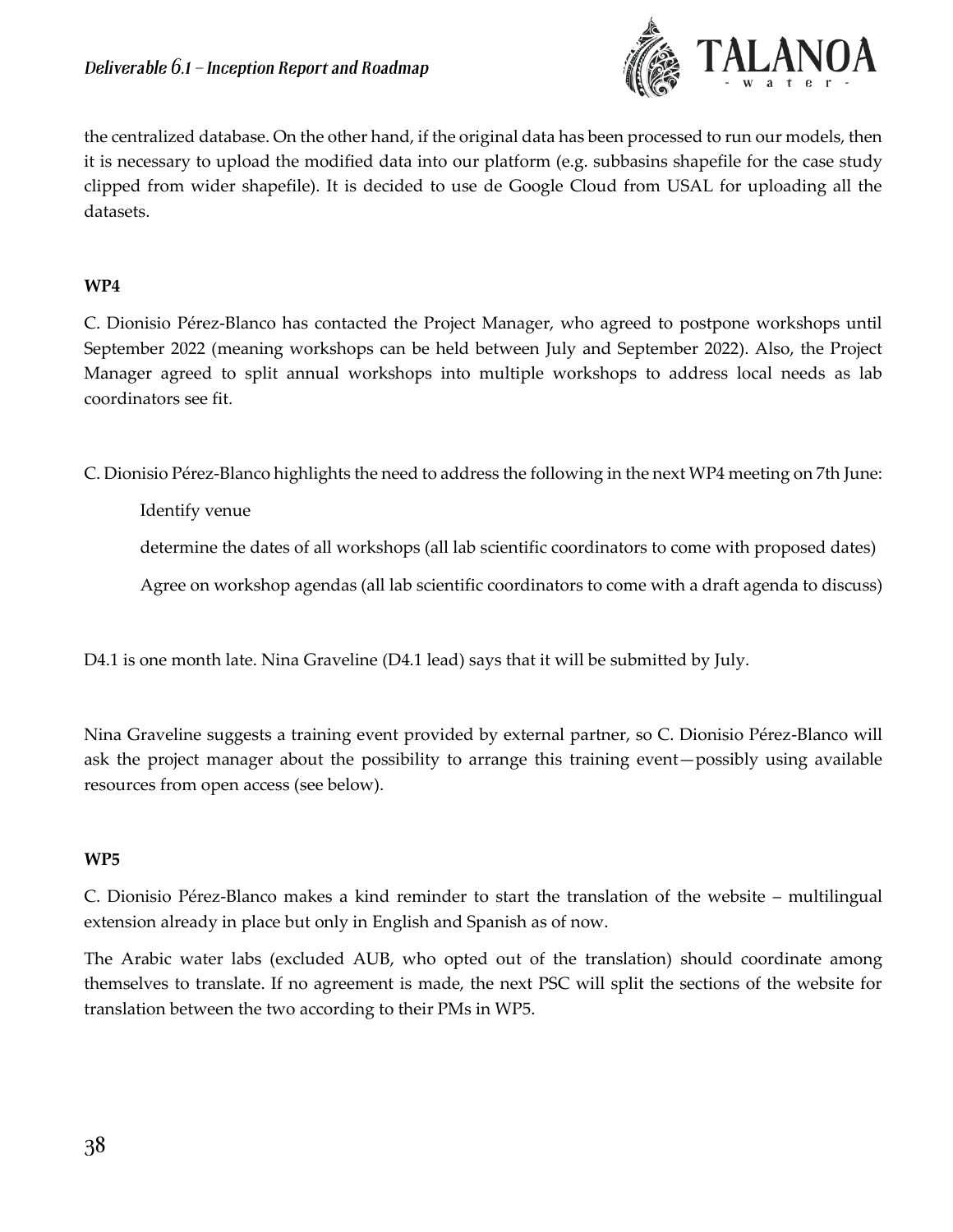

It is proposed to reallocate open access funds (USAL has signed a transformational agreement with publishing houses and as a result open access funding for papers published with this institution is not necessary) to training events and travelling. The PSC agrees.

C. Dionisio Pérez-Blanco highlights the need to initiate new dissemination activities (intermediate dissemination video, leaflet, brochure) leveraging on available funding for dissemination, which is mostly in the hands of GPAI (USAL has used up most of its resources for dissemination). He suggests making a second dissemination video, with translation in Arabic. Nina Graveline comments that she has made a video of the French lab's case study and maybe it could be published but needs to be improved.

C. Dionisio Pérez-Blanco reminds to all labs of their need to report their dissemination activities' to Jaroslav Mysiak in order to develop D5.1 in July. CMCC will provide a template to this end.

### **WP6**

Nina Graveline proposes that it would interesting to organize the 2nd General Assembly close to the next COP27 which will be hold in Sharm el Seikh, Egypt in November. C. Dionisio Pérez-Blanco comments that has already talk with members of the organization and it would be possible to have just 1,5h-2h session in the COP. Side events organized in national pavilions are challenging to attend since special credentials are needed, and the time available is also limited (while the General Assembly is planned to last 1.5 days). The best way to proceed is to organize a parallel event. According to Abdrabbo Shehata this is not possible since the Egyptian law does not permit to organize water related events without permission (water management now falls under National Security Department), and even if they asked for permission, it has not arrived yet.

Nina Graveline insists on the great opportunity of make the GA in the next COP27 in November. So, it is agreed to explore if there is any opportunity of taking part in COP27, else the placement of the GA must be moved to France in October – November.

It is also proposed to Organize the first International Workshop (meeting of stakeholders from all water labs) in Tunisia in month 25 and the second one in Egypt in month 43 (initially the first one was planned in Egypt in month 25 and the second in Tunisia in month 43).

C. Dionisio Pérez-Blanco proposes to organize an intermediate in person General Assembly in Salamanca the last year of the project (where activity is expected to be more intense) using resources from the Kickoff meeting held online.

C. Dionisio informs all members of the PSC that he will communicate to the project manager the main proposals agreed by the PSC, and ask for their formal approval.